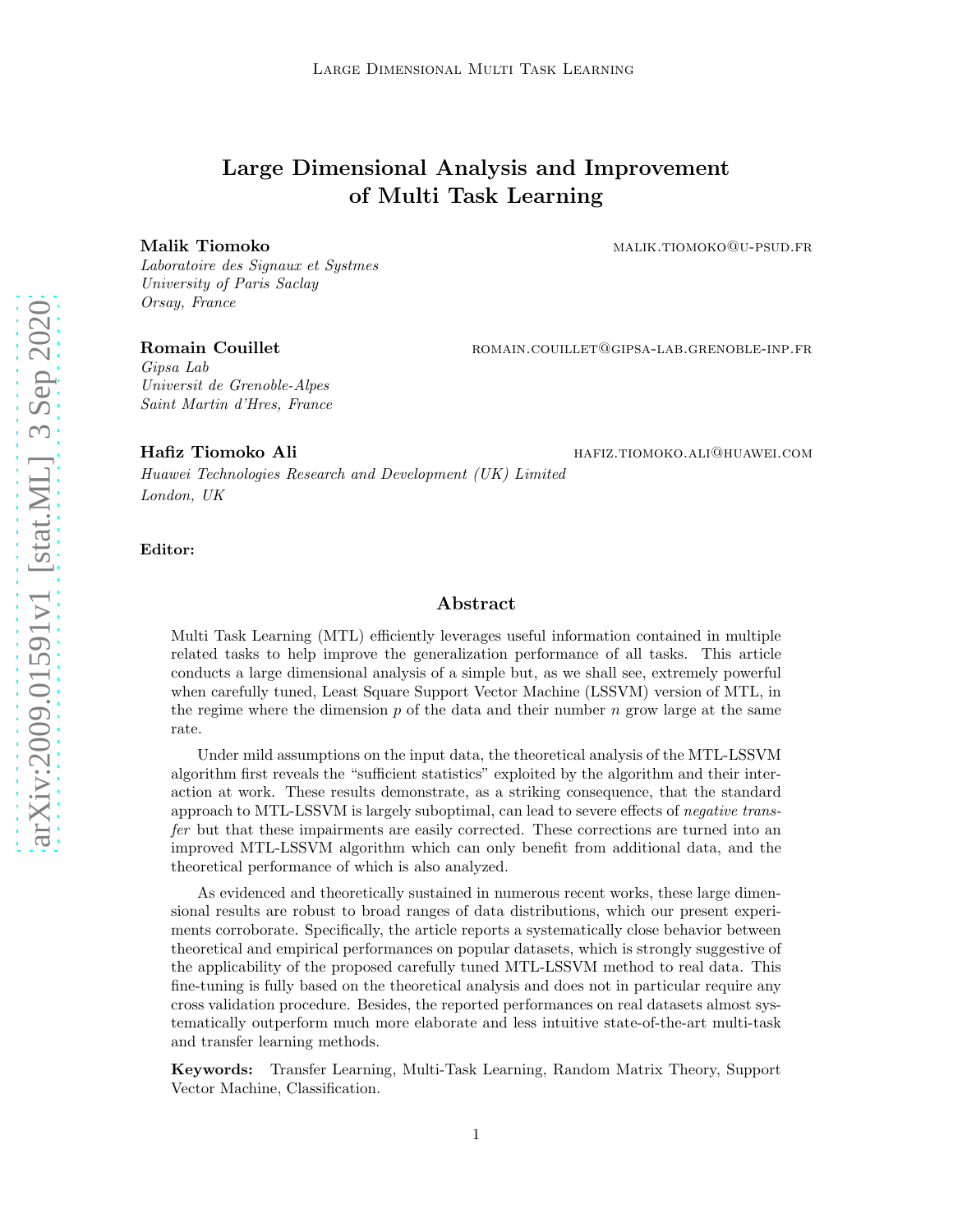# 1. Introduction

The methodology for a long time considered in machine learning has consisted in tackling each given (classification, regression, estimation) problem, hereafter referred to as a task, independently. This approach is in general counterproductive as it automatically discards a potentially rich source of data often available to perform more or less similar tasks. Multi Task Learning (MTL) precisely aims to handle this deficiency by connecting datasets and tasks so to improve the generalization performance of one or several specific target tasks. This framework has recently gained renewed interest [\(Yang et al.](#page-52-0), [2020;](#page-52-0) [Caruana](#page-50-0), [1997;](#page-50-0) [Collobert and Weston, 2008\)](#page-50-1), given the availability of gigantic datasets (such as huge prelabelled image databases) and costly trained learning machines (such as deep neural nets), which must be useful to help solve learning tasks involving much fewer labelled data. Beyond this resurgence, numerous applications inherently benefit from a MTL approach, of which we may cite a few examples: prediction of student test results for a collection of schools [\(Aitkin and Longford, 1986](#page-49-0)), patient survival estimates in different clinics [\(Harutyunyan et al.](#page-50-2), [2017](#page-50-2); [Caruana et al.](#page-50-3), [1996](#page-50-3)), values of possibly related financial indicators [\(Allenby and Rossi, 1998](#page-49-1)), preference modelling of many individuals in a marketing context [\(Greene](#page-50-4), [2000](#page-50-4)), etc.

Carefully modelling the relatedness between tasks has long been claimed to be the most critical determinant of the MTL algorithm performance. Several such models have been considered in the literature: task relatedness can be modelled by assuming that the parameters relating the tasks lie on a low dimensional manifold [\(Argyriou et al., 2007](#page-49-2); [Agarwal et al.](#page-49-3), [2010](#page-49-3)); these relating parameters may alternatively be assumed to be close in norm [\(Evgeniou and Pontil](#page-50-5), [2004](#page-50-5); [Xu et al.](#page-52-1), [2013](#page-52-1)) or be distributed according to similar priors [\(Xue et al.](#page-52-2), [2007](#page-52-2); [Yu et al.](#page-52-3), [2005\)](#page-52-3). However, for all these models, a failure in properly matching the task parameters is often likely to induce possibly severe cases of *negative* learning, that is occurrences where additional tasks play *against* rather than in favor of the target task objective. These cases of negative learning are difficult to anticipate as few theoretical works are amenable to prepare the experimenter to these scenarios. In the present work, we adopt a similar strategy as in (Evgeniou [and Pontil, 2004](#page-50-5)), but with a strong theoretical background which will automatically eliminate the risks of negative learning.

In detail, the article [\(Evgeniou and Pontil](#page-50-5), [2004](#page-50-5)), the spirit of which is followed here, is inspired by the natural extension of support vector machines (SVMs) [\(Vapnik, 2005](#page-52-4)) to a multiple, say  $k$ , task setting, by paralleling  $k$  SVMs but constraining their parameters (specifically, the k separating hyperplane normal vectors  $\omega_1, \ldots, \omega_k$ ) to be "close" to each other. This is enforced by simply imposing that  $\omega_i = \omega_0 + v_i$  for some common hyperplane normal vector  $\omega_0$  and dedicated hyperplane normal vectors  $v_i$ . The norm of the vectors  $v_i$  is controlled through an additional hyperparameter  $\lambda$  to strengthen or relax task relatedness. This is the approach followed in the present article, to the noticeable exception that the fully explicit least-square SVM (LSSVM) [\(Xu et al.](#page-52-1), [2013\)](#page-52-1) rather than a margin-based SVM is considered. In addition to only marginally altering the overall behavior of the MTL algorithm of [\(Evgeniou and Pontil, 2004](#page-50-5)), the LSSVM approach entails more explicit, more tractable, as well as more insightful results, let alone numerically cheaper implementations. As a matter of fact, by a now well-established universality argument of large dimensional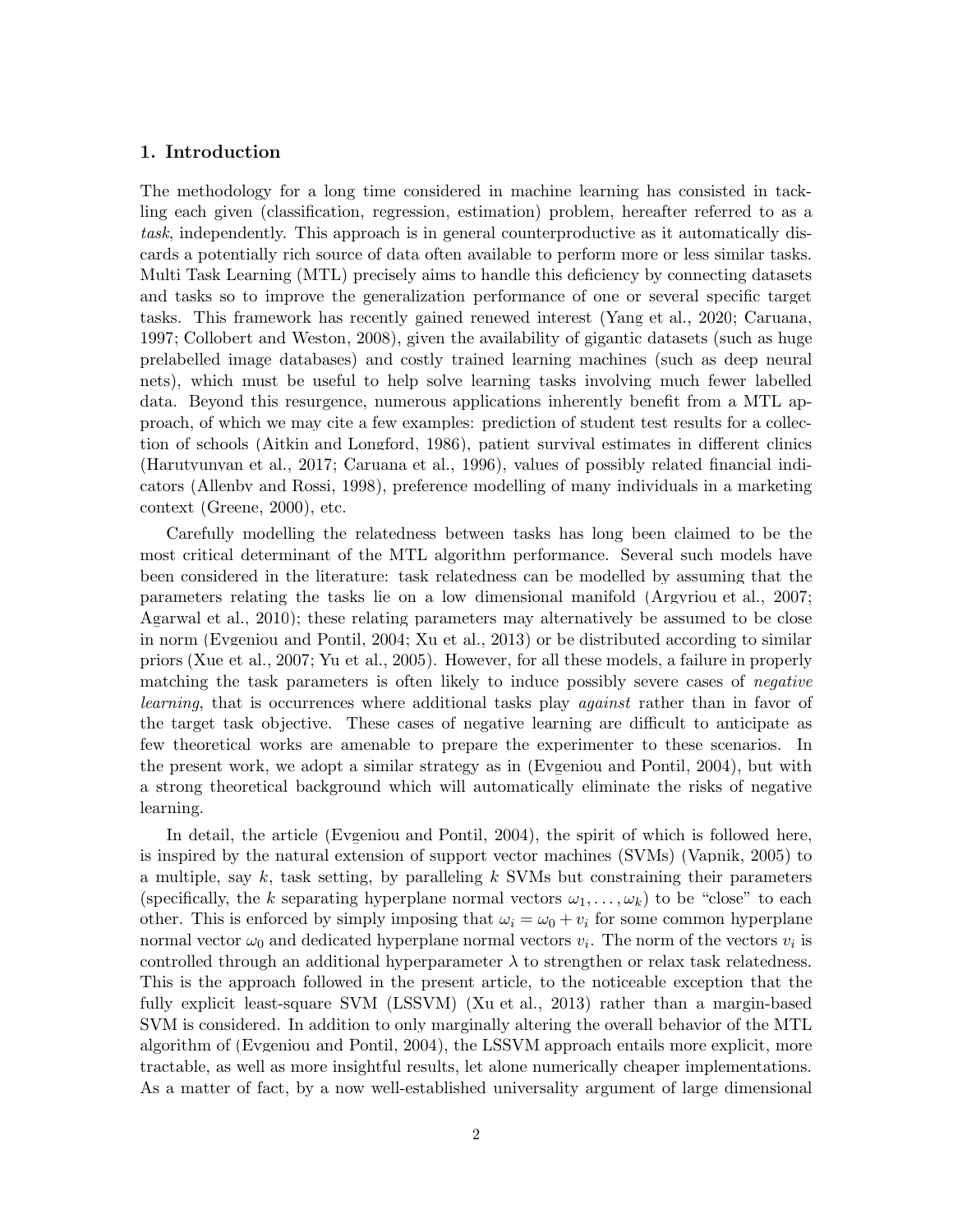statistics, it has been shown in closely related works [\(Mai and Liao](#page-51-0), [2019](#page-51-0)) that quadratic (least-square) cost functions are asymptotically optimal (as the data dimension and number increase) and uniformly outperform alternative costs (such as margin-based methods or logistic approaches), even in a classification setting; this argument further motivates to consider first and foremost the least square version of MTL-SVM.

The intricate nature of the MTL framework, even in its simplest MTL-SVM version [\(Evgeniou and Pontil, 2004](#page-50-5)), has so far left little room to sound and practical useful theoretical analysis – which we believe to have been a main reason for its decayed importance before the resurgence of the powerful deep learning tools, in capacity to tip the performancecomplexity tradeoff. Among existing theoretical analyses of MTL, an "extended VC dimension" approach to retrieve bounds on the generalization performance is proposed in [\(Baxter](#page-50-6), [2000;](#page-50-6) [Ben-David and Schuller, 2003](#page-50-7)). Using Bayesian and information theoretic arguments, [\(Baxter](#page-49-4), [1997](#page-49-4)) answers the question of the minimal information and number of samples per task required to learn k parallel tasks. However, these works only provide loose bounds and orders of magnitude which, if convenient to decide on the impossibility to reach a target objective, do not provide any satisfying accurate performance evaluations, nor do they allow for an optimal hyperparametrization of the MTL framework which, as we shall see, is of dramatic importance.

Following on a recent line of breakthroughs in applied random matrix theory, and specifically walking in the steps of [\(Liao and Couillet](#page-51-1), [2019](#page-51-1); [Mai et al.](#page-51-2), [2019](#page-51-2)) which study a single-task LSSVM adapted to supervised [\(Liao and Couillet](#page-51-1), [2019\)](#page-51-1) and semi-supervised [\(Mai et al., 2019](#page-51-2)) learning, the article develops a theoretical framework to exhaustively study the behavior and maximize the performance of a  $k$ -task m-class MTL-LSSVM framework, under the regime of numerous (n) and large (p) data, i.e.,  $n, p \to \infty$  with  $n/p \to$  $c_0 \in (0,\infty)$ . The data are here modelled as a mixture of km concentrated random vectors, i.e., for **x** a data of class  $j$   $(j \in \{1, ..., m\})$  for Task  $i$   $(i \in \{1, ..., k\})$ ,  $\mathbf{x} \sim \mathcal{L}_{ij}(\mu_{ij}, \Sigma_{ij})$ , where  $\mathscr{L}_{ij}(\mu, \Sigma)$  is the law of a Lipschitz-concentrated random vector [\(Ledoux](#page-51-3), [2001\)](#page-51-3) with statistical mean  $\mu \in \mathbb{R}^p$  and covariance  $\Sigma \in \mathbb{R}^{p \times p}$ . For instance,  $\mathbf{x} = \varphi_{ij}(\mathbf{z})$  for  $\mathbf{z} \sim \mathcal{N}(0, I_q)$ ,  $\varphi_{ij} : \mathbb{R}^q \to \mathbb{R}^p$  a 1-Lipschitz function and  $\lim q/p \in (0,\infty)$ . The main results and practical consequences of the article may be summarized as follows:

- 1. under the regime of large dimensional datasets, the MTL-LSSVM algorithm has an asymptotically predictable behavior and thus a predictable performance; in particular, under the further assumptions of two classes per task  $(m = 2)$  and equal identity covariance of the mixture  $(\Sigma_{ij} = I_p \text{ for all } i, j)$ , this behavior summarizes as a very insightful *small dimensional* (of size the number of tasks  $k$  and not the number  $n$  or dimension p of the data) functional (i) of all inner products  $\Delta \mu_i^T \Delta \mu_{i'}, i, i' \in \{1, ..., k\},$ where  $\Delta \mu_i = \mu_{i1} - \mu_{i2}$ , (ii) of the proportions  $c_{ij} = \lim n_{ij}/n$  between the number of data  $n_{ij}$  of class j in Task i and the overall number n of data, and (iii) of the hyperparameters  $\lambda$  (task relatedness) and  $\gamma_1, \ldots, \gamma_k$  (task-wise LSSVM regularization parameters) of the MTL problem;
- 2. a fundamental aspect of the  $(LS)$ SVM framework is to associate each training data  $x$  to a label  $y \in \{-1,1\}$ ; we demonstrate that this choice is a dangerous source of *negative* transfer; most importantly, we show that to each **x** must be associated an "*optimal*"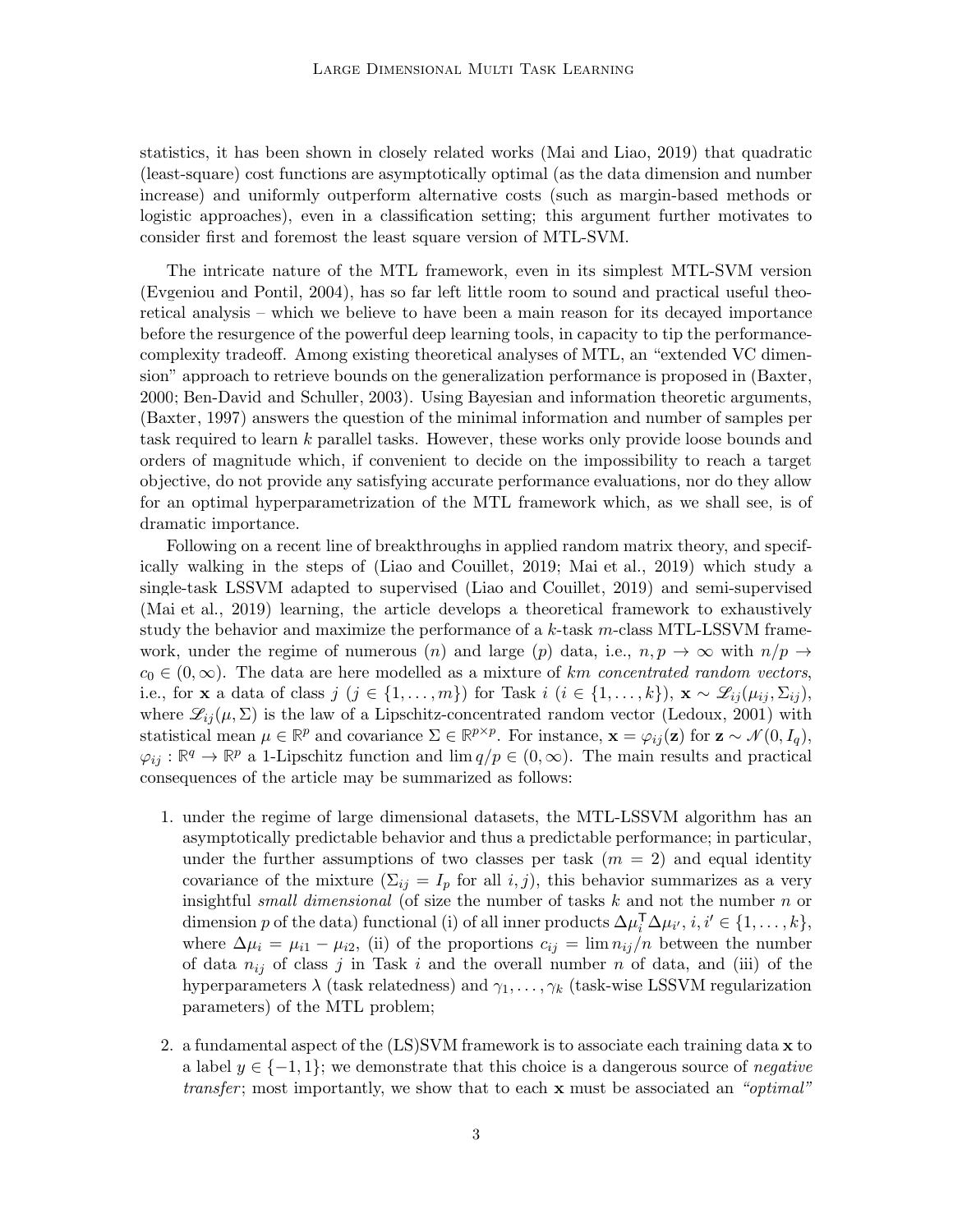score<sup>[1](#page-3-0)</sup> rather than a label y, which only depends on the class and task of  $x$ ; this optimal score is provided in explicit form by the large dimensional analysis; under this choice of optimal scores y, the performance of MTL-LSSVM is necessarily improved over parallel independent single-task LSSVMs, and *discards all risks of negative transfer*;

- 3. a further aspect of the MTL-(LS)SVM approach is that, in a two-class setting, for an unlabelled data **x** to be associated to class  $j \in \{1, 2\}$  for Task i, a binary decision of the type  $g_i(\mathbf{x}) \overset{\mathscr{C}_1}{\gtrless}$  $\mathscr{C}_2$ 0 is performed; we show that this decision rule is in general biased, not only due to imbalances in the number of available data per class and per task, but also by the data statistics and the MTL hyperparameters (unless  $\Sigma_{ij} = I_p$  for each  $i, j$ ); similar to an optimal choice of the training data "labels", in the all-identity covariance setting  $(\Sigma_{ij} = I_p)$ , we establish an optimal threshold  $\zeta_i$  which minimizes the probability of misclassification:  $\zeta_i$  can be consistently estimated and thus used in practice;
- <span id="page-3-1"></span>4. the assumption of a mixture of concentrated random vectors for the data samples is far from anecdotal: concentrated random vectors form a broad and rich family of random vectors, which can mimic extremely realistic data, as is the case of the output of generative adversarial networks (GANs) proved to be, by definition, concentrated random vectors [\(Seddik et al., 2020](#page-52-5)); the article proves a universality result: the asymptotic performance (as  $p, n \to \infty$ ) of MTL-LSSVM only depends on the statistics  $\mu_{ij}$  and  $\Sigma_{ij}$  of the mixture model, thereby behaving as if the data followed a mere Gaussian mixture model; this strongly suggests that the proposed improved algorithm and its performances are applicable to a wide range of real data;
- 5. a series of concrete applications, to hypothesis testing using external tasks, to transfer learning, and to multi-class classification are provided, optimized and confronted to competing methods; these applications have the strong advantage to have predictable performances: this is particularly crucial to appropriately set decision thresholds for type I and II errors in hypothesis testing, as well as to predict before running the algorithms their anticipated performances;
- 6. a simulation campaign on real datasets is performed which (i) confirms, as strongly suggested by Item [4,](#page-3-1) the strong adequacy between the empirical and theoretical results and (ii) demonstrates the large superiority of the proposed algorithm over competing methods.

In a nutshell, by exploiting recent advances in applied random matrix theory, the article provides a modern vision to multi-task and transfer learning. This vision is here turned into an elementary but cost-efficient algorithm, which relies on base principles, but which both largely outperforms competing (sometimes complex) methods and provides strong theoretical guarantees. As a side note, we must insist that our present objective is to study and improve "data-generic" multi-task learning mechanisms under no structural assumption on the data; this is quite unlike recent works exploiting convolutive techniques in deep neural

<span id="page-3-0"></span><sup>1.</sup> This notion of optimality will be properly defined in the article.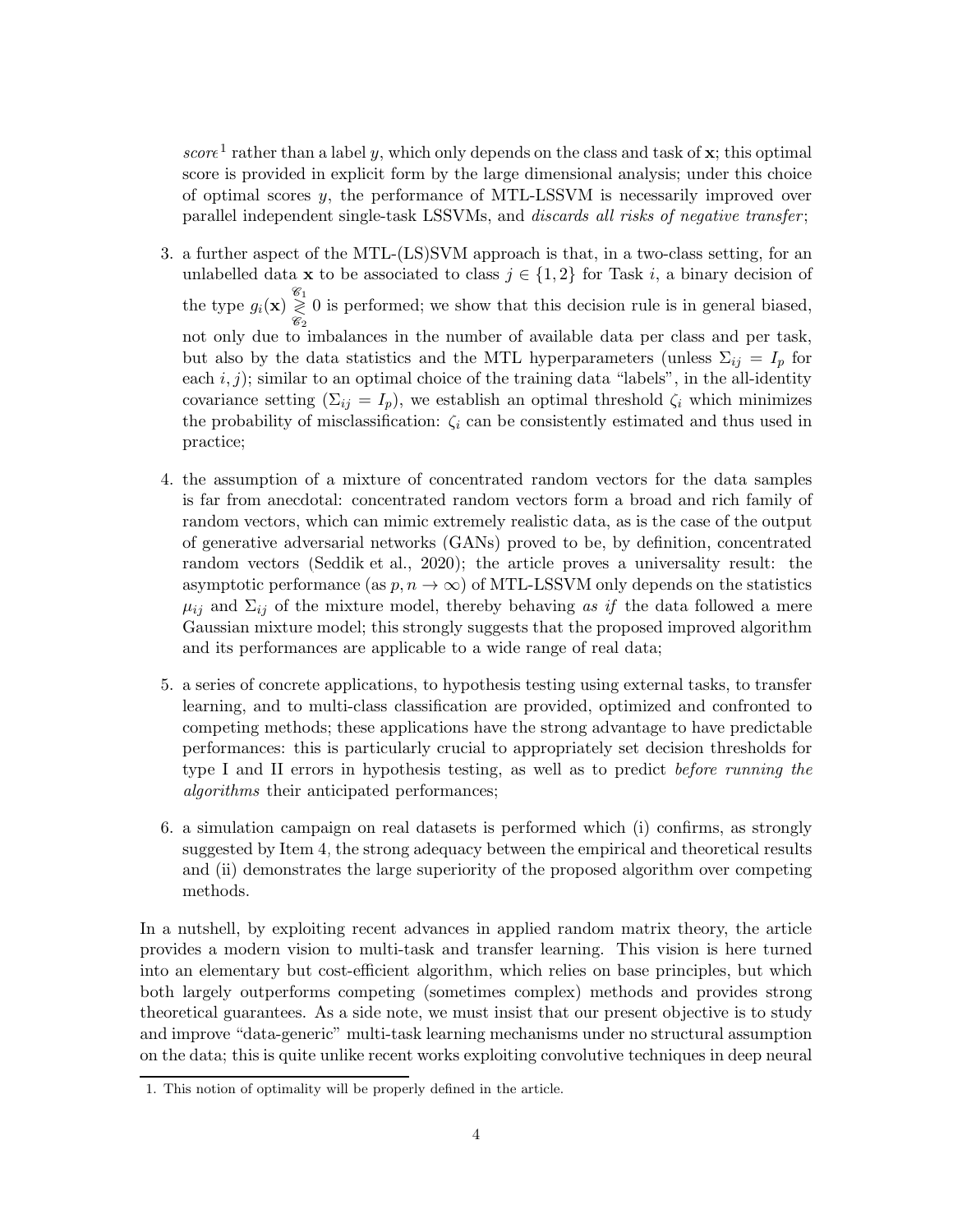nets to perform transfer or multi-task learning mostly for computer vision-oriented tasks, as in e.g., [\(Zhuang et al., 2020](#page-52-6); [Krishna and Kalluri, 2019](#page-51-4)).

In order to best capture the main intuitions drawn from the large dimensional analysis, after a rigorous introduction of the multitask learning framework in Section [2,](#page-4-0) a first highlight of our main contributions under the qualitatively more telling setting of binary tasks  $(m = 2)$  with data of equal identity covariance  $(\Sigma_{ij} = I_p)$  is proposed in Section [3.](#page-9-0) The technical details under the most generic data modelling setting as well as the most general technical result are then provided in Section [4.](#page-17-0) A broad series of applications is provided in Section [5.](#page-22-0) Extensive simulations are then proposed in Section [6,](#page-28-0) which corroborate our theoretical findings and show their resilience and compatibility to real data settings.

Reproducibility. Matlab codes of the main algorithms and results provided in the article are available at <https://github.com/maliktiomoko/RMT-MTLLSSVM.git>.

Notation. The following notations and conventions will be used throughout the article:  $\mathbb{1}_n \in \mathbb{R}^n$  is the vector of all ones,  $e_m^{[n]} \in \mathbb{R}^n$  is the canonical vector of  $\mathbb{R}^n$  with  $[e_m^{[n]}]_i = \delta_{mi}$ , and  $e_{ij}^{[2k]} \equiv e_{2(i-1)}^{[2k]}$  $\mathbb{E}^{[2k]}_{2(i-1)+j}$ . Similarly,  $E_{ij}^{[n]} \in \mathbb{R}^{n \times n}$  is the canonical matrix of  $\mathbb{R}^{n \times n}$  with  $[E_{ij}^{[n]}]_{ab} =$  $\delta_{ia}\delta_{jb}$ . The notation  $A \otimes B$  for matrices or vectors  $A, B$  is the Kronecker product. The notation  $A \odot B$  for matrices or vectors  $A, B$  is the Hadamard product.  $\mathscr{D}_x$  stands for a diagonal matrix containing on its diagonal the elements of the vector  $x$  and  $A_i$  is the *i*-th row of matrix A.

## <span id="page-4-0"></span>2. The Multi Task Learning Framework

## 2.1 The deterministic setting

Let  $X \in \mathbb{R}^{p \times n}$  be a collection of n independent data vectors of dimension p. The data are divided into  $k$  subsets attached to individual "tasks", each task consisting of an  $m$ -class classification problem (*m* being the same for each task). Specifically, letting  $X = [X_1, \ldots, X_k]$ , Task *i* is a classification problem from the training samples  $X_i = [X_i^{(1)}]$  $\mathbf{x}_i^{(1)}, \ldots, \mathbf{x}_i^{(m)}] \in \mathbb{R}^{p \times n_i}$ with  $X_i^{(j)} = [x_{i1}^{(j)}]$  $x_{i1}^{(j)}, \ldots, x_{in_i}^{(j)}$  $\{S_{i1}}_{i1_{ij}} \in \mathbb{R}^{p \times n_{ij}}$  the  $n_{ij}$  vectors of class  $\mathscr{C}_j$ ,  $j \in \{1, \ldots, m\}$ , for Task i. In particular,  $n = \sum_{i=1}^{k} n_i$  and  $n_i = \sum_{j=1}^{m} n_{ij}$  for each  $i \in \{1, ..., k\}$ .

To each datum  $x_{il}^{(j)} \in \mathbb{R}^p$  of the training set is attached a corresponding output vector (or score)  $y_{il}^{(j)} \in \mathbb{R}^m$ . Correspondingly to the notation X,  $X_i$  and  $X_i^{(j)}$  $i^{(J)}$ , let  $Y =$  $[Y_1^{\mathsf{T}}$  $X_1^{\mathsf{T}}, \ldots, Y_k^{\mathsf{T}}$   $\vdots$   $\in \mathbb{R}^{n \times m}$  be the matrix of the *m*-dimensional outputs of all data, where  $Y_i = [Y_i^{(1)\mathsf{\ddot{T}}}$  $Y_i^{(1)\mathsf{T}}, \ldots, Y_i^{(m)\mathsf{T}}]^{\mathsf{T}} \in \mathbb{R}^{n_i \times m}$  and  $Y_i^{(j)} = [y_{i1}^{(j)}]$  $\binom{(j)}{i1}, \ldots, \binom{(j)}{i n_i}$  $\{(\boldsymbol{\eta})_{i n_{ij}}\}^{\mathsf{T}} \in \mathbb{R}^{n_{ij} \times m}$  the matrix of all outputs for Task i.

In the standard MTL learning approach [\(Evgeniou and Pontil](#page-50-5), [2004](#page-50-5); [Xu et al., 2013\)](#page-52-1), one would naturally set  $y_{il}^{(j)} = e_j^{[m]}$  $j^{[m]}$ , i.e., all data of class  $\mathscr{C}_j$  are affected a hot-bit in position j. As claimed in the introduction and as we shall see, this hot-bit allocation approach is at the source of deleterious performances, such as negative transfer effects, and we thus voluntarily do not enforce any constraint on the vector  $y_{il}^{(j)}$  at this point.

Before inserting the data-score pairs  $(X, Y)$  into the MTL-LSSVM framework, it is convenient to "center" the data  $X$  to eliminate additional sources of bias. This centering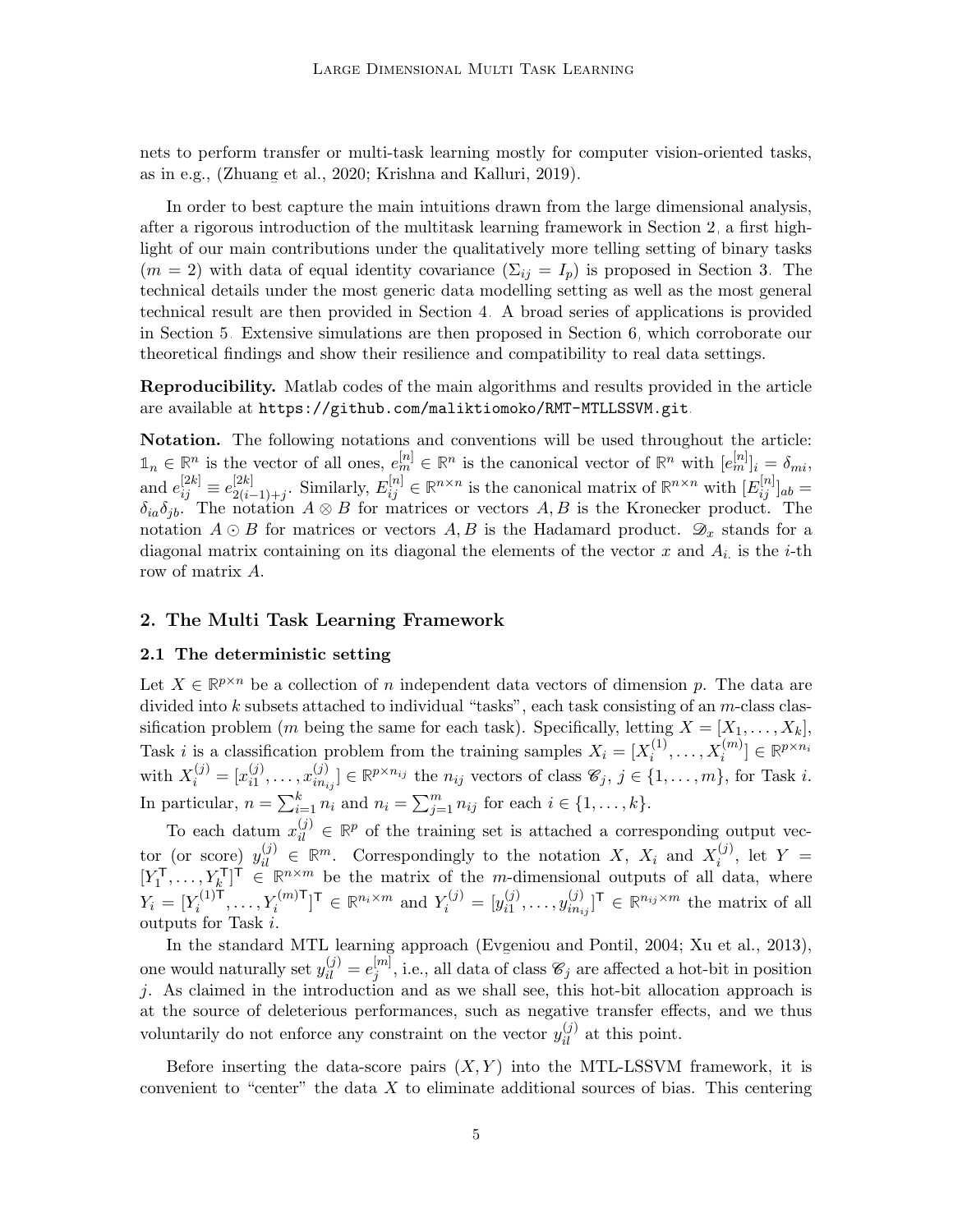operation could be performed either on the whole dataset  $X$ , or task-wise on each  $X_i$ , or even class-wise on each  $X_i^{(j)}$  $i<sup>(J)</sup>$ . In [\(Evgeniou and Pontil, 2004;](#page-50-5) [Xu et al.](#page-52-1), [2013](#page-52-1)) this centering operation is not performed (which essentially boils down to centering  $X$  itself). We choose here to center the data task-wise, and this, for two reasons: (i) centering the whole dataset induces dependencies across tasks so that, even by enforcing the hyperplane controlling factor  $\lambda$  to decorrelate the tasks (i.e.,  $\lambda \to \infty$ ; see next), residual dependence must remain and negative transfer can still appear, (ii) class-wise centering has the double deleterious effect of cancelling an important discrimination factor of the classes (i.e., their difference in statistical mean) and of necessitating a complex treatment to classify new (unlabelled) input data. Inappropriate centering choices would induce biases and undesired residual terms in our theoretical derivation, which further justifies our present task-wise centering choice (see e.g., Remark [3\)](#page-7-0). Specifically, the MTL-LSSVM algorithm studied here is based, not on the data  $X_i$  but on their centered version

$$
\mathring{X}_i = X_i \left( I_{n_i} - \frac{1}{n_i} \mathbb{1}_{n_i} \mathbb{1}_{n_i}^{\mathsf{T}} \right), \quad \forall i \in \{1, \dots, k\},
$$

and we will systematically consider the data-score pair  $(\mathring{X}, Y)$ , where  $\mathring{X} = [\mathring{X}_1, \ldots, \mathring{X}_k]$ rather than  $(X, Y)$ .

Having pre-treated the input data, we are in position to introduce the MTL-LSSVM framework. The MTL-LSSVM algorithm aims to predict, relative to each task  $i$ , an output score vector  $y_i \in \mathbb{R}^m$  for any new input vector  $x \in \mathbb{R}^p$ . To this end, MTL-LSSVM determines k "hyperplane normal-vector" matrices  $W = [W_1, W_2, \dots, W_k] \in \mathbb{R}^{p \times km}$  which take the form  $W_i = W_0 + V_i$  for some common  $W_0$  and individual task-wise matrices  $V = [V_1, \ldots, V_k]$  and biases  $b = [b_1^{\mathsf{T}}]$  $\overline{A}_1^T, b_2^T, \ldots, b_k^T$ <sup>T</sup>  $\in \mathbb{R}^{k \times m}$ . These parameters are set to minimize the objective function

<span id="page-5-0"></span>
$$
\min_{(W_0, V, b) \in \mathbb{R}^{p \times m} \times \mathbb{R}^{p \times km} \times \mathbb{R}^{k \times m}} \mathcal{F}(W_0, V, b) \tag{1}
$$

where

$$
\mathcal{J}(W_0, V, b) \equiv \frac{1}{2\lambda} \text{tr}\left(W_0^{\mathsf{T}} W_0\right) + \frac{1}{2} \sum_{i=1}^k \frac{\text{tr}\left(V_i^{\mathsf{T}} V_i\right)}{\gamma_i} + \frac{1}{2} \sum_{i=1}^k \text{tr}\left(\xi_i^{\mathsf{T}} \xi_i\right)
$$

$$
\xi_i = Y_i - \left(\frac{\mathring{X}_i^{\mathsf{T}} W_i}{k p} + \mathbb{1}_{n_i} b_i^{\mathsf{T}}\right), \quad \forall i \in \{1, \dots, k\}.
$$

This is a classical LSSVM formulation in which the quadratic cost  $tr(\xi_i^T)$  $\frac{1}{i}\xi_i$ ) replaces the boundary constraint of margin-based SVM and where the costs  $tr(W_0^TW_0)$  and  $tr(V_i^TV_i)$ are reminiscent of the hyperplane normal-vector norm minimization of classical SVM.

What is specific to the MTL approach is first the hyperparameter  $\lambda$  which enforces or relaxes the relatedness between tasks and the introduction of k extra parameters  $\gamma_1, \ldots, \gamma_k$ which enforce a correct classification of the data in their respective classes. Similarly to [\(Evgeniou and Pontil, 2004\)](#page-50-5), we place the hyperparameters  $\gamma_i$  as a prefactor of  $tr(V_i^{\dagger}V_i)$ , rather than as a prefactor of  $\text{tr}(\xi_i)$  $\mathbf{g}_i^{\dagger}(\xi_i)$ ; this differs from the normalization scheme proposed in [\(Xu et al.](#page-52-1), [2013](#page-52-1)). This choice is more flexible in the following sense: for a fixed value of  $\lambda$ ,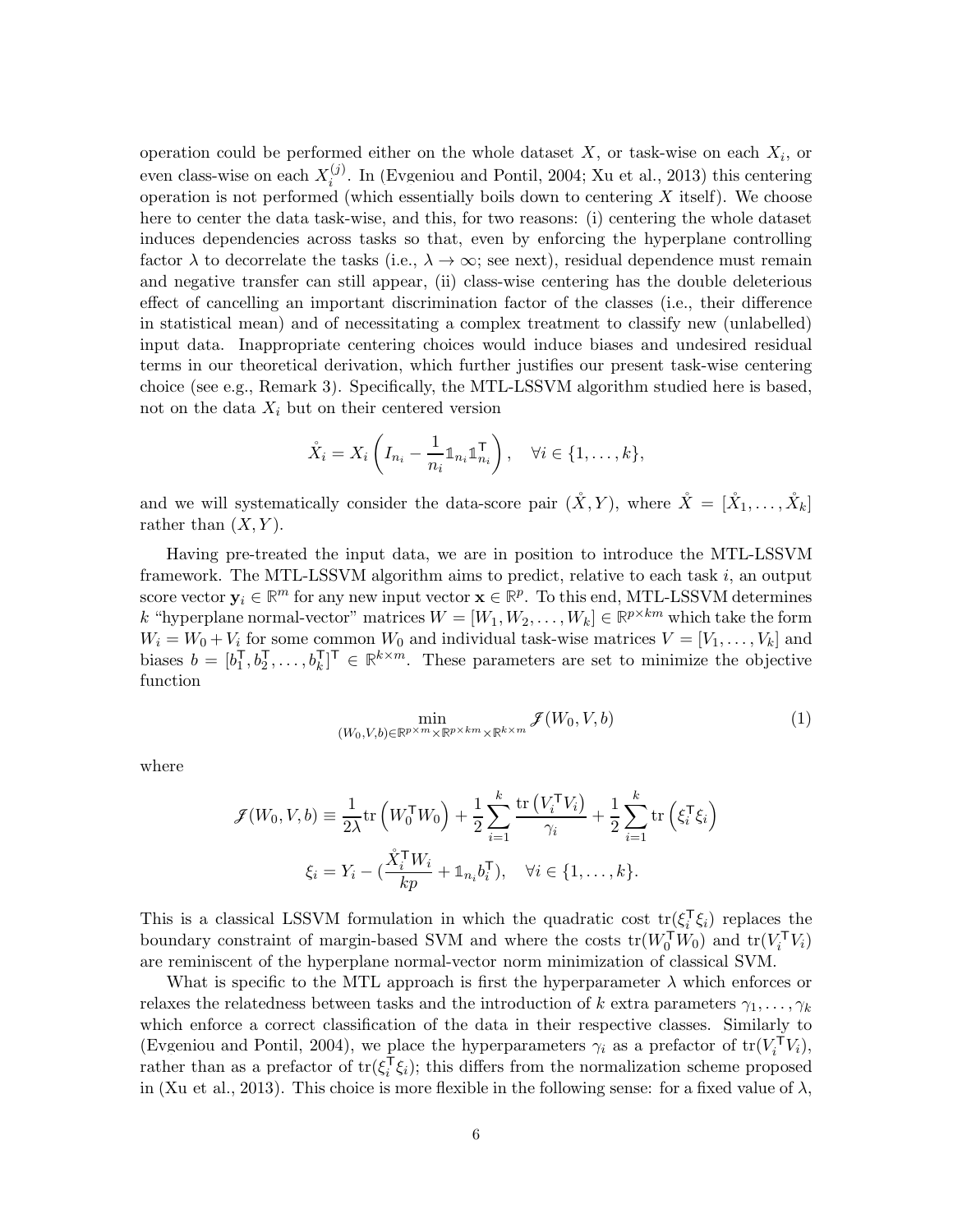increasing all ratios  $\frac{\lambda}{\gamma_i}$  "blurs" the difference between tasks and thus turns the optimization scheme into a single-task SVM (because the optimal  $V_i$ 's need then be set to zero in the limit); for fixed values of the  $\gamma_i$ 's instead, small ratios  $\frac{\lambda}{\gamma_i}$  decorrelate the tasks (the optimal  $W_0$  being close to zero). Note however that, unlike in (Evgeniou [and Pontil](#page-50-5), [2004\)](#page-50-5), we choose to use here one hyperparameter  $\gamma_i$  per task instead of a common one. As will be seen next, this choice is more meaningful and of course offers more flexibility.

In passing, remark that the linear common-hyperplane condition  $W_i = W_0 + V_i$ , imposes by definition that all  $V_i$ 's be of the same size  $\mathbb{R}^{p \times m}$ : this severely constrains (i) the data in each task to be of the same dimension  $p$  and (ii) the number of classes per task to be the same  $(m)$ . Further linear or even non-linear relaxation schemes for  $W_i$  of the type  $W_i = V_i + f_i(W_0)$  for some operator  $f_i$  could be envisioned to relax this constraint. This however goes beyond the scope of the present article, which seeks to provide insights and optimality into a simplified (yet already non-trivial) form of MTL-LSSVM.

As for the choice of the hyperparameters  $\lambda$ ,  $\gamma_1, \ldots, \gamma_k$ , as well as of the score matrix Y which we recall was left open, it is treated independently and is dictated, not by the present optimization scheme, but by a ultimate objective, such as minimizing the misclassification rate for a specific target class. These more applied considerations will be made in Section [5.](#page-22-0)

**Remark 1 (LSSVM classification versus regression)** It may be disputed that the optimization framework [\(1\)](#page-5-0) takes a regression rather than a classification form. It appears that, under a binary-class LSSVM framework with scores  $y_i \in \{\pm 1\}$ , the classification constraint (of the form  $y_i(W^T x_i + b_i) - 1 = \xi_i$ ) or the regression constraint (of the form  $y_i - W^T x_i + b_i = \xi_i$  are associated to the same losses, thereby leading to the same classification solution and performance. Yet, as will become clear in the following, in addition for the solution of [\(1\)](#page-5-0) to be explicit and theoretically tractable (which is not the case of alternative schemes such as margin-based SVM, logistic regression, Adaboost, etc.), the aforementioned flexibility in the score matrix  $Y$  largely outbalances the "failure" of treating a classification problem by means of a regression optimization scheme. Besides, under the large dimensional theoretical framework presently studied, recent works in related problems [\(Mai and Liao](#page-51-0), [2019](#page-51-0)) forcefully suggest that the square loss is optimal to deal with large dimensional data as it uniformly outperforms all alternative cost functions.

Being a quadratic cost optimization under linear constraints, [\(1\)](#page-5-0) is easily solved using its dual formulation by introducing Lagrangian parameters  $\alpha_i \in \mathbb{R}^{n_i \times m}$  for each task i (see details in Section [A.1\)](#page-39-0). The solution is explicit and is as follows.

**Proposition 2** The solution to  $(1)$  is given by

<span id="page-6-0"></span>
$$
W_0 = \left(\mathbb{1}_k^{\mathsf{T}} \otimes \lambda I_p\right) Z\alpha
$$

$$
W_i = \left(e_i^{[k] \mathsf{T}} \otimes I_p\right) AZ\alpha
$$

$$
b = (P^{\mathsf{T}} Q P)^{-1} P^{\mathsf{T}} Q Y
$$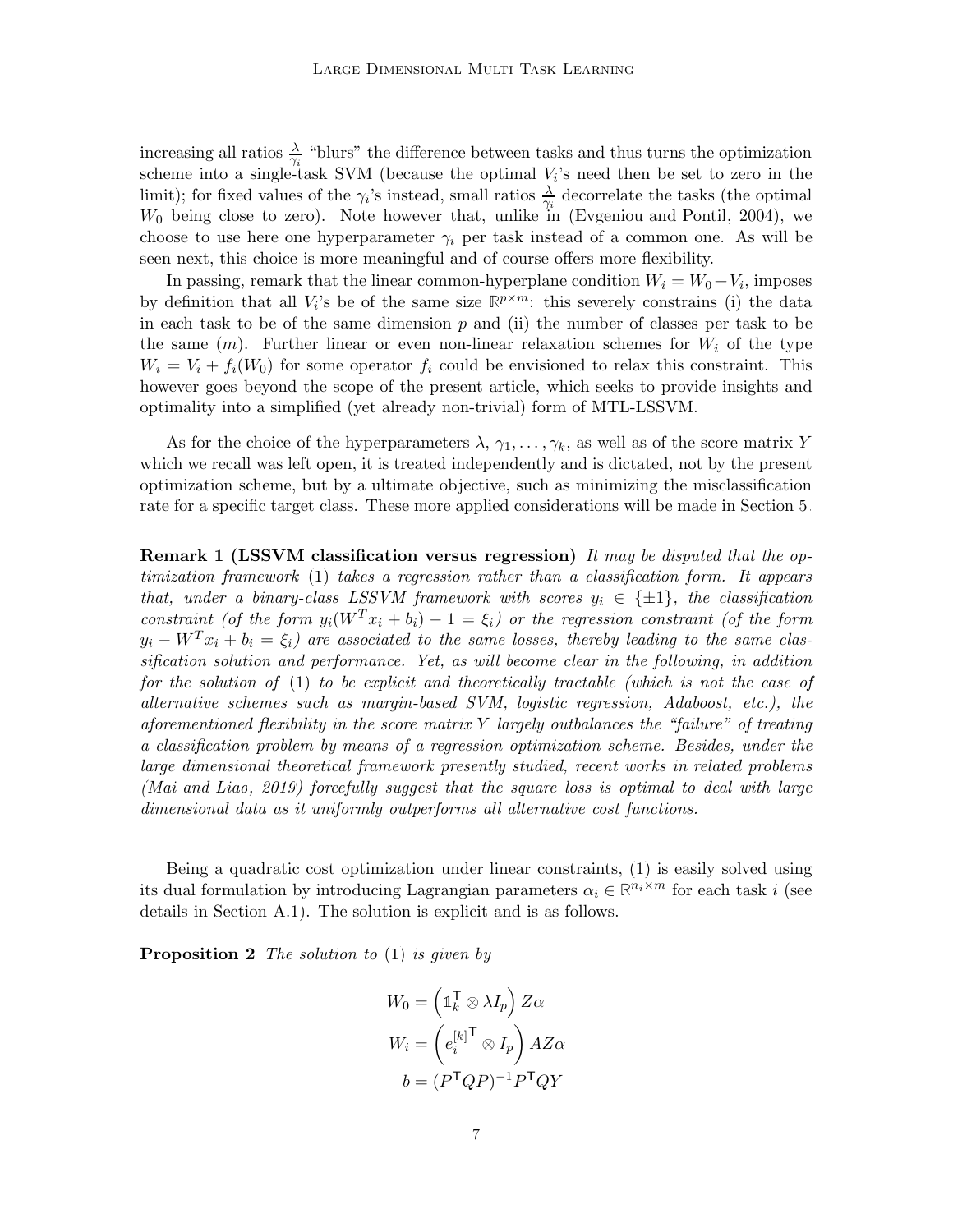where

$$
Z = \begin{pmatrix} \mathring{X}_1 & & \\ & \ddots & \\ & & \mathring{X}_k \end{pmatrix} \in \mathbb{R}^{kp \times n}
$$
  
\n
$$
A = \left( \mathcal{D}_{\gamma} + \lambda \mathbb{1}_k \mathbb{1}_k^{\mathsf{T}} \right) \otimes I_p \in \mathbb{R}^{kp \times kp}
$$
  
\n
$$
\alpha = Q(Y - Pb), \quad Q = \left( \frac{1}{kp} Z^{\mathsf{T}} A Z + I_n \right)^{-1} \in \mathbb{R}^{n \times n}
$$
  
\n
$$
P = \begin{pmatrix} \mathbb{1}_{n_1} & & \\ & \ddots & \\ & & \mathbb{1}_{n_k} \end{pmatrix} \in \mathbb{R}^{n \times k}.
$$

Despite the apparent intricate expression of  $W_i$ , it must be stressed that  $W_i$  "essentially" takes the form of the standard solution to a ridge regression (or regularized least-square) problem as the term  $AZQY$  (in which  $Q = (\frac{1}{kp}Z^{\mathsf{T}}AZ + I_n)^{-1}$ ) appearing in the expended form of  $W_i$  confirms. From a technical standpoint, the large dimensional statistical behavior of the matrix Q, known as the resolvent of  $\frac{1}{kp}Z^{\mathsf{T}}AZ$  in random matrix theory, plays a central role in the analysis. More specific to the MTL framework, note the interesting isolation of the data subsets  $\mathring{X}_i$  in the data matrix  $Z$  (it is not possible, to the best of our knowledge, to "linearly" express  $W_i$  as a function of  $\hat{X}$  itself); the elements  $\hat{X}_i$  are then "mixed" by the  $\text{term }\lambda \mathbb{1}_k \mathbb{1}_k^{\mathsf{T}}$ <sup>1</sup><sub>k</sub> appearing in matrix A, from which it naturally comes that, in the limit  $\lambda \to 0$ , MTL-LSSVM boils down to k independent LSSVMs with  $\mathscr{D}_{\gamma}$  imposing weights  $\gamma_1, \ldots, \gamma_k$ on each data subset.

From Proposition [2,](#page-6-0) for any new data point  $\mathbf{x} \in \mathbb{R}^p$ , the classification score vector  $g_i(\mathbf{x}) \in \mathbb{R}^m$  for Task *i*, is then defined by

<span id="page-7-1"></span>
$$
g_i(\mathbf{x}) = \frac{1}{kp} W_i^{\mathsf{T}} \mathbf{\hat{x}} + b_i = \frac{1}{kp} \alpha^{\mathsf{T}} Z^{\mathsf{T}} A \left( e_i^{[k]} \otimes \mathbf{\hat{x}} \right) + b_i
$$
 (2)

where  $\mathbf{\hat{x}} = \mathbf{x} - \frac{1}{n_i} X_i \mathbb{1}_{n_i}$  is a centered version of **x** with respect to the training dataset for Task i.

<span id="page-7-0"></span>This formulation, along with the next remark, confirm again the relevance of a task-wise, rather than class-wise, centering of the data  $X$ , which allows for a well-defined expression of  $\mathbf{\dot{x}}$ .

**Remark 3 (Shift invariance of the scores)** If the columns of  $Y_i \in \mathbb{R}^{n_i \times m}$  are shifted by some constant vector  $P\bar{\mathbf{y}}$  for some (small dimensional) matrix  $\bar{\mathbf{y}} \in \mathbb{R}^{k \times m}$ , i.e., if all data of the same task are affected by the same shift of their scores (or labels), then we find that the Lagrangian parameter  $\alpha^{\text{shift}}$  after the shift is

$$
\alpha^{\text{shift}} = Q \left( I_n - P(P^{\mathsf{T}} Q P)^{-1} P^{\mathsf{T}} Q \right) (Y + P \bar{\mathcal{Y}}) = \alpha.
$$

As such, the matrix  $W_i = (e_i^{[k] \mathsf{T}} \otimes I_p) A Z \alpha$  and, consequently, the performance of MTL-LSSVM are insensitive to a simultaneous shift of all the scores of each task.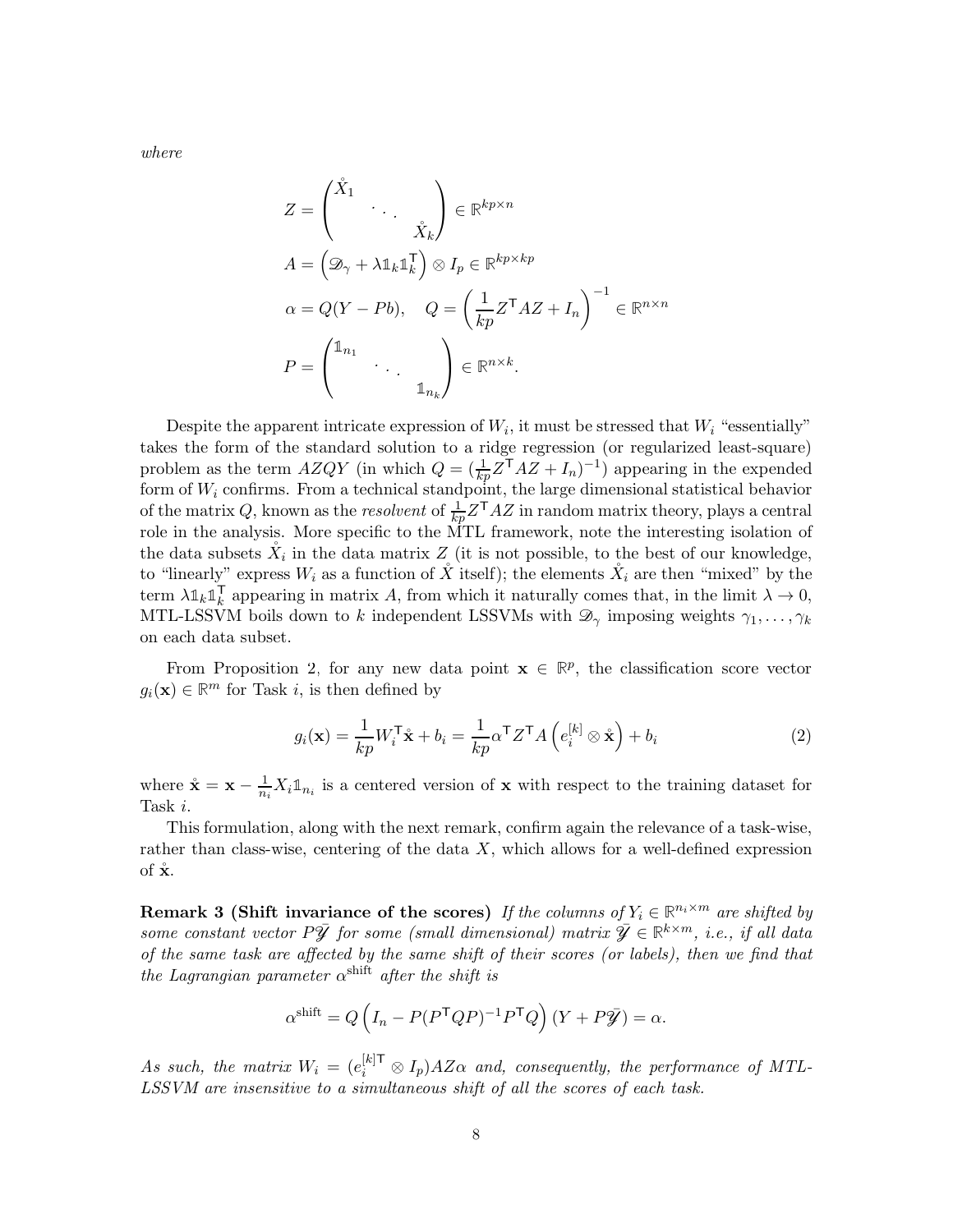# <span id="page-8-1"></span>2.2 Statistical modelling and the large dimensional setting

In order to draw insights into the behavior of MTL-LSSVM and evaluate its performance, the article proposes to first model the dataset  $X$  as a mixture of concentrated random vectors and then to assume the dimensions  $p, n$  of X to be sufficiently large for deterministic (and predictable) concentration behavior to occur.

<span id="page-8-0"></span>Assumption 1 (Distribution of X and x) There exist two constants  $C, c > 0$  (independent of  $n, p$ ) such that, for any 1-Lipschitz function  $f : \mathbb{R}^{p \times n} \to \mathbb{R}$ ,

$$
\forall t > 0, \ \mathbb{P}(|f(X) - m_{f(X)}| \ge t) \le C e^{-(t/c)^2}
$$

where  $m_Z$  is a median of the random variable Z. We further impose that the columns of X be independent and that the  $x_{il}^{(j)}$ , for  $l \in \{1, \ldots, n_{ij}\}$ , be distributed according to the same law  $\mathcal{L}_{ij}$ . These conditions guarantee the existence of a mean and covariance for the columns of X and we denote, for all  $l \in \{1, \ldots, n_{ij}\},\$ 

$$
\mu_{ij} \equiv \mathbb{E}[x_{il}^{(j)}]
$$

$$
\Sigma_{ij} \equiv \text{Cov}[x_{il}^{(j)}].
$$

Furthermore, the dummy variable  $\mathbf{x} \in \mathbb{R}^p$  used for testing is independent of X, and distributed according to one of the laws  $\mathscr{L}_{ii}$ .

Assumption [1](#page-8-0) notably encompasses the following scenarios: the  $x_{il}^{(j)}$ 's are (i) independent Gaussian random vectors  $\mathcal{N}(\mu_{ij}, \Sigma_{ij})$ , (ii) independent random vectors uniformly distributed on the  $\mathbb{R}^p$  sphere of radius  $\sqrt{p}$  and, most importantly, (iii) any 1-Lipschitz transformation  $\varphi_{ij}(z_{il}^{(j)})$  with  $z_{il}^{(j)}$  itself a concentrated random vector. Scenario (iii) is particularly relevant to model very realistic data by means of advanced non-linear generative models, as recently demonstrated in [\(Seddik et al.](#page-52-7), [2019\)](#page-52-7) in the specific example of generative adversarial networks (GANs). As such, Assumption [1](#page-8-0) offers the flexibility to assume either synthetic Gaussian mixture models, or very realistic and advanced generative data models. A core result of the present article consists in showing that, for  $n, p$  large, either scenario leads to the same asymptotic performance for MTL-LSSVM (which thus only depends on the statistical means and covariances of the data).

Since all data  $x_{il}^{(j)}$ ,  $l \in \{1, \ldots, n_{ij}\}$ , are identically distributed, we will further impose that their associated scores  $y_{il}^{(j)} \in \mathbb{R}^m$  be identical. That is,  $y_{i1}^{(j)} = \ldots = y_{in_i}^{(j)}$  $\mathcal{Y}_{in_{ij}}^{(j)} \equiv \mathcal{Y}_{ij}$  within every class j of each task i. The score matrix  $Y \in \mathbb{R}^{n \times k}$  may then be reduced under the form

$$
Y = \left[ \mathcal{Y}_{11} \mathbb{1}_{n_{11}}^\mathsf{T}, \ldots, \mathcal{Y}_{km} \mathbb{1}_{n_{km}}^\mathsf{T} \right]^\mathsf{T} \in \mathbb{R}^{n \times m}
$$

for  $\mathcal{Y} = [\mathcal{Y}_{11}, \ldots, \mathcal{Y}_{km}]^{\mathsf{T}} \in \mathbb{R}^{km \times m}$ . From Remark [3,](#page-7-0) it is also clear that, the performances of MTL-LSSVM being insensitive to a constant shift in the scores  $\mathscr{Y}_{i_1}, \ldots, \mathscr{Y}_{i_m}$  in every given task *i*, the centered version  $\mathring{\mathcal{Y}} = [\mathring{\mathcal{Y}}_{11}, \dots, \mathring{\mathcal{Y}}_{km}]^{\mathsf{T}}$  of  $\mathcal{Y}$ , where

$$
\mathring{\mathscr{Y}}_{ij} \equiv \mathscr{Y}_{ij} - \sum_{j=1}^m \frac{n_{ij}}{n_i} \mathscr{Y}_{ij},
$$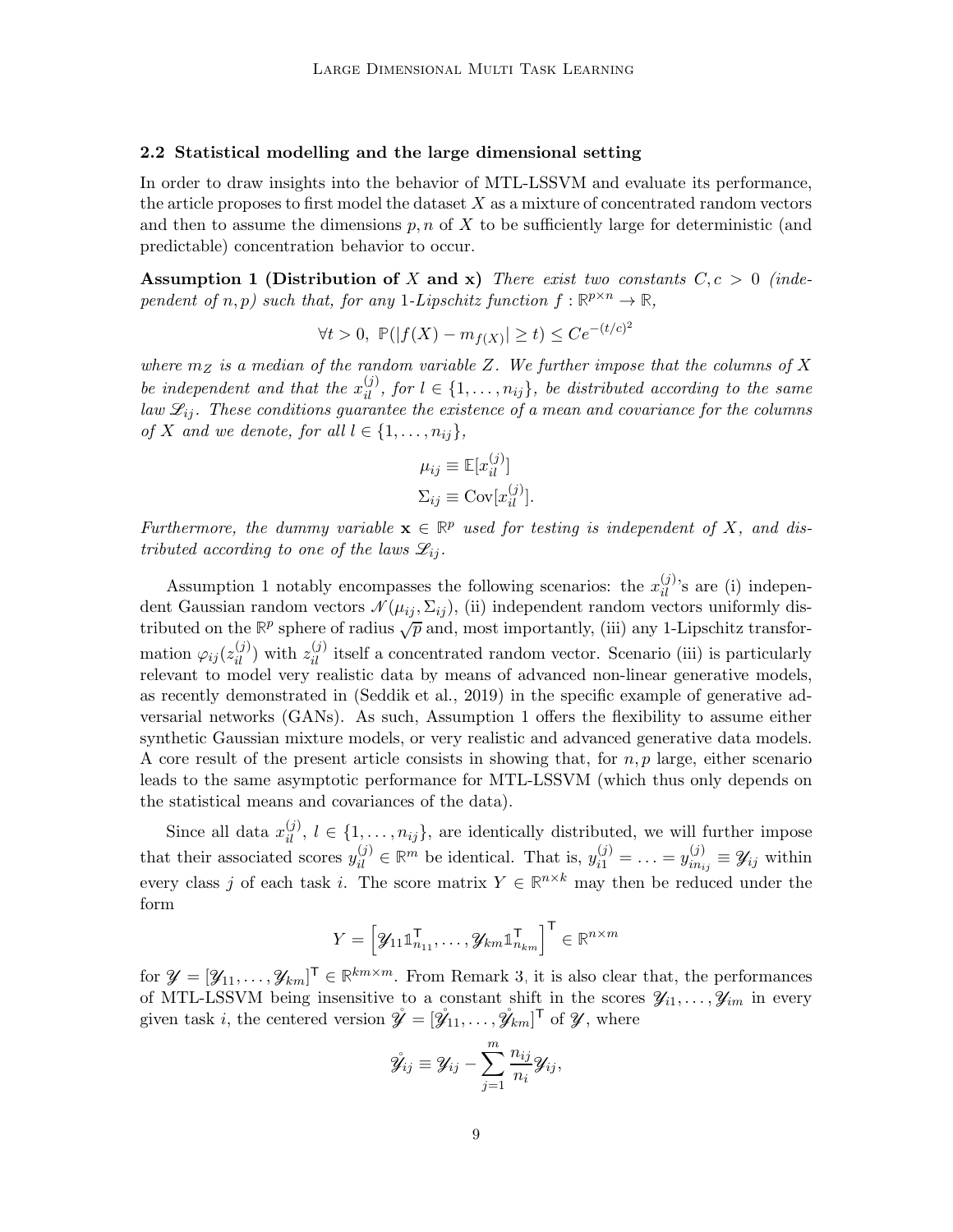will naturally appear at the core of the upcoming results.

<span id="page-9-1"></span>Although practical data will of course be considered to be of finite dimension  $p$  and number  $n$ , it will indeed be convenient, for technical reasons, to work under the following large dimensional random matrix assumption.

Assumption 2 (Growth Rate)  $As\ n \to \infty$ ,  $n/p \to c_0 \in (0,\infty)$  and, for  $1 \le i \le k$ ,  $1 \le j \le k$  $j \leq m, n_{ij}/n \to c_{ij} \in (0, 1)$ . We further denote  $c_i = \sum_{j=m}^k c_{ij}$  and  $c = [c_1, \ldots, c_k]^{\mathsf{T}} \in \mathbb{R}^k$ .

With these notations and assumptions in place, we are in position to present the main results of the article. Yet, before entering the technical details of the large dimensional analysis of the performance of the MTL-LSSVM framework, the next section first provides a highlight of the main contributions and intuitions drawn by the analysis. To this end, it is convenient to temporarily restrict the setting to binary classes  $(m = 2)$  and to an isotropic mixture model for the data X, i.e.,  $\Sigma_{ij} = I_p$  for each measure  $\mathscr{L}_{ij}$ . The most general and slightly more technical setting  $(m \geq 2$  and non-isotropic mixture data modelling) is considered in full in Section [4.](#page-17-0)

### <span id="page-9-0"></span>3. Highlights of the main results

To simplify the exposition of our main results, without impacting their core conclusions, in this section, Assumptions [1–](#page-8-0)[2](#page-9-1) are further restricted to the binary-classification setting  $(m = 2)$  and to measures  $\mathcal{L}_{ij}$  of equal covariance  $\Sigma_{ij} = I_p$ , for all i, j.

The advantage of the isotropic  $(\Sigma_{ij} = I_p)$  condition is that all asymptotic results can be expressed under the form of low-dimensional matrix formulations (of size scaling with k but not with  $p, n$ . Adjoined to the  $m = 2$  assumption, the isotropic model further guarantees a simplified form for (i) the (asymptotically) optimal labels  $Y$ , (ii) the optimal decision thresholds  $\zeta_i$ , and (iii) the asymptotic performances of MTL-LSSVM, all of which can be estimated consistently as  $p, n \to \infty$ . Consequently, this simplified setting has the strong benefit to give rise to a first cost-efficient and robust multitask classification algorithm (Algorithm [1\)](#page-15-0) which, for practical data, makes the approximation that  $\Sigma_{ij} \propto I_p$ .

The binary setting does not a priori alter any of the previously introduced notations which stand with  $m = 2$ . Yet, it is particularly convenient in this setting to recast the score vectors  $y_{il}^{(j)} \in \mathbb{R}^m$  into scalar scores  $y_{il}^{\text{bin}(j)} \in \mathbb{R}$ . In a standard classification context, this would correspond to turning a two-dimensional hot-bit vector  $e_i^{[2]}$  $j^{2}$  into a signed scalar  $\pm 1$ ; as we recall that  $y_{il}^{(j)}$  is here considered as a *real* score (rather than a binary label) vector, to us this is equivalent to turning a score vector into a scalar score. Matrix  $Y \in \mathbb{R}^{n \times m}$  similarly now becomes a score vector  $y^{\text{bin}} \in \mathbb{R}^n$ , and in particular we define  $\hat{y}^{\text{bin}} = [\hat{y}_{11}^{\text{bin}}, \dots, \hat{y}_{k2}^{\text{bin}}]^{\mathsf{T}} \in$  $\mathbb{R}^{2k}$  with

$$
\hat{\mathbf{y}}_{ij}^{\text{bin}} \equiv \mathbf{y}_{ij}^{\text{bin}} - \left(\frac{n_{i1}}{n_i} \mathbf{y}_{i1}^{\text{bin}} + \frac{n_{i2}}{n_i} \mathbf{y}_{i2}^{\text{bin}}\right) \in \mathbb{R}
$$

where  $y_{ij}^{\text{bin}} \equiv y_{i1}^{\text{bin}}$  $j^{(j)} = \ldots = y_{i n_{ij}}^{\text{bin}}$  $(3) \in \mathbb{R}$  is the common score assigned to the identically distributed data of class j for Task *i*. Correspondingly, the sought-for  $(W_i, b_i)$  collection of m hyperplanes of [\(1\)](#page-5-0) becomes a single hyperplane  $(w_i^{\text{bin}}, b_i^{\text{bin}})$  with  $w_i^{\text{bin}} \in \mathbb{R}^p$  and  $b_i^{\text{bin}} \in \mathbb{R}$ .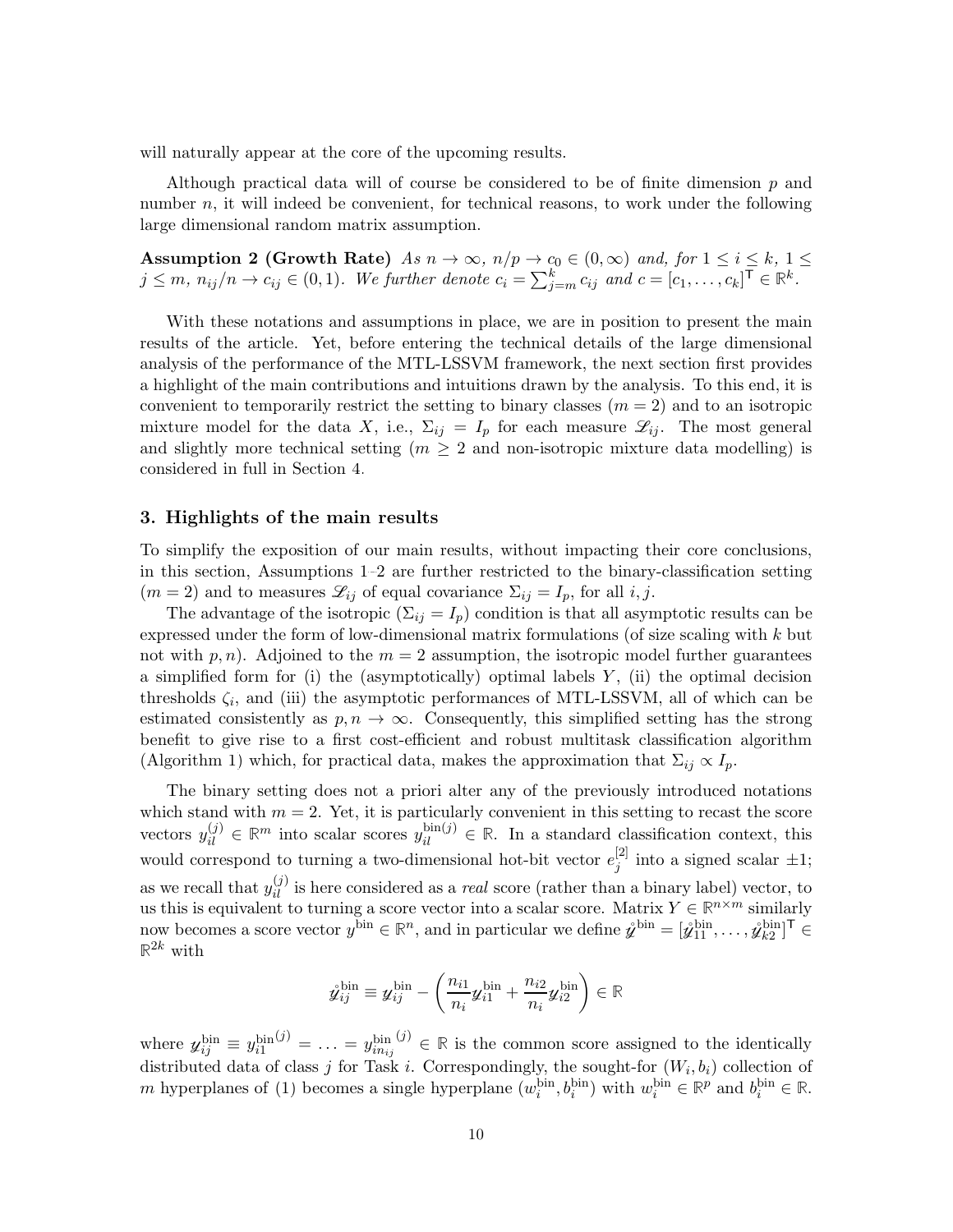Yet, our present interest is only on the resulting score vector  $g_i(\mathbf{x})$  which, replacing Y by  $y^{\text{bin}}$  in its expression (Equation [2\)](#page-7-1), becomes the scalar test score

$$
g_i^{\text{bin}}(\mathbf{x}) \equiv \frac{1}{kp} (y^{\text{bin}} - Pb)^{\mathsf{T}} Q Z^{\mathsf{T}} A \left( e_i^{[k]} \otimes \mathring{\mathbf{x}} \right) + [(P^{\mathsf{T}} Q P)^{-1} P^{\mathsf{T}} Q y^{\text{bin}}]_i \in \mathbb{R}.
$$

#### 3.1 Theoretical analysis and large dimensional intuitions

Under the isotropic and binary-class setting, as  $n, p \rightarrow \infty$  according to Assumption [2,](#page-9-1) the theoretical performance of MTL-LSSVM explicitly depends on two fundamental and isolated quantities: the data-related matrix  $\mathcal{M} \in \mathbb{R}^{2k \times 2k}$  and the hyperparameter matrix  $\mathscr{A} \in \mathbb{R}^{k \times k}$ :

$$
\mathscr{M} = \sum_{i,i'=1}^{k} \Delta \mu_i^{\mathsf{T}} \Delta \mu_{i'} \left( E_{ii'}^{[k]} \otimes c_i c_{i'}^{\mathsf{T}} \right)
$$

$$
\mathscr{A} = \left( I_k + \mathscr{D}_{\boldsymbol{\delta}^{[k]}}^{-\frac{1}{2}} \left( \mathscr{D}_{\gamma} + \lambda \mathbb{1}_k \mathbb{1}_k^{\mathsf{T}} \right)^{-1} \mathscr{D}_{\boldsymbol{\delta}^{[k]}}^{-\frac{1}{2}} \right)^{-1}
$$

where we introduced the shortcut notations

$$
\Delta \mu_i \equiv \mu_{i1} - \mu_{i2}, \quad c_i \equiv \sqrt{c_{i1}/c_i} \sqrt{c_{i2}/c_i} \left[ \frac{\sqrt{c_{i2}/c_i}}{-\sqrt{c_{i1}/c_i}} \right]
$$

and where  $\boldsymbol{\delta}^{[k]} = [\boldsymbol{\delta}_1^{[k]}]$  $\mathbf{b}^{[k]}_1, \ldots, \boldsymbol{\delta}^{[k]}_k$  $\binom{[k]}{k}$ <sup>T</sup> are the unique positive solutions to the implicit system of  $k$  equations

$$
\delta_i^{[k]} = \frac{c_i}{c_0} - \mathcal{A}_{ii}, \quad i \in \{1, \dots, k\}.
$$
\n(3)

In anticipation of future needs, it is convenient to further introduce the 2k-dimensional variant  $\boldsymbol{\delta}^{[2k]} = [\boldsymbol{\delta}^{[2k]}_{11}, \ldots, \boldsymbol{\delta}^{[2k]}_{k2}]$  $\begin{bmatrix} [2k] \\ k2 \end{bmatrix}$ <sup>T</sup>  $\in \mathbb{R}^{2k}$  where

<span id="page-10-1"></span>
$$
\delta_{ij}^{[2k]} = c_0 \frac{c_{ij}}{c_i} \delta_i^{[k]}.
$$
\n
$$
(4)
$$

The asymptotic performances of MTL-LSSVM will be shown to solely depend on X through the matrices  $\mathcal M$  and  $\mathcal A$ , which thus play the role of (asymptotically) sufficient statistics. It is particularly important to stress that, despite the quite generic concentration assumption on X (Assumption [1\)](#page-8-0), when  $\Sigma_{ij} = I_p$ , only the  $k^2$  inner products  $\Delta \mu_i^T \Delta \mu_{i'}$ and the 2k class-wise dimensionality ratios  $c_{ij}/c_i$  intervene in the expression of  $\mathcal{M}$  – so in particular none of the higher order moments of  $X$  are accounted for, nor the absolute task-wise dimension ratios  $c_i$ . As for  $\mathscr A$ , it captures instead the information about the impact of the hyperparameters  $\lambda, \gamma_1, \ldots, \gamma_k$  as well as the task-wise dimensionality ratios  $c_1, \ldots, c_k$  and the data number-to-dimension ratio  $c_0$ . In the expression of the MTL-LSSVM performance, these two matrices combine into the core matrix  $\Gamma \in \mathbb{R}^{2k \times 2k}$ 

<span id="page-10-2"></span>
$$
\Gamma = \left(I_{2k} + \left(\mathscr{A} \otimes \mathbb{1}_2 \mathbb{1}_2^{\mathsf{T}}\right) \odot \mathscr{M}\right)^{-1} \tag{5}
$$

<span id="page-10-0"></span>where we recall that ' $\odot$ ' is the Hadamard (element-wise) matrix product.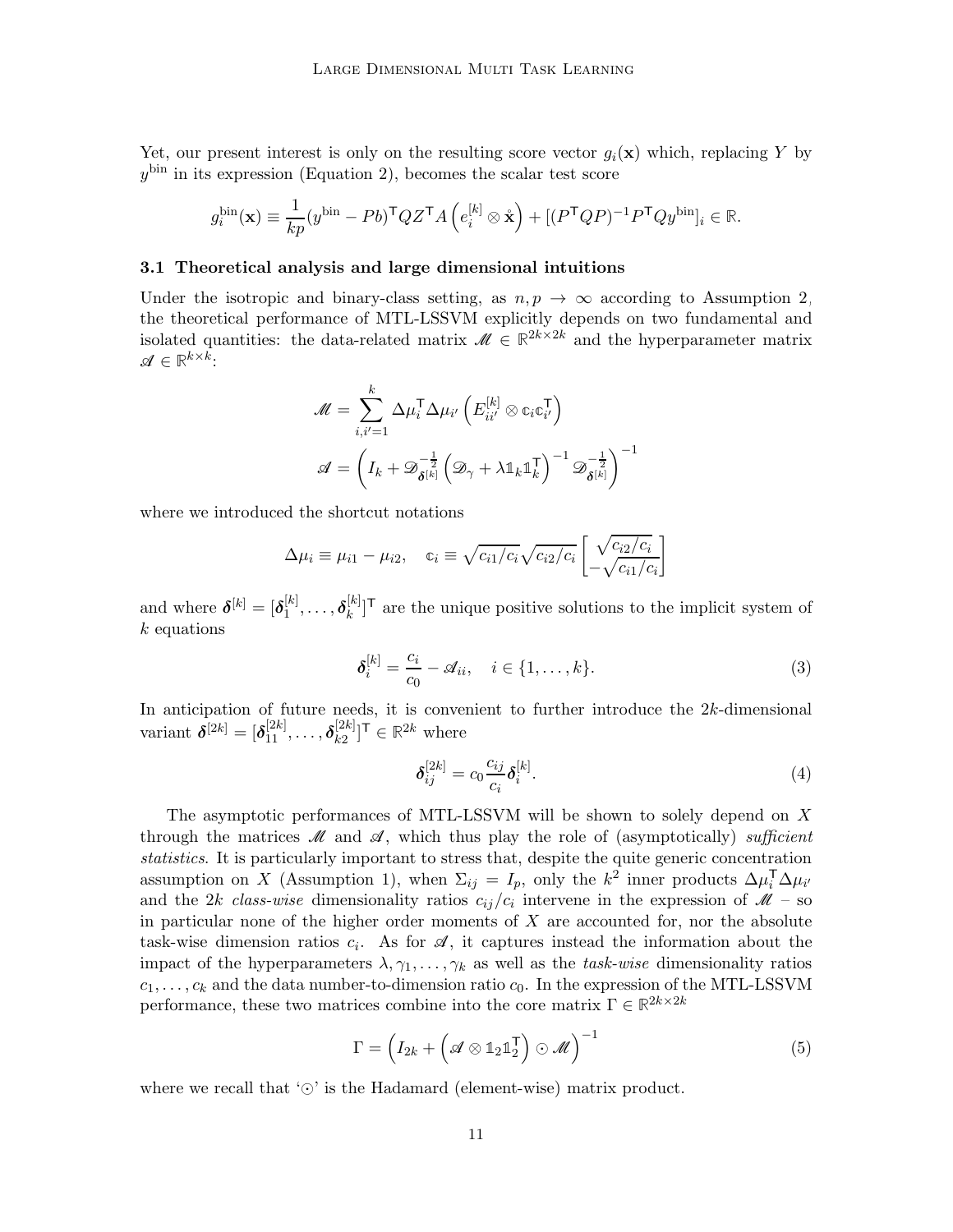**Theorem 4 (Asymptotics of**  $g_i^{\text{bin}}(\mathbf{x})$ ) Under Assumptions [1](#page-8-0)-2, with  $m = 2$  and  $\Sigma_{ij} =$  $I_p$ , for a test data **x** with  $\mathbb{E}[\mathbf{x}] = \mu_{ij}$  and  $Cov[\mathbf{x}] = I_p$ , as  $p, n \to \infty$ ,

$$
g_i^{\text{bin}}(\mathbf{x}) - G_{ij} \xrightarrow{\text{a.s.}} 0, \quad G_{ij} \sim \mathcal{N}(m_{ij}, \sigma_i^2)
$$

in distribution, where, letting  $m = [m_{11}, \ldots, m_{k2}]^T$  and the normalized forms  $\mathbf{y}^{\text{bin}} \equiv$  $\mathscr{D}^{\frac{1}{2}}_{\boldsymbol{\delta}^{[2k]}}y^{\text{bin}},\ \mathring{y}^{\text{bin}}=\mathscr{D}^{\frac{1}{2}}_{\boldsymbol{\delta}^{[2k]}}\mathring{y}^{\text{bin}},\ \boldsymbol{\mathcal{m}}=\mathscr{D}^{\frac{1}{2}}_{\boldsymbol{\delta}^{[2k]}}\boldsymbol{\mathcal{m}},\ and\ \boldsymbol{\sigma}^2_i=\boldsymbol{\delta}^{[k]}_i$  $i^{[k]}\sigma_i^2,$ 

$$
\begin{aligned} \bm{m} &= \bm{y}^{\text{bin}} - \Gamma \mathring{\bm{y}}^{\text{bin}} \\ \bm{\sigma}_i^2 &= (\mathring{\bm{y}}^{\text{bin}})^\mathsf{T} \Gamma \mathscr{V}_i \Gamma \mathring{\bm{y}}^{\text{bin}} \end{aligned}
$$

with

$$
\mathscr{V}_i = \mathscr{D}_{\mathscr{K}_i^{\mathsf{T}} \otimes \mathbb{1}_2} + \left(\mathscr{A} \mathscr{D}_{\mathscr{K}_i^{\mathsf{T}} + e_i^{[k]}} \mathscr{A} \otimes \mathbb{1}_2 \mathbb{1}_2^{\mathsf{T}}\right) \odot \mathscr{M}
$$

$$
\mathscr{K} = \frac{c_0}{k} [\mathscr{A} \odot \mathscr{A}] \left(\mathscr{D}_c - \frac{c_0}{k} [\mathscr{A} \odot \mathscr{A}]\right)^{-1}.
$$

Theorem [4](#page-10-0) interestingly indicates that the (asymptotic) statistics of the classification scores  $g_i^{\text{bin}}(\mathbf{x})$ , for  $1 \leq i \leq k$ , reduce to a mere functional of 2k-dimensional deterministic vectors and matrices. In particular,  $g_i^{\text{bin}}(\mathbf{x})$  depends on the data statistical means  $\mu_{i'j'}$ ,  $1 \leq i' \leq k, 1 \leq j' \leq 2$ , and on the hyperparameters  $\lambda$  and  $\gamma_1, \ldots, \gamma_k$  mostly through the 2k-dimensional matrix Γ (and more marginally through  $\mathcal{V}_i$  and  $\mathcal X$  for the variances).

Another non-trivial point to note is that, being in general non-diagonal, Γ acts on the centered scores (labels)  $\mathring{y}_{i'j'}^{\text{bin}}$  of all classes j' and tasks i' which, therefore, all influence the performances. It can thus be anticipated that, for the decision on a particular Task i to be successful, not only the scores  $y_{i1}^{bin}$  and  $y_{i2}^{bin}$ , but in fact all scores  $y_{i'j'}^{bin}$  across all classes and tasks, must be appropriately tuned.

Remark also that, in this isotropic  $(\Sigma_{i'j'} = I_p)$  setting, the variance  $\sigma_i^2$  of the score  $g_i^{\text{bin}}(\mathbf{x})$  with  $\mathbb{E}[\mathbf{x}] = \mu_{ij}$  only depends on i, and not on j. This is particularly convenient, as shown next, to devise an optimal decision rule for classification into class 1 or 2 for Task  $i$ .

From a more technical standpoint, comparing the exact expression of  $g_i(\mathbf{x})$  in [\(2\)](#page-7-1) and that of  $m_{ij}$  (i.e., the large dimensional approximation of  $\mathbb{E}[g_i(\mathbf{x})]$ ), we may interpret the matrix  $\Gamma \in \mathbb{R}^{2k \times 2k}$  as a "condensed" form of  $Q \in \mathbb{R}^{n \times n}$ . From the expression  $(I_{2k} + \mathcal{A} \otimes$  $\mathbb{1}_2 \mathbb{1}_2^{\mathsf{T}}$  $\mathcal{L}^{-}_{1}$ )<sup>-1</sup> ⊙ $\mathcal{M}$ , observe that: (i) if  $\lambda \ll 1$ , then  $\mathcal{A}$  is diagonal dominant and thus "filters out" in the Hadamard product all off-diagonal entries of  $\mathcal{M}$  – that is, all the cross-terms  $\Delta \mu_i^T \Delta \mu_j$ for  $i \neq j$  –, therefore refusing to exploit the correlation between tasks; (ii) if instead  $\lambda \sim 1$ , then  $\mathscr A$  may be developed (using the Sherman-Morrison matrix inverse formulas) as the sum of a diagonal matrix, which again filters out the  $\Delta \mu_i^T \Delta \mu_j$  for  $i \neq j$ , and of a rank-one matrix which instead performs a weighted sum (through the  $\gamma_i$  and the  $\delta_i^{[k]}$  $i^{(\kappa)}$  of the entries of M; specifically, letting  $\gamma^{-1} = (\gamma_1^{-1}, \dots, \gamma_k^{-1})^{\mathsf{T}}$ , we have

$$
\Big(D_{\gamma}+\lambda \mathbb{1}_k \mathbb{1}_k^{\mathsf{T}}\Big)^{-1}=D_{\gamma}^{-1}-\frac{\lambda \gamma^{-1}(\gamma^{-1})^{\mathsf{T}}}{1+\lambda \frac{1}{k}\sum_{i=1}^k \gamma_i^{-1}}.
$$

As such, letting aside the regularization effect of the  $\delta_i^{[k]}$  ${}^{[k]}_i$ 's, the off-diagonal  $\Delta \mu_i^{\sf T} \Delta \mu_j$  term intervening in the expression of  $\mathcal M$  is weighted by a coefficient  $(\gamma_i \gamma_j)^{-1}$ : the impact of the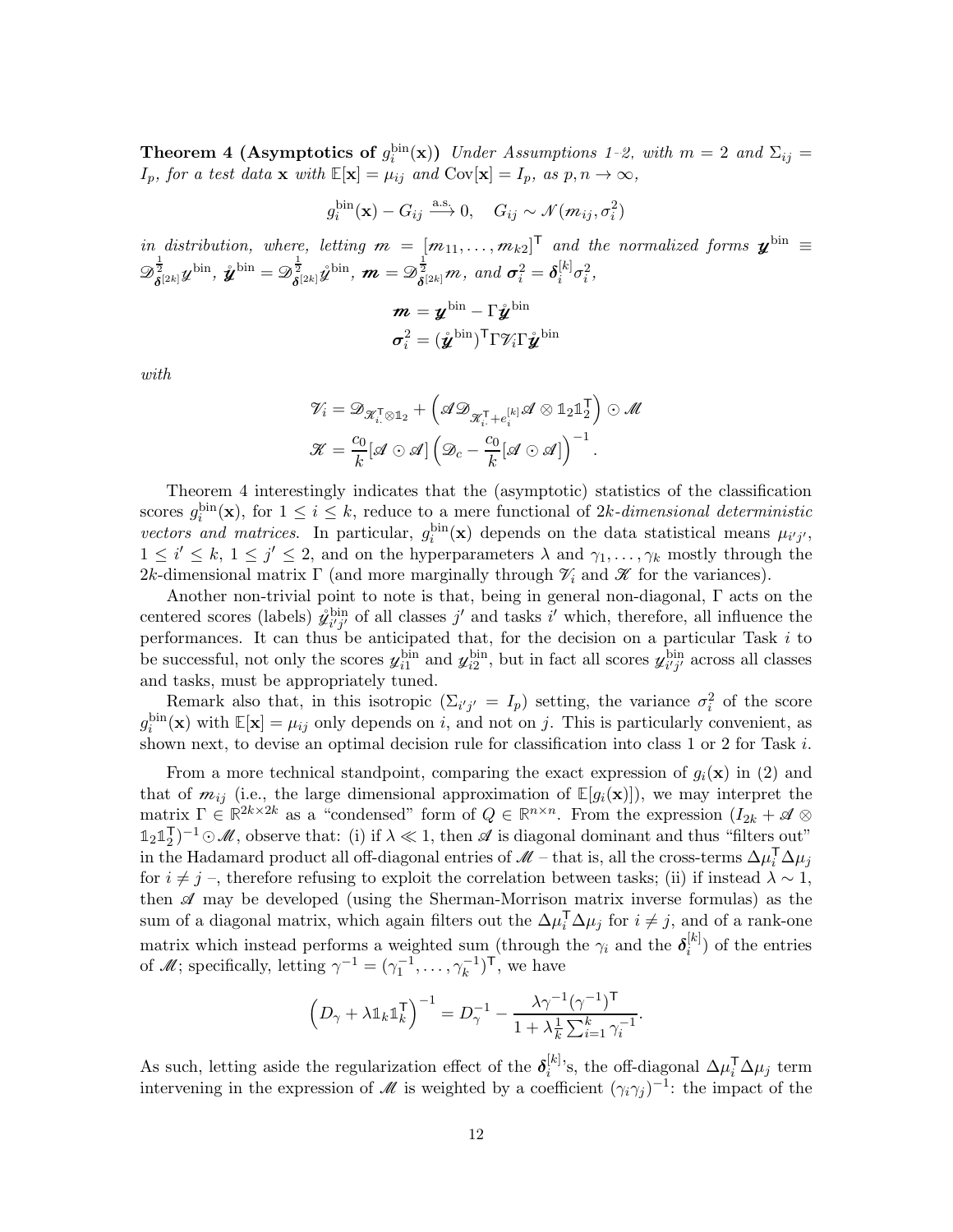$\gamma_{i'}$ 's is thus strongly associated to the relevance of the correlation between tasks, and not only to the individual performances of the k isolated LSSVM tasks.

Section [4](#page-10-0) provides a more general version (Theorem [8\)](#page-19-0) of Theorem 4 for  $m \geq 2$  classes per task and generic  $\Sigma_{ij}$ . The technical derivation of these two results, of limited interest at this point of the article, is also deferred to Section [4.](#page-17-0)

# 3.2 Decision threshold and label optimization

Since  $g_i^{\text{bin}}(\mathbf{x})$  has a Gaussian limit centered about  $m_{ij}$  and with equal variance for  $j = 1$  and  $j = 2$ , the (asymptotically) optimal decision for **x** to be allocated to class  $\mathscr{C}_1$  or class  $\mathscr{C}_2$ for Task  $i$ , i.e., the decision minimizing the averaged error probability under the prior  $P(\mathbf{x} \in \mathscr{C}_1) = P(\mathbf{x} \in \mathscr{C}_2)$ , is obtained by the "averaged-mean" test

<span id="page-12-2"></span><span id="page-12-0"></span>
$$
g_i^{\text{bin}}(\mathbf{x}) \underset{\mathcal{C}_2}{\geq} \zeta_i \equiv \frac{1}{2} \left( m_{i1} + m_{i2} \right) \tag{6}
$$

the associated misclassification rate being

$$
\epsilon_{i1} \equiv \mathbb{P}\left(g_i^{\text{bin}}(\mathbf{x}) \ge \frac{m_{i1} + m_{i2}}{2}\bigg|\mathbf{x} \in \mathcal{C}_1\right)
$$

$$
= \mathcal{Q}\left(\frac{m_{i1} - m_{i2}}{2\sigma_i}\right) + o(1) \tag{7}
$$

with  $m_{ij}$ ,  $\sigma_i$  as in Theorem [4](#page-10-0) and  $\mathcal{Q}(t) = \frac{1}{\sqrt{2}}$  $\frac{1}{2\pi} \int_t^\infty e^{-\frac{u^2}{2}} du.$ 

It is of utmost interest at this point to recall that the asymptotics of  $g_i^{\text{bin}}(\mathbf{x})$  from Theorem [4](#page-10-0) (as from the more generic Theorem [8\)](#page-19-0) depend in an elegant and simple manner on the training data scores  $\psi^{\text{bin}} = \mathcal{D}_{\delta^{[2k]}}^{-\frac{1}{2}} \mathcal{U}^{\text{bin}}$ . Using again the independence of  $\sigma_i^2$  on the genuine class of **x**, the vector  $\boldsymbol{\chi}^{\text{bin}}$  minimizing the misclassification rate for Task i simply reads:

**y** bin⋆ = arg max **<sup>y</sup>**bin∈**R**2<sup>k</sup> (mi<sup>1</sup> − mi2) 2 σ 2 i = arg max **<sup>y</sup>**bin∈**R**2<sup>k</sup> <sup>k</sup>(**y**bin) <sup>T</sup>(I2<sup>k</sup> <sup>−</sup> Γ)<sup>D</sup> − 1 2 δ [2k] (e [2k] <sup>i</sup><sup>1</sup> − e [2k] i2 )k 2 (**y**bin) <sup>T</sup>ΓViΓ**y**bin

for which the solution is explicitly defined, up to an arbitrarily multiplicative constant (as it maximizes a ratio) and up to an arbitrary additive constant (as per Remark [3\)](#page-7-0), by:

$$
\boldsymbol{y}^{\text{bin}} = \Gamma^{-1} \mathcal{V}_i^{-1} [(\mathcal{A} \otimes \mathbb{1}_2 \mathbb{1}_2^{\mathsf{T}}) \odot \mathcal{M}] \mathcal{D}_{\boldsymbol{\delta}^{[2k]}}^{-\frac{1}{2}} (e_{i1}^{[2k]} - e_{i2}^{[2k]}).
$$
 (8)

and, for this choice of  $\mathbf{y}^{\text{bin}}$ <sup>\*</sup>, the corresponding (asymptotically) optimal classification error  $\epsilon_{i1}$  defined in [\(7\)](#page-12-0) is then

<span id="page-12-1"></span>
$$
\epsilon_{i1}^{\star} = \mathcal{Q}\left(\frac{1}{2}\sqrt{(e_{i1}^{[2k]} - e_{i2}^{[2k]})^{\mathsf{T}}\mathcal{G}(e_{i1}^{[2k]} - e_{i2}^{[2k]})}\right)
$$
(9)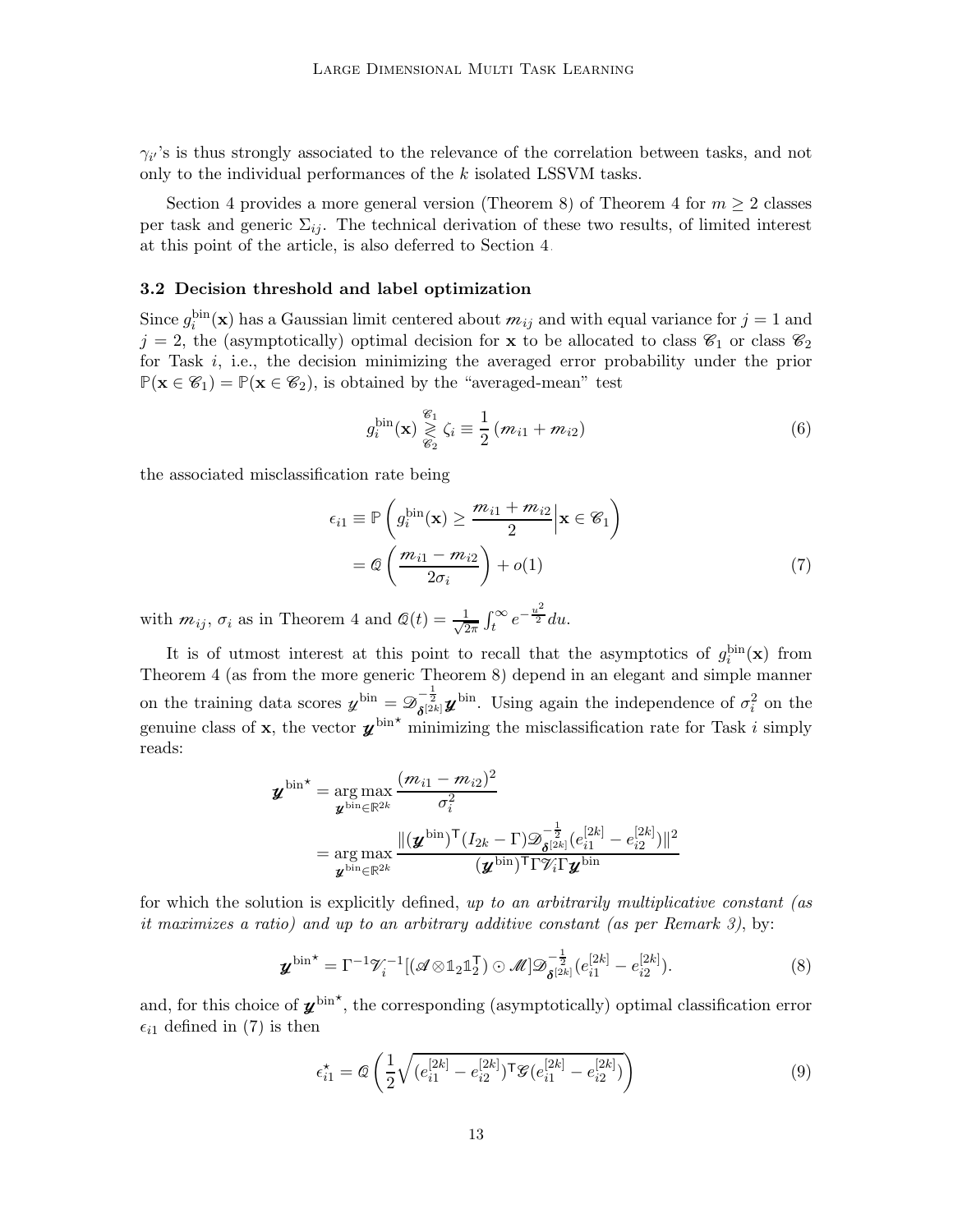$\text{for} \ \ \mathscr{G} \ = \ \mathscr{D}^{\frac{1}{2}}_{\boldsymbol{\delta}^{[2k]}}[(\mathscr{A} \otimes \mathbb{1}_2 \mathbb{1}_2^\mathsf{T}$  $(\mathcal{A}^{\mathsf{T}}) \odot \mathcal{M}$ ] $\mathcal{V}^{-1}_{i}$ [( $\mathcal{A} \otimes \mathbb{1}_2 \mathbb{1}_2^{\mathsf{T}}$  $\mathcal{Z}_2^{\mathsf{T}}(\mathcal{Z}) \odot \mathcal{M} \mathcal{Z}_{\boldsymbol{\delta}^{[2k]}}^{\frac{1}{2}}$ . Of course, by symmetry,  $\epsilon_{i2} \equiv P(g_i^{\text{bin}}(\mathbf{x}) \le \frac{m_{i1}+m_{i2}}{2} | \mathbf{x} \in \mathscr{C}_2)$  has the same limiting optimal value  $\epsilon_{i2}^* = \epsilon_{i1}^*$ .

The only non-diagonal matrices in [\(8\)](#page-12-1) are  $\Gamma$  and  $\mathcal{V}_i$  in which  $\mathcal{M}$  plays the role of a "variance profile" matrix. In particular, assume  $\Delta \mu_i^T \Delta \mu_{i'} = 0$  for all  $i' \neq i$ , i.e., the differences in statistical means of all tasks are orthogonal to those of Task i. Then the two rows and columns of  $\mathcal M$  associated to Task i are all zero but on the  $2 \times 2$  diagonal block. Therefore,  $y^{\text{bin}}$  will have all zero entries but on its Task i two elements. All other choices for the null entries of  $y^{\text{bin}}$  (such as the usual  $y^{\text{bin}} = [1, -1, \dots, 1, -1]^{\text{T}}$ ) would be suboptimal and (possibly severely) detrimental to the classification performance of Task  $i$ , not by altering the means  $m_{i1}, m_{i2}$  but *by increasing the variance*  $\sigma_i^2$ . This extreme example strongly suggests that, in order to maximize the MTL performance on a targeted Task  $i$ , one must impose low absolute scores  $y_{i'j}^{\text{bin}}$  to all Tasks i' strongly different from Task i.

The choice  $\psi^{\text{bin}} = [1, -1, \dots, 1, -1]^\mathsf{T}$  can also be very detrimental when  $\Delta \mu_i^{\mathsf{T}} \Delta \mu_{i'} < 0$ for some pair  $i, i'$ : that is, when the mapping of the two classes within each task is reversed (e.g., if class  $\mathcal{C}_1$  in Task 1 is closer to class  $\mathcal{C}_2$  than class  $\mathcal{C}_1$  in Task 2). In this setting, it is easily seen that  $\psi^{\text{bin}} = [1, -1, \ldots, 1, -1]^\mathsf{T}$  works against the classification and performs much worse than a single-task LSSVM.

Another interesting conclusion arises from the simplified setting of equal number of samples per task and per class, i.e.,  $n_{11} = \ldots = n_{k2}$ . In this case,  $\delta_{11}^{[k2]} = \ldots = \delta_{k2}^{[k2]}$  $\frac{k^{2}}{k^{2}}$  and, since  $\psi^{\text{bin}}$  is defined up to a multiplicative constant, we have

$$
\boldsymbol{y}^{\text{bin}} \star = \Gamma^{-1} \boldsymbol{\mathcal{V}}_i^{-1} \left( \left( \boldsymbol{\mathcal{A}} \otimes \mathbb{1}_2 \mathbb{1}_2^{\mathsf{T}} \right) \odot \boldsymbol{\mathcal{M}} \right) (e_{i1}^{[2k]} - e_{i2}^{[2k]})
$$

in which all matrices are organized in  $2\times 2$  blocks of equal entries. This immediately implies that  $y_{i'1}^{\text{bin}} = -y_{i'2}^{\text{bin}}$  for all i'. So in particular, the detection threshold  $\frac{1}{2}(m_{i1} + m_{i2})$  of the averaged-mean test [\(6\)](#page-12-2) is zero (as conventionally assumed). In all other settings for the  $n_{i'j}$ 's, it is very unlikely that  $y_{i1}^{\text{bin}}$  $\mathbf{r} = -y_{i2}^{\mathrm{bin}}$  $\star$  and the optimal decision threshold *must* also be estimated. As a matter of fact, following up on Remark [3,](#page-7-0) the aforementioned optimal value  $\psi^{\text{bin}}$  for  $\psi^{\text{bin}}$  is not unique and could be shifted by any constant vector. This extra degree of freedom will be of much relevance in the application Section [5,](#page-22-0) as commented in the following remark.

<span id="page-13-1"></span>**Remark 5 (Setting the decision threshold to zero)** As per Remark [3,](#page-7-0) the addition of a constant term to  $y^{\text{bin}}$  does not affect the ultimate performance of MTL-LSSVM. Yet, it affects the value of the limiting means  $m_{ij}$  of  $g_i^{\text{bin}}(\mathbf{x})$ , so in particular the value of the limiting optimal threshold  $\frac{1}{2}(m_{i1} + m_{i2})$ . Specifically, one may shift all entries of  $y^{\text{bin}}$  in such a way that  $\frac{1}{2}(m_{i1} + m_{i2}) = 0$  and thus recenter the decision threshold to zero. For  $\bar{y} \in \mathbb{R}$  this constant shift, this boils down to solving in the variable  $\bar{y}$  the equation

$$
0 = \frac{1}{2}(m_{i1} + m_{i2}) = \frac{1}{2}(\mathbf{y}^{\text{bin}} + \bar{\mathbf{y}}e_i^{[k]} \otimes \mathbf{1}_2)^{\text{T}} \mathbf{\mathcal{D}}_{\boldsymbol{\delta}^{[2k]}}^{\frac{1}{2}} (I_{2k} - \mathbf{\mathcal{F}}_e \boldsymbol{\Gamma}) \left( e_{2(i-1)+1}^{[2k]} + e_{2i}^{[2k]} \right)
$$

<span id="page-13-0"></span>where  $\mathscr{Z}_e = I_{2k} - \sum_{i'=1}^k E_{i'i'}^{[k]}$  $\begin{array}{rcl} {}^{[k]}_{i'i'}\otimes c_{i'} \end{array}$  and  $c_{i'} = \mathbb{1}_2\begin{bmatrix} \frac{n_{i'1}}{n_{i'}} \end{bmatrix}$  $\frac{n_{i'1}}{n_{i'}} \frac{n_{i'2}}{n_{i'}}$  $\left[\begin{smallmatrix} n_{i'2}\ n_{i'} \end{smallmatrix}\right]$ . Similarly, one may instead impose that  $m_{i1} = 0$ : this will appear to be fundamental to align classifiers in the multiclass "one-versus-all" extension of the present binary classification scheme (see details in Section [5.2\)](#page-23-0).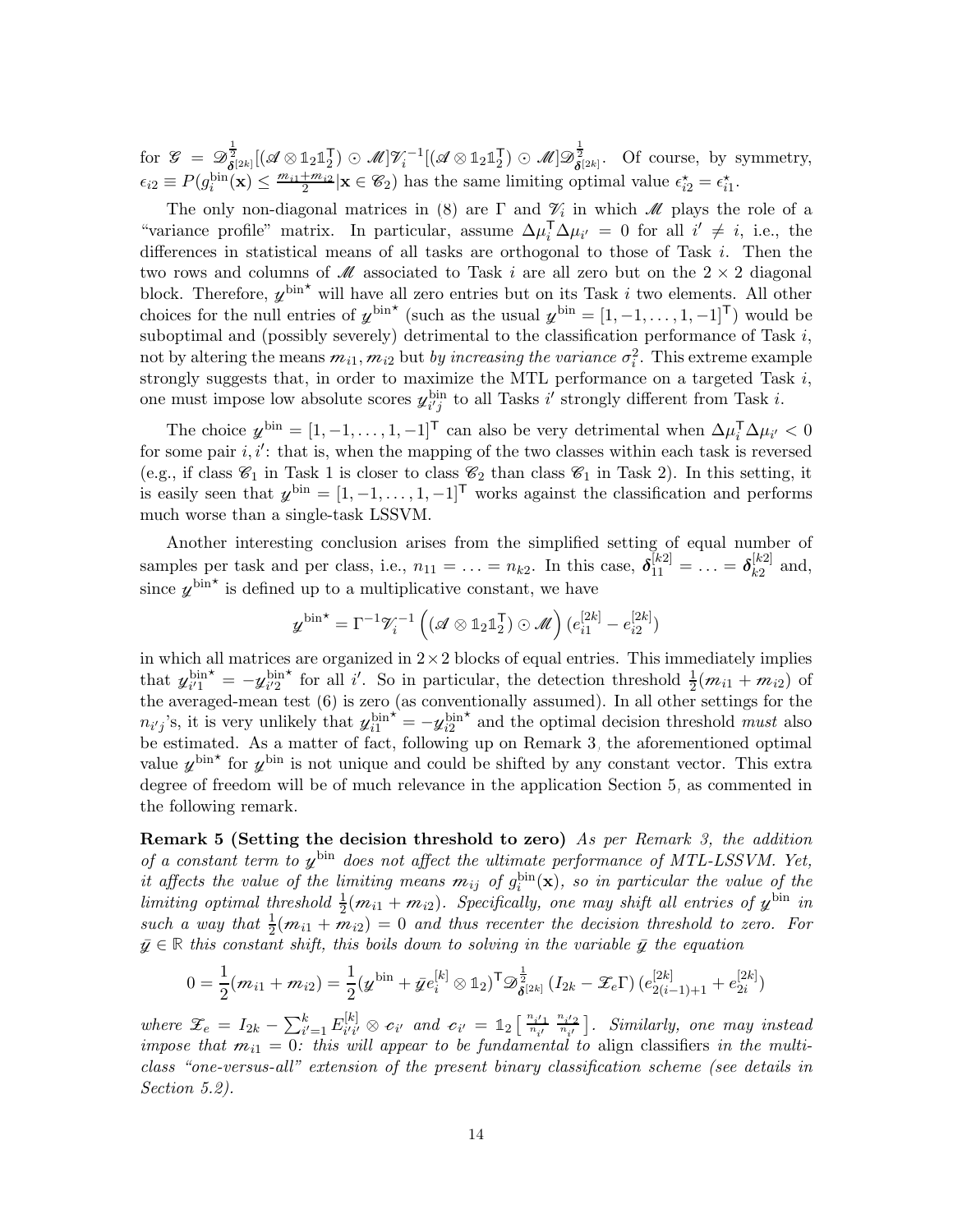**Remark 6 (Tuning the hyperparameters)** The previous section provided a high-level interpretation for the impact of the vector parameter  $\gamma \in \mathbb{R}^k$  and the scalar parameter  $\lambda \in \mathbb{R}$ , the effect of which is to respectively regularize LSSVM learning and to set the throttle between individual versus collective learning. These hyperparameters intervene deeply inside our theoretical formulas (so far in Theorem [4](#page-10-0) but later in Theorem [8\)](#page-19-0) and are not amenable to simple optimization. Yet, as will be confirmed by experiments (see in particular Figure [3\)](#page-31-0), the proposed optimization of the input scores  $y^{\text{bin}}$  partly compensates for suboptimal choices in  $\gamma, \lambda$ . As such, an "informed guess", based on our previous discussion of the effects of these parameters, is in general sufficient for highly performing MTL-LSSVM. A further gradient descent operation (or local grid search) on the theoretical performance approximation, initialized at the informed guess values, can further improve the overall learning performance.

### 3.3 Practical implementation of improved MTL-LSSVM

As already pointed out, a fundamental aspect of Theorem [4](#page-10-0) lies in the performances of the large dimensional  $(n, p \gg 1)$  classification problem at hand boiling down to 2k-dimensional statistics. More importantly from a practical perspective, these  $2k$ -dimensional "sufficient" statistics" are easily amenable to fast and efficient estimation: it indeed only requires a few training data samples to estimate all quantities involved in the theorem (which, as a corollary, lets one envision the possibility of efficient transfer learning methods based on very scarce data samples).

<span id="page-14-0"></span>**Remark 7 (On the estimation of**  $m_{ij}$  **and**  $\sigma_i$ **)** All quantities defined in Theorem [4](#page-10-0) are a priori known, apart from the quantities  $\mathcal{M} \equiv \sum_{i=1}^{n}$  $\overline{\overline{i,i'}}$  $\Delta \mu_i^{\sf T} \Delta \mu_{i'} \left(E^{[k]}_{ii'} \otimes \mathbb{c}_i \mathbb{c}_{i'}^{\sf T} \right)$  $\left(\begin{smallmatrix} \mathsf{T} \ i' \end{smallmatrix}\right)$  and most specif-

ically the inner products  $\Delta \mu_i^T \Delta \mu_{i'}$ . For these, define, for  $j = 1, 2$ , two sets  $\mathcal{S}_{ij}, \mathcal{S}'_{ij} \subset$  $\{1,\ldots,n_{ij}\}\$  and the corresponding indicator vectors  $\hat{\mathbf{j}}_{ij},\hat{\mathbf{j}}'_{ij}\in\mathbb{R}^{n_i}$  with  $[\hat{\mathbf{j}}_{ij}]_a=\delta_{a\in\mathcal{S}_{ij}}$  and  $[\hat{\jmath}'_{ij}]_a = \delta_{a \in \mathcal{S}'_{ij}}$ . We further impose that  $\mathcal{S}'_{ij} \cap \mathcal{S}_{ij} = \emptyset$ . Then, for  $i \neq i'$ , the following estimates hold:

$$
\Delta \mu_i^{\mathsf{T}} \Delta \mu_{i'} - \left(\frac{\mathbb{j}_{i1}}{|\mathcal{S}_{i1}|} - \frac{\mathbb{j}_{i2}}{|\mathcal{S}_{i2}|}\right)^{\mathsf{T}} \mathring{X}_i^{\mathsf{T}} \mathring{X}_{i'} \left(\frac{\mathbb{j}_{i'1}}{|\mathcal{S}_{i'1}|} - \frac{\mathbb{j}_{i'2}}{|\mathcal{S}_{i'2}|}\right) \n= O\left((p \min_{l \in \{1,2\}} \{|\mathcal{S}_{il}|, |\mathcal{S}_{i'l}|\})^{-\frac{1}{2}}\right) \n\Delta \mu_i^{\mathsf{T}} \Delta \mu_i - \left(\frac{\mathbb{j}_{i1}}{|\mathcal{S}_{i1}|} - \frac{\mathbb{j}_{i2}}{|\mathcal{S}_{i2}|}\right)^{\mathsf{T}} \mathring{X}_i^{\mathsf{T}} \mathring{X}_i \left(\frac{\mathbb{j}_{i1}'}{|\mathcal{S}_{i1}'} - \frac{\mathbb{j}_{i2}'}{|\mathcal{S}_{i2}'}\right) \n= O\left((p \min_{l \in \{1,2\}} \{|\mathcal{S}_{il}|, |\mathcal{S}_{il}|\})^{-\frac{1}{2}}\right).
$$

Observe in particular that a single sample (two when  $i = i'$ ) per task and per class ( $|\mathcal{S}_{il}| = 1$ ) is sufficient to obtain a consistent estimate for all quantities, so long that p is large. In a transfer learning setting where some tasks may contain few labeled data, it is thus still possible to optimize the MTL algorithm. Of course, when more data are available, under our assumption that  $p \sim n$ , taking all samples in the averaging, the convergence speed is of order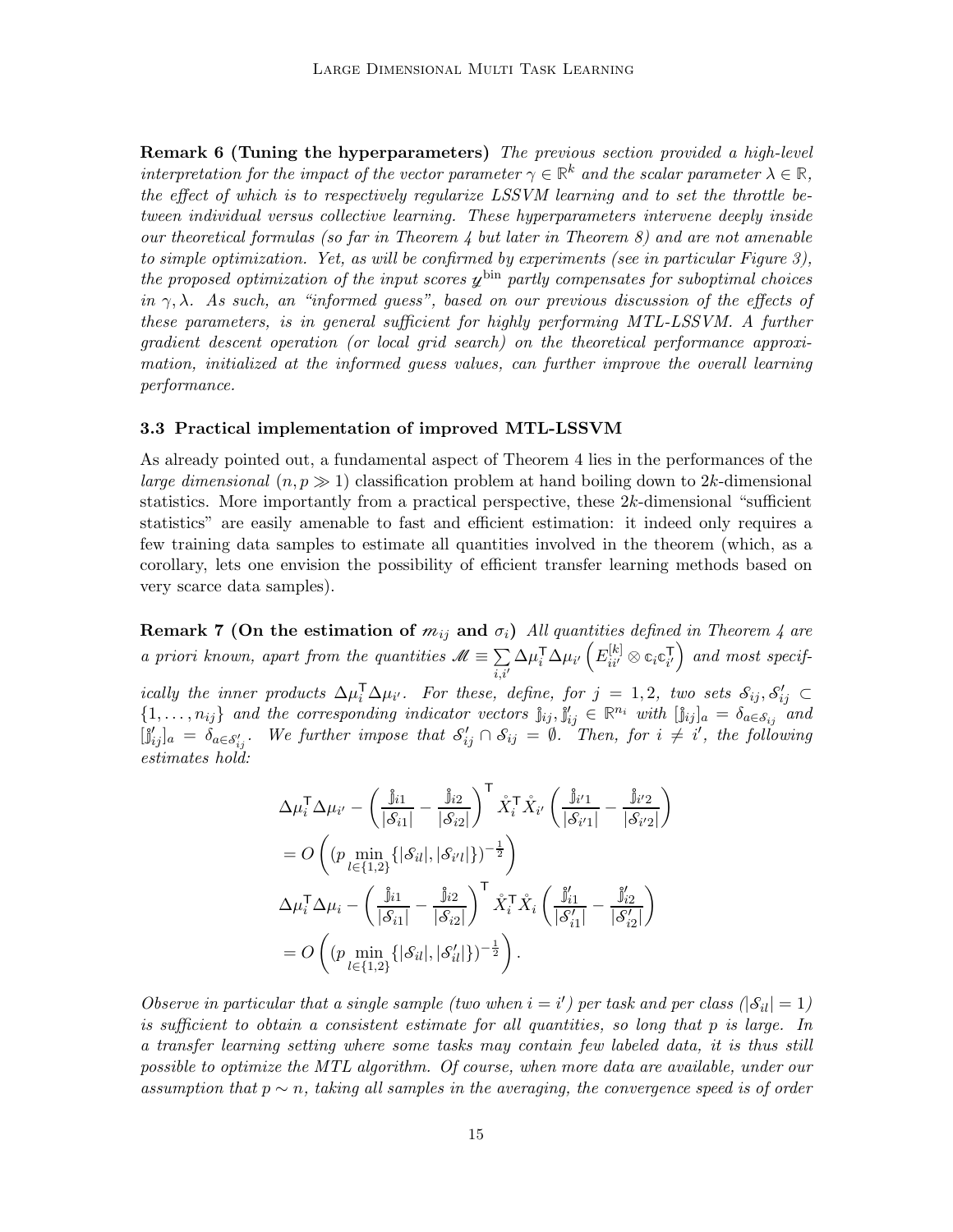$O(1/\sqrt{np}) = O(1/n)$ , which is a quadratic increase in the speed of the usual central-limit theorem.

Estimating  $m_{ij}$  and  $\sigma_i$  not only allows one to anticipate theoretical performances but also enables the actual estimation of the decision threshold  $\frac{1}{2}$  $\frac{1}{2}(m_{i1} + m_{i2})$  of the test [\(6\)](#page-12-2) and, as shown previously, opens the possibility to largely optimize MTL-LSSVM through an (asymptotically) optimal choice of the training scores  $\psi^{\text{bin}}$ .

The series of theoretical and practical results of this section may be synthetized under the form of Algorithm [1.](#page-15-0)

# <span id="page-15-0"></span>Algorithm 1 Proposed binary Multi Task Learning algorithm.

**Input:** Training samples  $X = [X_1, \ldots, X_k]$  with  $X_{i'} = [X_{i'}^{(1)}]$  $X_{i'}^{(1)}, X_{i'}^{(2)}$  and test data **x**. **Output:** Estimated class  $\hat{j} \in \{1, 2\}$  of **x** for target Task *i*. **Center and normalize** data per task: for all  $i' \in \{1, ..., k\}$ ,

\n- \n
$$
\hat{X}_{i'} \leftarrow X_{i'} \left( I_{n_{i'}} - \frac{1}{n_{i'}} \mathbb{1}_{n_{i'}} \mathbb{1}_{n_{i'}}^{\mathsf{T}} \right)
$$
\n
\n- \n
$$
\hat{X}_{i'} \leftarrow \hat{X}_{i'} / \frac{1}{n_{i'}p} \text{tr}(\hat{X}_{i'} \hat{X}_{i'}^{\mathsf{T}})
$$
\n
\n

**Estimate:** Matrix *M* from Remark [7](#page-14-0) and  $\delta^{[k]}$  by solving [\(3\)](#page-10-1).

**Create** scores  $\psi^{\text{bin}} = \psi^{\text{bin} \star}$  according to [\(8\)](#page-12-1).

**Compute** the threshold  $\zeta_i$  from [\(6\)](#page-12-2), with  $m_{ij}$  defined in Theorem [4](#page-10-0) for  $y^{\text{bin}} = y^{\text{bin}}$ . **(Optional) Estimate** the theoretical classification error  $\epsilon_{i1} = \epsilon_{i1}(\lambda, \gamma)$  from [\(7\)](#page-12-0) and minimize over  $(\lambda, \gamma)$ .<sup>[2](#page-15-1)</sup>

**Compute** classification score  $g_i(\mathbf{x})$  according to [\(2\)](#page-7-1).

**Output:**  $\hat{j}$  such that  $g_i(\mathbf{x}) \stackrel{\hat{j}=1}{\gtrless}$ ≷  $\hat{j}=2$  $\zeta_i.$ 

#### 3.4 Empirical evidence

This section shortly illustrates the ideas and intuitions developed so far (such as the relevance of an optimal choice of the data labels and decision threshold) through the performances of Algorithm [1](#page-15-0) on a transfer learning benchmark application. Sections [5–](#page-22-0)[6](#page-28-0) will cover a much larger spectrum of applications and experiments, under the most general data setting discussed in the subsequent sections.

For optimal comparison, we consider here the standard Office+Caltech256 real image classification benchmark [\(Saenko et al.](#page-52-8), [2010;](#page-52-8) [Griffin et al.,](#page-50-8) [2007\)](#page-50-8), consisting of four tasks and  $m = 10$  categories shared by all tasks. The dataset X consists here of the VGG features of size  $p = 4096$  extracted from these images. We place ourselves under a  $k = 2$ transfer learning setting where Task 1 is the source task and Task 2 is the target task (the performance of which we aim to optimize), taken from two of the four tasks of the

<span id="page-15-1"></span><sup>2.</sup> As per Remark [6,](#page-13-0) this operation involves reevaluating  $\delta^{[k]}$  and thus  $\mu^*$ , and thus m for each  $(\lambda, \gamma)$ . It can be performed either on a static grid or by gradient descent until a local minimum is reached.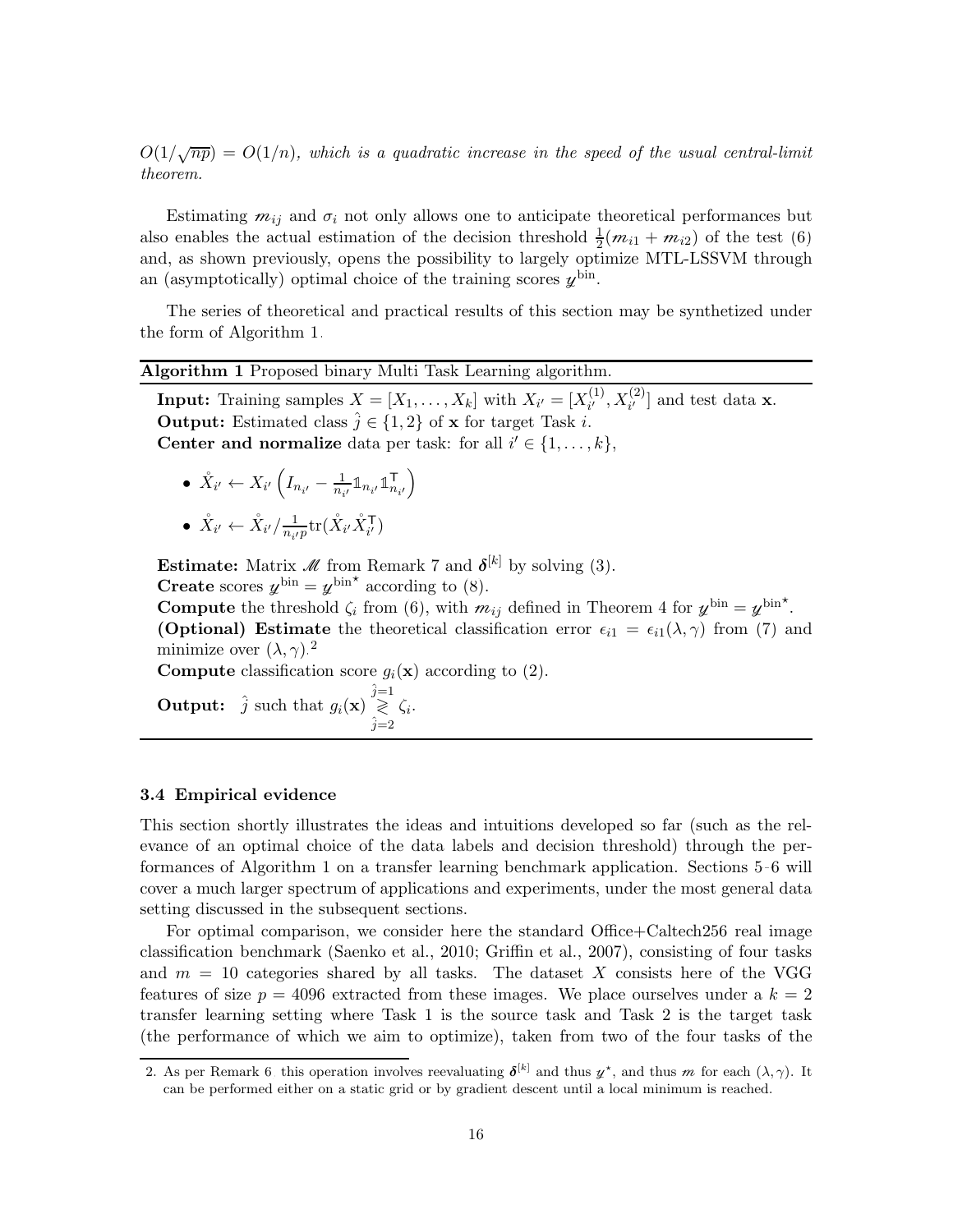dataset (Caltech, Webcam, Amason, dslr). For testing, the samples of the target task are randomly selected from the test dataset of Office+Caltech256 and the classification accuracy is averaged over 20 trials. Table [1](#page-17-1) reports the accuracy for all possible pairs  $(4 \times 3 = 12$  $(4 \times 3 = 12$  $(4 \times 3 = 12$  of them) of source and transfer tasks, obtained by Algorithm 1 (Ours) versus the non-optimized LSSVM of [\(Xu et al., 2013](#page-52-1)) (LSSVM) and versus other state-of-the-art transfer learning algorithms: the max margin domain transform of [\(Hoffman et al., 2013\)](#page-51-5) (MMDT) which seeks a linear transform to match the source data to the target data and then applies an SVM on the resulting target domain; the cross-domain landmark selection (CDLS) of [\(Hubert Tsai et al.](#page-51-6), [2016](#page-51-6)), which learns a feature subspace which matches the cross-domain data distribution and eliminates the domain differences; and the invariant latent space (ILS) of [\(Herath et al.](#page-51-7), [2017](#page-51-7)), which, similar to MMDT, learns an invariant latent space in which the discrepancy between source and target is minimized. As already pointed out in introduction, since the article aims to propose an improved classification algorithm independent of the feature representation, it is fair to compare it to methods which use the same data features. The algorithms compared in the table all systematically use VGG features. It would be unfair to compare these against "end to end" MTL learning methods including a (explicit or implicit) step of feature learning like recent deep neural networks methods[\(Zhuang et al., 2020](#page-52-6); [Krishna and Kalluri,](#page-51-4) [2019](#page-51-4)).

Since  $m = 10$  $m = 10$  $m = 10$  here, Algorithm 1 cannot rigorously be used as it stands. We apply instead a *naive* "one-versus-all" extension consisting in running in parallel  $m = 10$  times Algorithm [1](#page-15-0) by considering, for each class  $\mathscr{C}_j$  of Task  $i, 1 \leq j \leq m$ , a binary setting where the fictitious "Class  $\tilde{e}_1$ " coincides with  $\mathscr{C}_j$  and the second fictitious "Class  $\tilde{e}_2$ " is the union of all  $\mathscr{C}_{j'}$  for  $j' \neq j$ . Following up on Remark [5,](#page-13-1) each classifier  $\ell \in \{1, \ldots, m\}$  can be set in such a way that  $\mathbb{E}[g_i^{\text{bin}}(\mathbf{x}; \ell)] = 0$  when  $\mathbf{x} \in \mathscr{C}_{\ell}$ . For a new datum x, of all m classifiers  $g_i^{\text{bin}}(\mathbf{x};1),\ldots,g_i^{\text{bin}}(\mathbf{x};m)$ , the one reaching the greatest score is the selected allocation class for x.

Table [1](#page-17-1) demonstrates that our proposed improved MTL-LSSVM, despite its simplicity and unlike the competing methods used for comparison, has stable performances and is extremely competitive. It either outperforms all other methods or is second-to-best. But, most importantly, the method comes along with performance predictions and guarantees, which none of the competing works are able to provide.<sup>[3](#page-16-0)</sup>

These preliminary results are already very conclusive and reveal the strength of our proposed methodology. Yet, the assumptions in place so far are restricted to random concentrated data with identity covariance and to a binary classification setting (which, as already observed, needs be adapted to account for more than two classes per task). The next sections elaborate on the more generic setting of  $m \geq 2$  classes per task with more realistic data models. The theoretical results no longer reduce to compact expressions as in the previous sections but are easily understood having already delineated the main take-away messages and ideas.

<span id="page-16-0"></span><sup>3.</sup> In the present context of the naive "one-versus-all", this claim should be taken with care: the performance can indeed be predicted provided the binary class model  $\mathcal{N}(\mu_{i1}, I_p)$  versus  $\mathcal{N}(\mu_{i2}, I_p)$  correctly matches the actual data distribution; this is likely not the case here as the collected fictitious " $\mathscr{C}_2$ " is rather a mixture of Gaussian rather than a unique Gaussian. In Section [5.2,](#page-23-0) a more elaborate, and theoretically better supported, version of the one-versus-all approach will be discussed.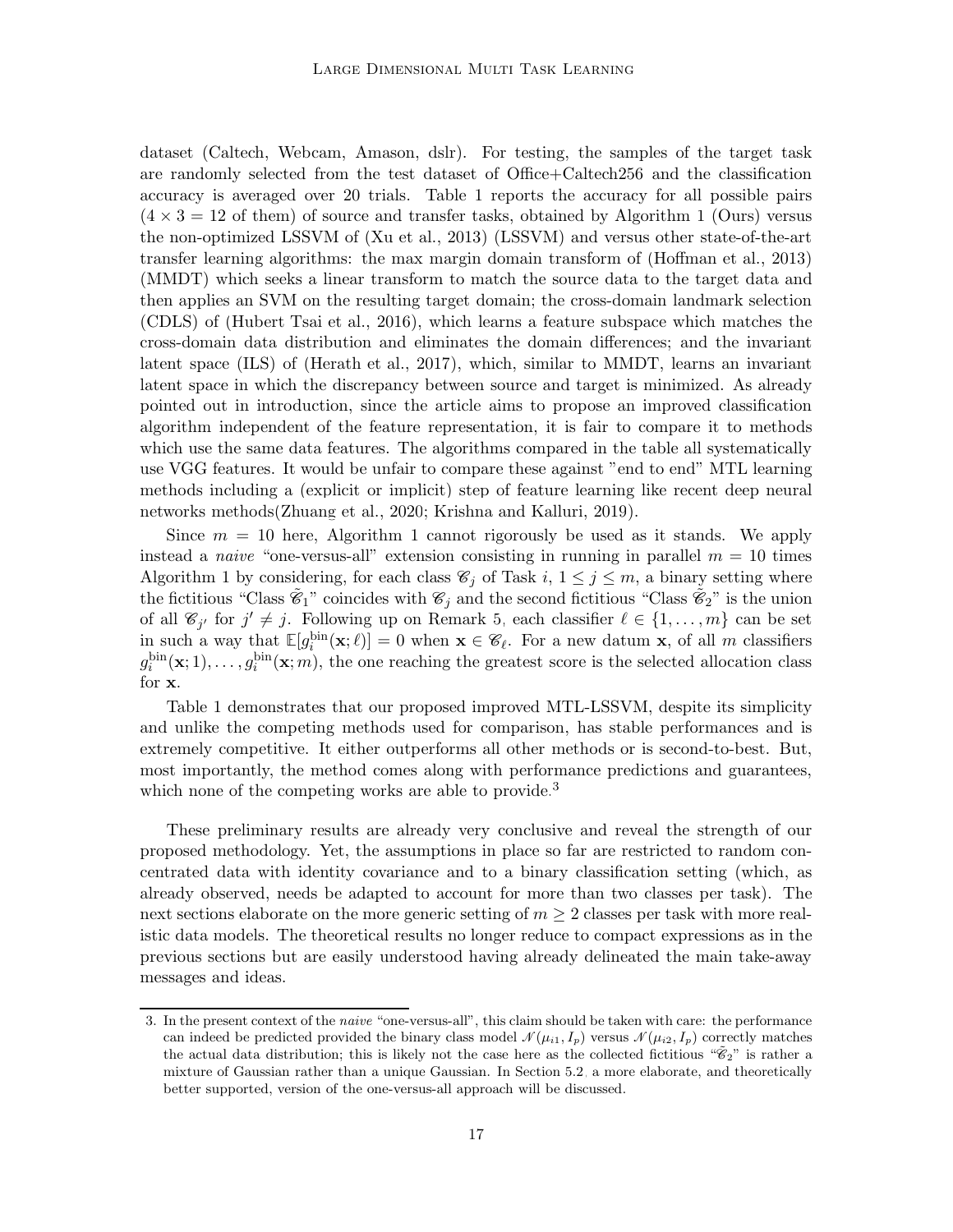<span id="page-17-1"></span>Table 1: Classification accuracy over Office+Caltech256 database. c(Caltech), w(Webcam), a(Amazon), d(dslr), for different "Source to target" task pairs  $(S \to T)$  based on VGG features. Best score in boldface, second-to-best in italic.

| $S/T$ $c \rightarrow w \rightarrow c \rightarrow a \rightarrow w \rightarrow a \rightarrow d \rightarrow w \rightarrow c \rightarrow d \rightarrow a \rightarrow d \rightarrow l$ Mean |              |   |              |  |  |               |  |       |
|----------------------------------------------------------------------------------------------------------------------------------------------------------------------------------------|--------------|---|--------------|--|--|---------------|--|-------|
|                                                                                                                                                                                        | $\mathbf{c}$ | a | $\mathbf{c}$ |  |  | a da dd c w w |  | score |
| LSSVM 96.69 89.90 92.90 90.00 93.80 78.70 93.50 95.00 85.00 90.20 94.70 100 91.70                                                                                                      |              |   |              |  |  |               |  |       |
| MMDT 93.90 87.05 90.83 84.40 94.17 86.25 94.58 97.50 86.25 87.23 92.05 97.35 90.96                                                                                                     |              |   |              |  |  |               |  |       |
| ILS 77.89 73.55 86.85 76.22 86.22 71.34 74.53 82.80 68.15 63.49 78.98 92.88 77.74                                                                                                      |              |   |              |  |  |               |  |       |
| CDLS 97.60 88.30 93.54 88.30 93.54 92.50 93.54 93.75 93.75 88.30 97.35 96.70 93.10                                                                                                     |              |   |              |  |  |               |  |       |
| Ours 98.68 89.90 94.40 90.60 94.40 93.80 $94.20$ 100 $92.50$ $89.90$ 98.70 $99.30$   94.70                                                                                             |              |   |              |  |  |               |  |       |
|                                                                                                                                                                                        |              |   |              |  |  |               |  |       |

#### <span id="page-17-0"></span>4. The General Framework

The results from the previous section are extended here to the more realistic setting where the data arise from a mixture of  $m \geq 2$  concentrated random vectors with generic covariance  $\Sigma_{ii}$ . New insights, and most importantly, more general and application-driven algorithms will be introduced. In addition, the results are presented here with a sketched development of their main technical arguments, the full proofs being deferred to the appendix.

## 4.1 Main ideas

Taking for the moment for granted the Gaussian limit for  $g_i(\mathbf{x}) \in \mathbb{R}^m$  as  $p, n \to \infty$  (for  $1 \leq i \leq k$ , the main technical task to obtain our main result (Theorem [8,](#page-19-0) which generalizes the already introduced Theorem [4\)](#page-10-0) is to evaluate the large dimensional behavior  $m_{ij}$  and  $C_{ij}$ of the statistical mean  $\mathbb{E}[g_i(\mathbf{x})] = m_{ij} + o(1)$  and covariance matrix  $Cov[g_i(\mathbf{x})] = C_{ij} + o(1)$ of the classification score  $g_i(\mathbf{x})$  in [\(2\)](#page-7-1) for data vectors **x** in class  $\mathscr{C}_j$  (i.e., such that  $\mathbb{E}[\mathbf{x}] = \mu_{ij}$ and  $Cov[\mathbf{x}] = \Sigma_{ij}$ , respectively given by:

<span id="page-17-2"></span>
$$
m_{ij} = \mathbb{E}\left[\frac{1}{kp}(Y - Pb)^{\mathsf{T}}Z^{\mathsf{T}}A^{\frac{1}{2}}\tilde{Q}A^{\frac{1}{2}}\left(e_i^{[k]}\otimes\mu_{ij}\right) + b_i\right] + o(1)
$$
\n(10)

<span id="page-17-3"></span>
$$
C_{ij} = \mathbb{E}\left[\frac{1}{(kp)^2}(Y - Pb)^{\mathsf{T}}Z^{\mathsf{T}}A^{\frac{1}{2}}\tilde{Q}A^{\frac{1}{2}}S_{ij}A^{\frac{1}{2}}\tilde{Q}A^{\frac{1}{2}}Z(Y - Pb)\right] + o(1)
$$
(11)

with  $S_{ij} = e_i^{[k]}$  $\left[ k \right]_e \!\!\left[ \begin{smallmatrix} k \ i \end{smallmatrix} \right] \!\!\! e_i^{[k]}$ i  $\mathsf{T} \otimes \Sigma_{ij}$  and  $\tilde{Q} = \begin{pmatrix} \frac{A^{\frac{1}{2}} Z Z^{\mathsf{T}} A^{\frac{1}{2}}}{k p} \end{pmatrix}$  $\frac{ZZ^\mathsf{T} A^\frac{1}{2}}{kp} + I_{kp} \bigg)^{-1}.$ 

Our technical approach to evaluate these terms, in the large dimensional regime of Assumption [2](#page-9-1) and for data distributed as per Assumption [1,](#page-8-0) consists in determining deterministic equivalents, a classical object in random matrix theory [\(Couillet and Debbah,](#page-50-9) [2011,](#page-50-9) Chapter 6), for the matrices  $\tilde{Q}$ ,  $\tilde{Q}A^{\frac{1}{2}}Z$ ,  $Z^{\mathsf{T}}A^{\frac{1}{2}}\tilde{Q}A^{\frac{1}{2}}S_{ij}A^{\frac{1}{2}}\tilde{Q}A^{\frac{1}{2}}Z$  which are at the core of the formulation of  $m_{ij}$  and  $C_{ij}$ . Specifically, a deterministic equivalent, say  $\bar{F} \in \mathbb{R}^{n \times p}$ , of a given random matrix  $F \in \mathbb{R}^{n \times p}$  is a *deterministic matrix* such that, for any deterministic linear functional  $f : \mathbb{R}^{n \times p} \to \mathbb{R}$  of bounded norm,  $f(F - \overline{F}) \to 0$  almost surely – in particular, for u, v of unit norm,  $u \cdot (F - \bar{F})v \xrightarrow{a.s} 0$  and, for  $A \in \mathbb{R}^{p \times n}$  deterministic of bounded operator norm,  $\frac{1}{n}$ tr $A(F - \overline{F}) \stackrel{\text{a.s.}}{\longrightarrow} 0$ . We will denote for short  $F \leftrightarrow \overline{F}$  to indicate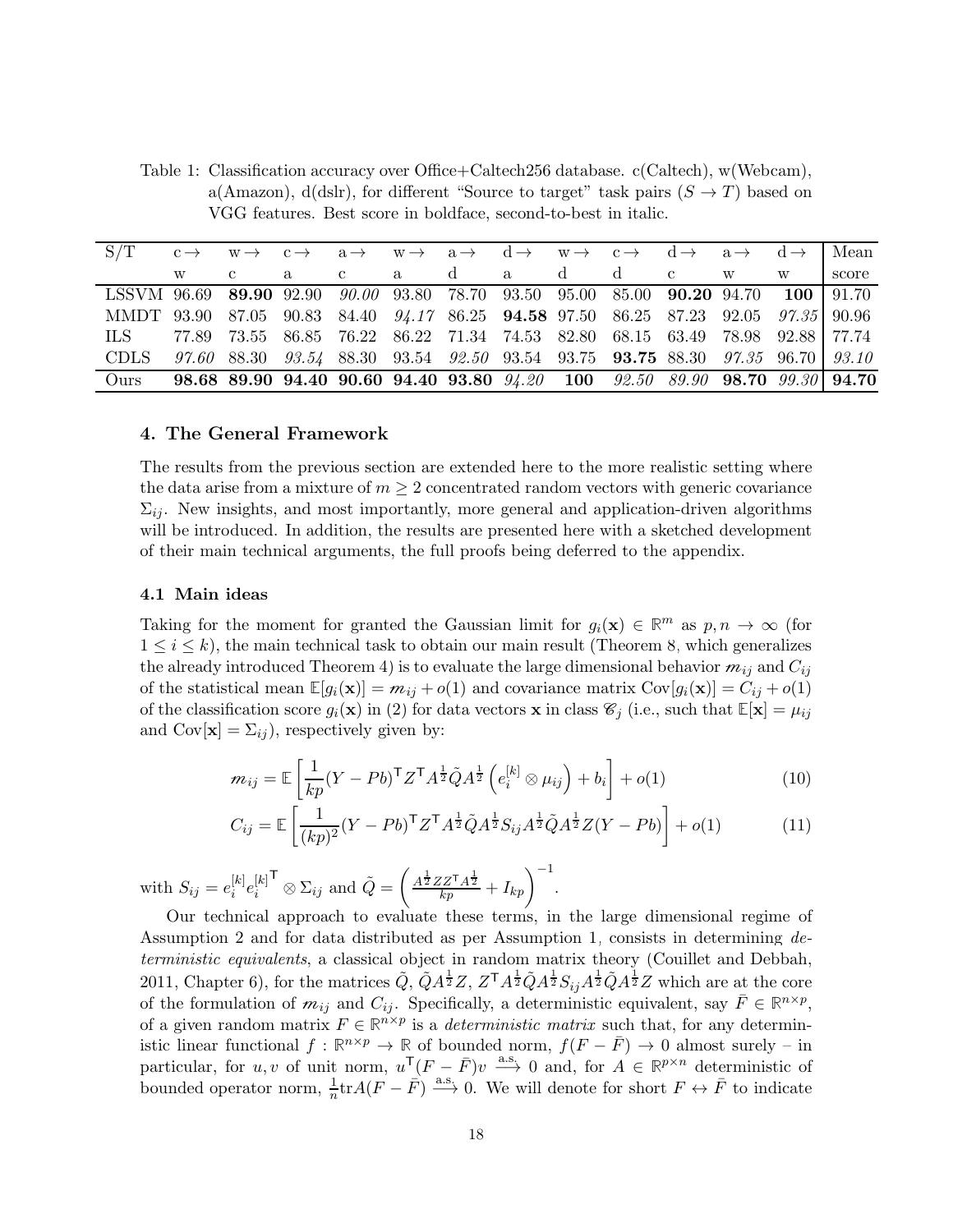that  $\overline{F}$  is a deterministic equivalent for F. Deterministic equivalents are thus particularly suitable to handle bilinear forms involving the random matrix  $F$ , so in particular the statis-tics [\(10\)](#page-17-2) and [\(11\)](#page-17-3) of  $g_i(\mathbf{x})$ , seen as bilinear forms involving the random matrices  $\tilde{Q}A^{\frac{1}{2}}Z$  and  $Z^{\mathsf{T}} A^{\frac{1}{2}} \tilde{Q} A^{\frac{1}{2}} S_{ij} A^{\frac{1}{2}} \tilde{Q} A^{\frac{1}{2}} Z.$ 

Lemma [14,](#page-40-0) deferred to Section [A.2](#page-40-1) of the appendix (as the result in itself does not bring any deep insight worth discussing here), provides the necessary deterministic equivalents for these matrices. It is interesting to point out though that, from a technical standpoint, the block structure followed by the core data matrix Z introduced in Proposition [2](#page-6-0) makes the large dimensional random matrix analysis more challenging and the result less straightforward than in similar previous works [\(Mai and Liao](#page-51-0), [2019](#page-51-0); Liao [and Couillet, 2019\)](#page-51-1). Even in the simplest setting where the  $x_{il}^{(j)}$  would be vectors of i.i.d.  $\mathcal{N}(0, 1)$  entries, the matrix Z is not a matrix of i.i.d. entries (due to precisely located blocks of zeros) and the singular values of  $Z$  do not asymptotically follow the popular Mar $\zeta$ enko-Pastur distribution from (Marčenko and Pastur, 1967), as would be the case in works dealing with single-task learning (single-task LSSVM [\(Liao and Couillet, 2019\)](#page-51-1), semi-supervised learning [\(Mai and Liao,](#page-51-0) [2019\)](#page-51-0), neural networks [\(Louart et al.](#page-51-9), [2018\)](#page-51-9), etc.).

The main information to be extracted from Lemma [14](#page-40-0) (again, see its complete form in the appendix) is the central role played by the deterministic matrices

$$
M = \left(e_1^{[k]} \otimes [\mu_{11}, \dots, \mu_{1m}], \dots, e_k^{[k]} \otimes [\mu_{k1}, \dots, \mu_{km}]\right)
$$
  

$$
\mathbb{C}_{ij} = A^{\frac{1}{2}} \left(e_i^{[k]} e_i^{[k] \mathsf{T}} \otimes (\Sigma_{ij} + \mu_{ij} \mu_{ij}^{\mathsf{T}})\right) A^{\frac{1}{2}}
$$

which generalize the matrices M and A discussed at length in Section [3](#page-9-0) when  $\Sigma_{ij}$  =  $I_p$ . While gaining in genericity, unlike  $\mathcal{M}$ , the matrices M and  $\mathbb{C}_{ij}$  preserve their large dimensions: this is the main price paid by the generalization to  $\Sigma_{ij} \neq I_p$ . Yet, the central small dimensional matrix  $\Gamma$  defined in [\(5\)](#page-10-2) remains small and now becomes

$$
\begin{split} \Gamma &= \left(I_{mk} + \mathbb{M}^\mathsf{T} \bar{\tilde{Q}}_0 \mathbb{M}\right)^{-1} \\ \bar{\tilde{Q}}_0 &= \left[\sum_{i=1}^k \sum_{j=1}^m \left(\mathcal{D}_\gamma + \lambda \mathbb{1}_k \mathbb{1}_k\right)^{\frac{1}{2}} e_i^{[k]} e_i^{[k]}^\mathsf{T} \left(\mathcal{D}_\gamma + \lambda \mathbb{1}_k \mathbb{1}_k\right)^{\frac{1}{2}} \otimes \boldsymbol{\delta}_{ij}^{[mk]} \Sigma_{ij} + I_{kp} \right]^{-1} \\ \mathbb{M} &= A^{\frac{1}{2}} M \mathcal{D}_{\tilde{\boldsymbol{\delta}}^{[mk]}}^{\frac{1}{2}} \\ \end{split}
$$

and the  $mk$  scalars  $\delta_{ij}^{[mk]}$  are the unique positive solutions of the fixed point equations

$$
\delta_{ij}^{[mk]} = \frac{c_{ij}}{c_0 \left(1 + \frac{1}{kp} \text{tr}(\mathbb{C}_{ij} \overline{\tilde{Q}})\right)}
$$

$$
\overline{\tilde{Q}} = \left(\sum_{i=1}^k \sum_{j=1}^m \delta_{ij}^{[mk]} \mathbb{C}_{ij} + I_{kp}\right)^{-1}.
$$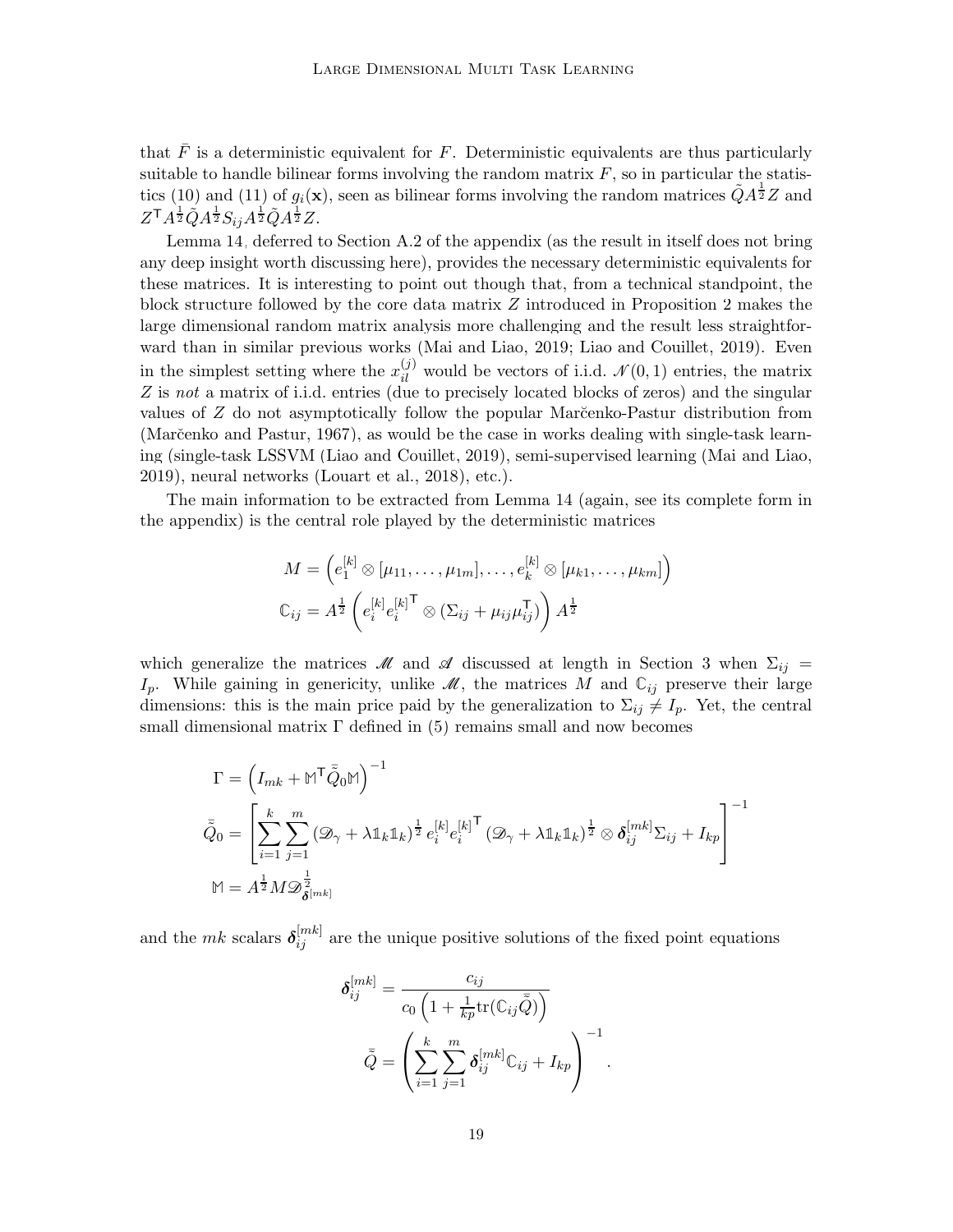Here,  $\tilde{Q}$  is a deterministic equivalent of  $\tilde{Q}$ . Finally, the matrix  $\mathscr K$  appearing in the variance term of Theorem [4](#page-10-0) now becomes

$$
\mathcal{K} = c_0 \overline{T} (\mathcal{D}_c - c_0 \mathcal{T})^{-1}
$$

$$
\overline{T}_{ij,i'j'} = \frac{\delta_{ij}^{[mk]} \delta_{i'j'}^{[mk]}}{kp} tr \left( \mathbb{C}_{i'j'} \overline{\tilde{Q}} A^{\frac{1}{2}} S_{ij} A^{\frac{1}{2}} \overline{\tilde{Q}} \right)
$$

$$
\mathcal{T}_{ij,i'j'} = \frac{\delta_{ij}^{[mk]} \delta_{i'j'}^{[mk]}}{kp} tr (\mathbb{C}_{ij} \overline{\tilde{Q}} \mathbb{C}_{i'j'} \overline{\tilde{Q}})
$$

where  $\bar{T}_{ij,i'j'}$  is the element at row  $m(i-1)+j$  and column  $m(i'-1)+j'$  of  $\bar{T}$  (and similarly for  $\mathcal{T}$ ) and  $\kappa_{ij,} \in \mathbb{R}^{mk}$  represents the  $m(i-1) + j$  row of matrix  $\kappa \in \mathbb{R}^{mk \times mk}$ .

With these technical elements at hand, we are in position to enunciate the main result of the article.

### <span id="page-19-0"></span>4.2 Classification score asymptotics

**Theorem 8** Under Assumptions [1](#page-8-0) and [2,](#page-9-1) for a test data **x** with  $\mathbb{E}[\mathbf{x}] = \mu_{ij}$  and  $Cov[\mathbf{x}] =$  $\Sigma_{ij}, \text{ as } p, n \to \infty,$ 

$$
g_i(\mathbf{x}) - G_{ij} \to 0, \quad G_{ij} \sim \mathcal{N}(m_{ij}, C_{ij})
$$

in law where, letting  $m = [m_{11}, \ldots, m_{km}]^{\mathsf{T}} \in \mathbb{R}^{km \times m}$  and the normalized forms  $\mathcal{Y} \equiv$  $\mathscr{D}^{\frac{1}{2}}_{\boldsymbol{\delta}^{[mk]}}\mathscr{Y},\, \mathring{\boldsymbol{\mathscr{Y}}}=\mathscr{D}^{\frac{1}{2}}_{\boldsymbol{\delta}^{[mk]}}\mathring{\mathscr{Y}},\, \boldsymbol{m}=\mathscr{D}^{\frac{1}{2}}_{\boldsymbol{\delta}^{[mk]}}m,$ 

$$
\mathbf{m} = \mathbf{Y} - \Gamma \mathbf{\hat{y}} \in \mathbb{R}^m
$$

$$
C_{ij} = \mathbf{\hat{y}}^{\mathsf{T}} \Gamma \mathcal{V}_{ij} \Gamma \mathbf{\hat{y}} \in \mathbb{R}^{m \times m}
$$

with

$$
\mathcal{V}_{ij} = \mathcal{D}_{\kappa_{ij,.}} + \mathbb{M}^{\mathsf{T}} \bar{\tilde{Q}}_{0} \mathbb{V}_{ij} \bar{\tilde{Q}}_{0} \mathbb{M}
$$

$$
\mathbb{V}_{ij} = A^{\frac{1}{2}} S_{ij} A^{\frac{1}{2}} + \sum_{i'=1}^{k} \sum_{j'=1}^{m} \delta_{i'j'}^{[mk]} \kappa_{ij,i'j'} A^{\frac{1}{2}} S_{i'j'} A^{\frac{1}{2}}
$$

$$
\kappa_{ij,i'j'} = \frac{\mathcal{K}_{ij,i'j'}}{\delta_{ij}^{[mk]}}.
$$

**In the Second State** 

Proof See Section [A.3](#page-45-0) of the appendix.

In the particular case of  $\Sigma_{ij} = I_p$  and  $m = 2$ , Theorem [8](#page-19-0) reduces to Theorem [4](#page-10-0) (see details in Section [A.3](#page-45-0) of the appendix) by remarking that  $M^{\mathsf{T}}\bar{Q}_0M = (\mathscr{A} \otimes \mathbb{1}_k1_k^{\mathsf{T}})$  $\binom{1}{k}$   $\odot$  M  $\text{and } \mathbb{M}^{\mathsf{T}} \bar{\tilde{Q}}_0 V_{ij} \bar{\tilde{Q}}_0 \mathbb{M} = \left( \mathscr{A} \mathscr{D}_{\kappa_i + e_i^{[k]}} \mathscr{A} \otimes \mathbb{1}_k \mathbb{1}_k^{\mathsf{T}} \right)$  $\begin{bmatrix} \n\overline{k} \n\end{bmatrix} \odot \mathcal{M}$  which, as already pointed out, have the advantage to be defined as the product of exclusively small dimensional matrices. Still, although more technical, Theorem [8](#page-19-0) follows the same structure as Theorem [4.](#page-10-0)

<span id="page-19-1"></span>Before concretely applying the result of Theorem [8](#page-19-0) to practical learning problems (multitask, transfer learning, hypothesis testing), a few comments and immediate corollaries are in order.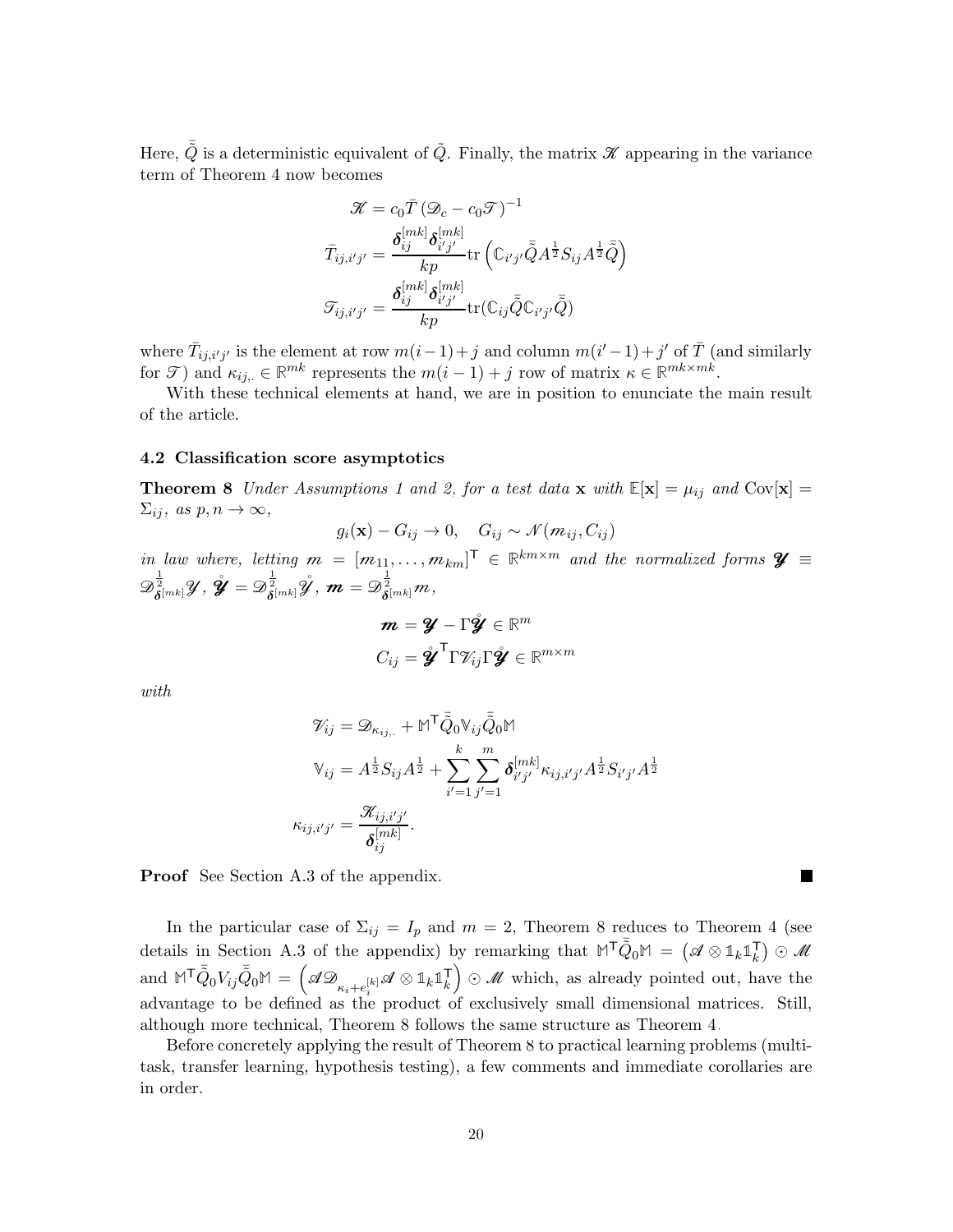Remark 9 (Optimization of  $\psi^{\text{bin}}$  for  $m=2$  and generic  $\Sigma_{ij}$ ) As suggested in Section [3,](#page-9-0) for binary classification  $(m = 2)$ , it is particularly convenient to recast the score vectors  $y_{il}^{(j)} \in \mathbb{R}^m$  into scalar scores  $y_{il}^{\text{bin}(j)} \in \mathbb{R}$  (this being irrespective of the nature of  $\Sigma_{ij}$ ). Inspired by Section [3,](#page-9-0) one can trivially extend Theorem [8](#page-19-0) to this binary setting. In this case,  $g_i(\mathbf{x}) \in \mathbb{R}^m$  is now turned into a scalar  $g_i^{\text{bin}}(\mathbf{x}) \in \mathbb{R}$  well approximated by  $\mathcal{N}(m_{ij}, C_{ij})$  where now  $m_{ij}$  and  $C_{ij}$  are scalar, obtained by simply replacing  $y_{il}^{(j)} \in \mathbb{R}^m$  by  $y_{il}^{\text{bin}(j)} \in \mathbb{R}$  in their respective expressions.

With these notations, setting the decision threshold of  $g_i^{\text{bin}}(\mathbf{x})$  to  $\zeta \in \mathbb{R}$  and assuming equal prior probability for the genuine class of  $x$ , the classification error rate for a target task i is

$$
E = \frac{1}{2}\mathcal{Q}\left(\frac{\zeta - m_{i1}}{\sqrt{C_{i1}}}\right) + \frac{1}{2}\mathcal{Q}\left(\frac{\zeta - m_{i2}}{\sqrt{C_{i2}}}\right).
$$

As in Section [3,](#page-9-0) if  $\Sigma_{i1} = \Sigma_{i2}$ , then  $C_{i1} = C_{i2} \equiv C_i$  and the decision threshold  $\zeta$  minimizing the classification error is

<span id="page-20-0"></span>
$$
\zeta^{\star} = \frac{m_{i1} + m_{i2}}{2}
$$

from which the optimal vector  $y^{\text{bin}}$  for Task i is computed as

$$
\mathcal{U}^{\text{bin}} = \underset{\mathcal{U}^{\text{bin}} \in \mathbb{R}^{2k}}{\arg \max} \frac{(m_{i1} - m_{i2})^2}{C_i}
$$
  
= 
$$
\mathcal{D}_{\delta^{[2k]}}^{-\frac{1}{2}} \Gamma^{-1} \mathcal{V}_{ij}^{-1} \mathbb{M}^{\mathsf{T}} \bar{Q}_0 \mathbb{M} \mathcal{D}_{\delta^{[2k]}}^{-\frac{1}{2}} (e_{i1}^{[2k]} - e_{i2}^{[2k]}).
$$
 (12)

It is important to recall here that, while  $y^{\text{bin}}$  expresses here solely as a function of terms involving the index i, all other statistics of the tasks  $i' \neq i$  are in fact "embedded" inside these terms and are thus, of course, accounted for in the optimization.

When  $C_{i1} \neq C_{i2}$  (which is the case in general), one may minimize E by resorting to numerical optimization techniques. We suggest to use a gradient descent method initialized to the expression obtained in [\(12\)](#page-20-0). So long that  $\Sigma_{i1}$  and  $\Sigma_{i2}$  are not drastically different, this approach shows good performances (see our results in Section [6\)](#page-28-0).

This said, the specific setting of binary classification may in practice be one of hypotheses testing. Under this scenario, one may not demand that the average error E be minimized (i.e., that data from either class is equally well identified) but rather that the probability of misclassification of a given class (say, a Type-I error) be bounded to some  $\eta > 0$  while minimizing the error rate for the other class (Type-II error). In this context, if, say, one fixes  $\mathcal{Q}(\frac{\zeta - m_{i1}}{\sqrt{C_{i1}}}) \equiv \eta$ , then the classification error for the second class  $\mathcal{Q}(\frac{\zeta - m_{i2}}{\sqrt{C_{i2}}})$  is minimized by now choosing

$$
\psi^{\text{bin}} = \arg \max_{\psi^{\text{bin}} \in \mathbb{R}^{2k}} \frac{(\sqrt{C_{i1}} \mathcal{Q}^{-1}(\eta) + m_{i1} - m_{i2})^2}{C_{i2}}
$$

where  $\mathcal{Q}^{-1}$  is the inverse function of the  $\mathcal Q$  function. This again can be solved using numerical convex optimization initialized at the value of [\(12\)](#page-20-0). More details on this hypotheses testing setting, along with concrete experiments, are developed in Section [6.](#page-28-0)

<span id="page-20-1"></span>**Remark 10 (Estimation of**  $m_{ij}$  and  $C_{ij}$ ) In order to anticipate the performances and best set the decision thresholds for classification, one needs to access all quantities arising in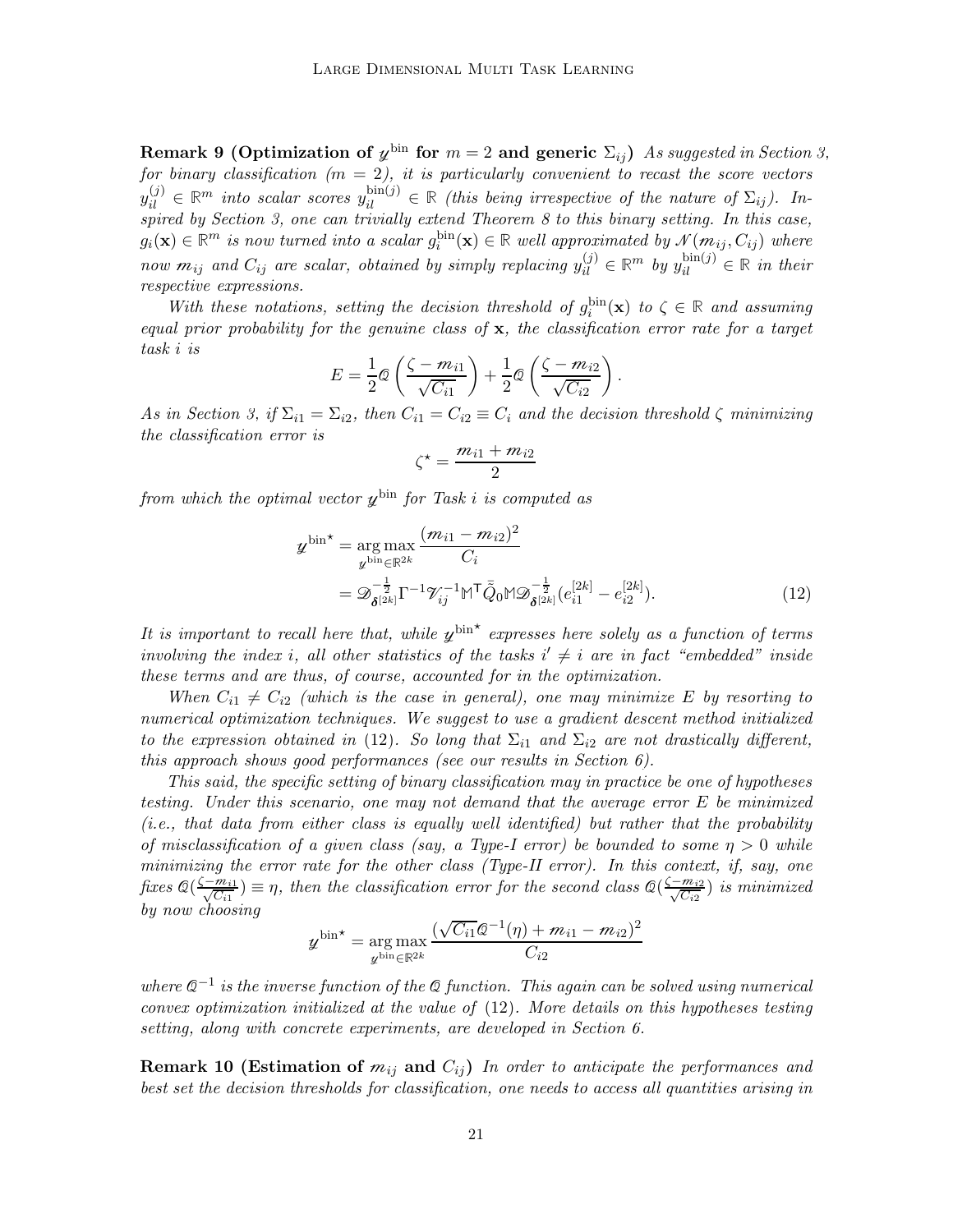Theorem [8.](#page-19-0) Yet, as opposed to Remark [7,](#page-14-0) where the low dimensional quantities of interest (mainly the inner products between statistical means) are easily estimated, the low dimensional quantities involved in Theorem [8](#page-19-0) are less convenient to estimate, this being due to the presence of the a priori unknown covariance matrices  $\Sigma_{ii}$ . We propose here two strategies:

- 1. either make the assumption that  $\Sigma_{ij} \simeq \alpha_{ij} I_p$  with  $\alpha_{ij}$  estimated by  $\frac{1}{p n_{ij}} \text{tr} \mathring{X}_i^{(j)} \mathring{X}_i^{(j)\mathsf{T}}$ ; then normalize the data as  $\mathring{X}_i^{(j)} \leftarrow \mathring{X}_i^{(j)}/\frac{1}{pn}$  $\frac{1}{pn_{ij}}$ tr $\overset{\circ}{X}_{i}^{(j)}\overset{\circ}{X}_{i}^{(j)\mathsf{T}}$  in the spirit of Algorithm [1.](#page-15-0) This places the experimenter under an isotropic data setting for all classes and tasks, from which the considerations of Section [3](#page-9-0) (possibly generalized to  $m > 2$ ) apply.
- 2. either estimate  $\Sigma_{ij}$  by means of the sample covariance matrix  $\frac{1}{n_{ij}}\mathring{X}_i^{(j)}\mathring{X}_i^{(j)}$ ; this procedure is known to be biased, particularly so if  $n_{ij}$  is not large compared to p; yet, as demonstrated in our experiments in Section [6,](#page-28-0) this only marginally (if not at all) alters the performance of our proposed algorithms. $4$

The choice of strategy mainly depends on the belief from the experimenter that the genuine covariance matrices are "well-conditioned" (i.e., their eigenvalues do not spread much) in which case Option 1 would be favored or "ill-conditioned" (typically when the space spanned by the data is much lower than  $p$ ) in which case Option 2 would be more appropriate.

**Remark 11 (On universality)** As pointed out in the introduction, the input data X follows a very generic concentrated random vector assumption (Assumption [1\)](#page-8-0). This choice provides both a technical, but most importantly, a fundamentally practical, advantage:

- 1. from a technical standpoint, the concentration of measure phenomenon provides efficient and fast mathematical tools [\(Louart and Couillet, 2018](#page-51-10); [Ledoux](#page-51-3), [2001\)](#page-51-3) to analyze the random quantities appearing in the classification test scores  $q_i(\mathbf{x})$  of MTL-LSSVM (which, in essence, is a mere functional  $\mathbb{R}^{p \times n} \to \mathbb{R}$  of the random input data X). More specifically, alternative random matrix tools based on Gaussian [\(Pastur and Shcherbina,](#page-52-9)  $2011$ ) or independent entries assumptions [\(Bai and Silverstein, 2009](#page-49-5)) of X would both be less general (at least for our machine learning purpose) and more computationally intense;
- 2. on the practical side, as underlined in Section [2.2,](#page-8-1) the concentrated random vector assumption better models realistic datasets by imposing very little structure on the data. Exactly, it only constrains all Lipschitz functionals  $\mathbb{R}^{p \times n} \to \mathbb{R}$  of X (i.e., its typical observations) to satisfy a concentration inequality; while this may seem demanding, the family of concentrated random vectors in fact contains all Lipschitz generative models (for instance neural networks) fed by Gaussian inputs (such as GANs [\(Goodfellow et al., 2014\)](#page-50-10)), as well as all further Lipschitz transformations of these vectors (for instance, features extracted by pretrained neural networks). As such, provided that the assumption of a common statistical mean and covariance per class

<span id="page-21-0"></span><sup>4.</sup> It must be pointed out that similar random matrix-based studies propose consistent estimates for low dimensional quantities such as those met in Theorem [8;](#page-19-0) however, these would assume cumbersome forms which, we believe, go against our present request for simple, intuitive but well parameterized algorithms for multi-task and transfer learning.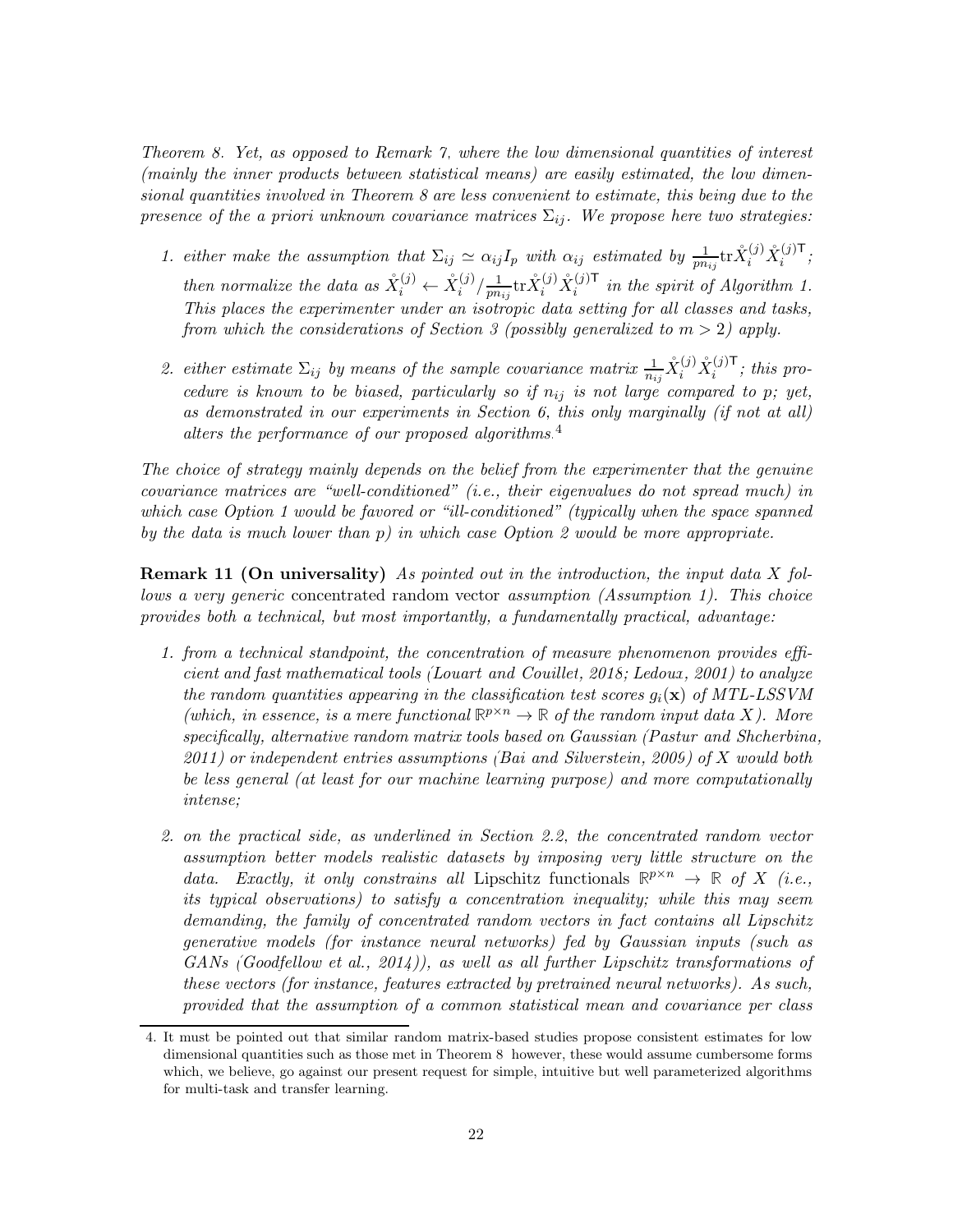and per task is reasonable, Theorem [8](#page-19-0) ensures for instance that the performance of MTL-LSSVM applied to classes of the popular VGG or ResNet representations of GAN images is predictable. From this remark, it naturally comes that the proposed method is universal in the sense of its being robust to a broad range of very realistic random data, and it is not daring to claim that it is equally valid on genuinely real data. This is confirmed by our numerical results of Section [6.](#page-28-0)

With these elements in place, we are in position to apply our findings to a host of applications in statistical learning and to test the resulting algorithms against state-of-theart alternatives.

# <span id="page-22-0"></span>5. Applications

This section provides various applications and optimizations of the proposed MTL-LSSVM framework based on the findings of the previous sections in the context of multi-class classification.

Having access to the large dimensional behavior of the classification test score in Theo-rem [8](#page-19-0) (i.e., for  $m \geq 2$  classes per task) is more fundamental than one may think. It indeed allows for a fine-tuning of the hyperparameters to be set to extend the usually considered binary MTL framework of [\(Evgeniou and Pontil, 2004;](#page-50-5) [Xu et al.](#page-52-1), [2013](#page-52-1)) to a multiclass-pertask MTL.

## 5.1 Multi-class classification preliminary

The literature [\(Bishop, 2006](#page-50-11); [Rocha and Goldenstein](#page-52-10), [2013\)](#page-52-10) describes broad groups of approaches for dealing with  $m > 2$  classes. We focus here on the most common methods, namely one-versus-all, one-versus-one, and one hot encoding. Being so far theoretically intractable (before the results of this article), these methods inherently suffer from sometimes severe limitations; these are partly tackled by adapting the theoretical results discussed in Section [4:](#page-17-0)

1. **one-versus-all**: in this method, focusing on Task i, m individual binary classifiers  $g_i^{\text{bin}}(\ell)$  for  $\ell = 1, \ldots, m$  are trained, each of them separating Class  $\mathscr{C}_{\ell}$  from the other  $m-1$  classes  $\mathscr{C}_{\ell'}, \ell' \neq \ell$ . Each test sample is then allocated to the class with the highest score among the  $m$  classifiers. Although quite used in practice, the approach first suffers a severe data unbalancing effect when using binary  $(\pm 1)$  labels as the set of negative labels in each binary classification is on average  $m - 1$  times larger than the set of positive labels, and also suffers a centering-scale issue when ultimately comparing the outputs of the m decision functions  $g_i^{\text{bin}}(\mathbf{x}; \ell)$ ,  $\ell = 1, \ldots, m$ , whose average locations and ranges may greatly differ; these issues lead to undesirable effects, as reported in [\(Bishop](#page-50-11), [2006](#page-50-11), section 7.1.3)).

In Section [5.2,](#page-23-0) these problems are simultaneously addressed: specifically, having access to the theoretical statistics of the classification scores allows us to appropriately center and scale the scores. Moreover, each binary classifier is optimized by appropriately choosing the class labels (no longer binary) so to minimize the resulting classification error (see Figure [1](#page-26-0) for an illustration of the improvement induced by the proposed approach).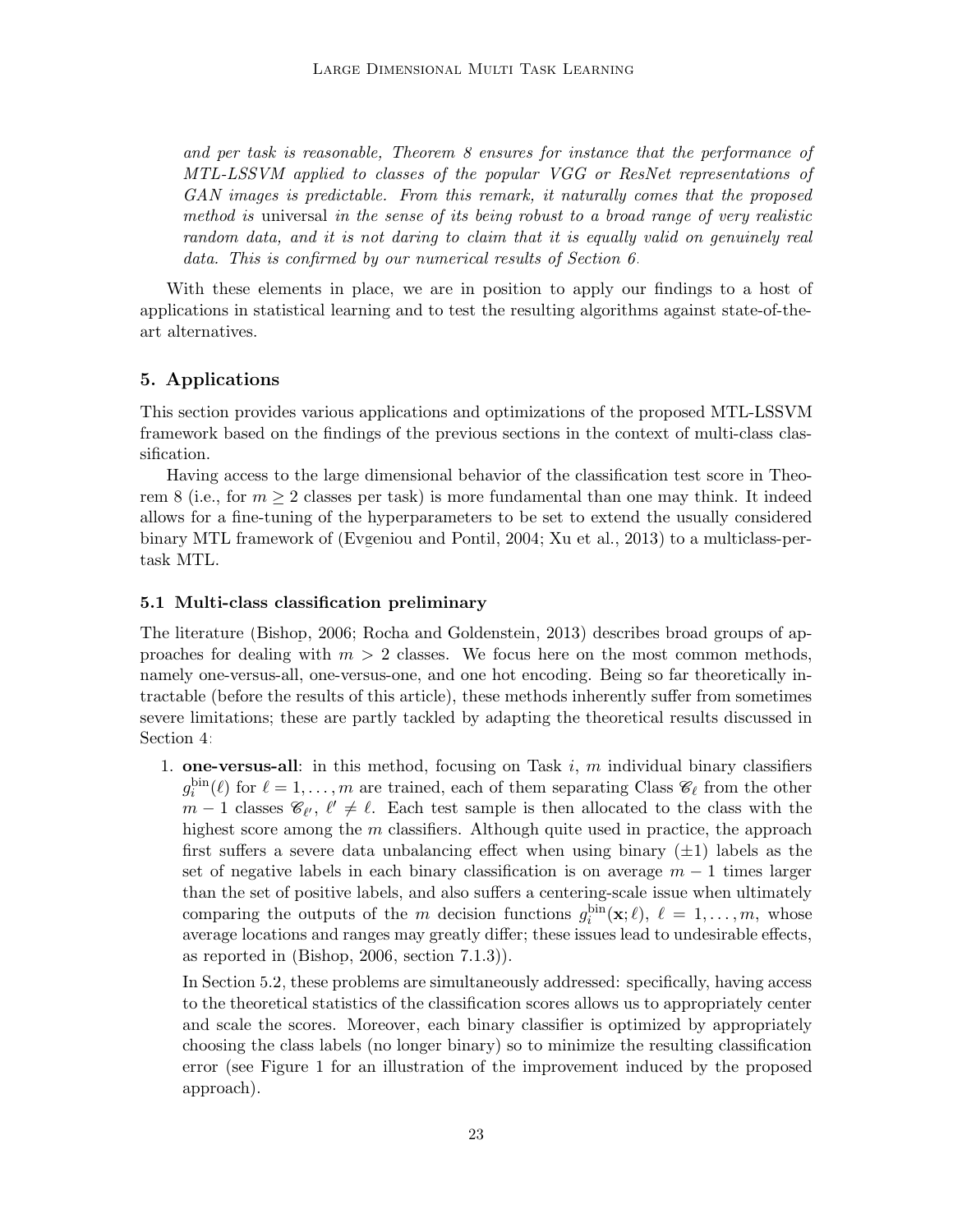2. **one-versus-one**: here,  $\frac{1}{2}m(m-1)$  binary classifiers are trained (one for each pair  $j, j'$  of classes, solving a binary classification). For each test sample, each binary classifier decides on – or "votes" for – the more relevant class. The test sample is then attributed to the class having the majority of votes. Although the number of binary classifiers is greater than in the one-versus-all approach, the training process for each classifier is faster since the training database is much smaller for each binary classifier. Besides, the method is more robust to class imbalances (since only pairwise comparisons are made) but suffers from an undecidability limitation in the case of equal numbers of majority votes for two or more classes.

In Section [5.3,](#page-26-1) each binary classifier will be optimized according to Algorithm [1](#page-15-0) by choosing appropriate labels and appropriate decision thresholds, thereby largely improving over the basal classifier performance.

3. one-hot encoding approach, also known as one-per-class coding: in this approach, each class is encoded using the m-dimensional canonical vector of the class (the code vector for class j has a 1 at position j and 0's elsewhere). When testing an unknown sample **x**, the index of the encoding output vector  $g_i(\mathbf{x}) \in \mathbb{R}^m$  with maximum value is selected as the class of x.

Exploiting the asymptotic performance of this approach from Theorem [8](#page-19-0) allows us to derive a different label (or score) encoding for each class which theoretically minimizes the classification error. This is developed in detail in Section [5.4.](#page-27-0)

In the remainder of the section, each of the three classifiers is studied, optimized and their asymptotic performances are analyzed according to our previous results except for oneversus-one classification which involves difficult combinatorial aspects. While this does not provide a definite and general answer as to which of the three classifiers is best, it however provides an accurate assessment of their asymptotic performances; most importantly, these performances may be evaluated before running the classifier, thereby helping practitioners to anticipate and optimize the method best suited for the application at hand, without resorting to any cross-validation procedure.

Let us finally insist that, for the two multi-class extensions based on binary classifiers (one-versus-one, one-versus-all), each binary classifier will be optimized independently fol-lowing Remark [9:](#page-19-1) i.e., by recasting the score vectors  $y_{il}^{(j)} \in \mathbb{R}^m$  into scalar scores  $y_{il}^{\text{bin}(j)} \in \mathbb{R}$ . As such, from now on, for each binary classifier  $\ell$ ,  $g_i(\mathbf{x}; \ell) \in \mathbb{R}^m$  will be systematically turned into a scalar  $g_i^{\text{bin}}(\mathbf{x}, \ell) \in \mathbb{R}$  well approximated by  $\mathcal{N}(m_{ij}, C_{ij})$  where now  $m_{ij}$  and  $C_{ij}$  are scalar, obtained by simply replacing  $y_{il}^{(j)}(\ell) \in \mathbb{R}^m$  by  $y_{il}^{\text{bin}(j)}(\ell) \in \mathbb{R}$  in their respective expressions.

#### <span id="page-23-0"></span>5.2 One-versus-all multi-class classification

For every Task  $i$ , the one-versus-all approach solves m binary MTL-LSSVM algorithms with target class  $\mathscr{C}_{\ell}$ , for each  $\ell \in \{1, \ldots, m\}$ , versus all other classes  $\mathscr{C}_{\ell'}$ ,  $\ell' \neq \ell$ . Calling  $g_i^{\text{bin}}(\mathbf{x};\ell)$  the output of the classifier  $\ell$  for a new datum **x**, the class allocation decision is traditionally based on the largest among all scores  $g_i^{\text{bin}}(\mathbf{x};1),\ldots,g_i^{\text{bin}}(\mathbf{x};m)$ . This approach generalizes the naive, yet simpler, method proposed in Algorithm [1](#page-15-0) which, despite its good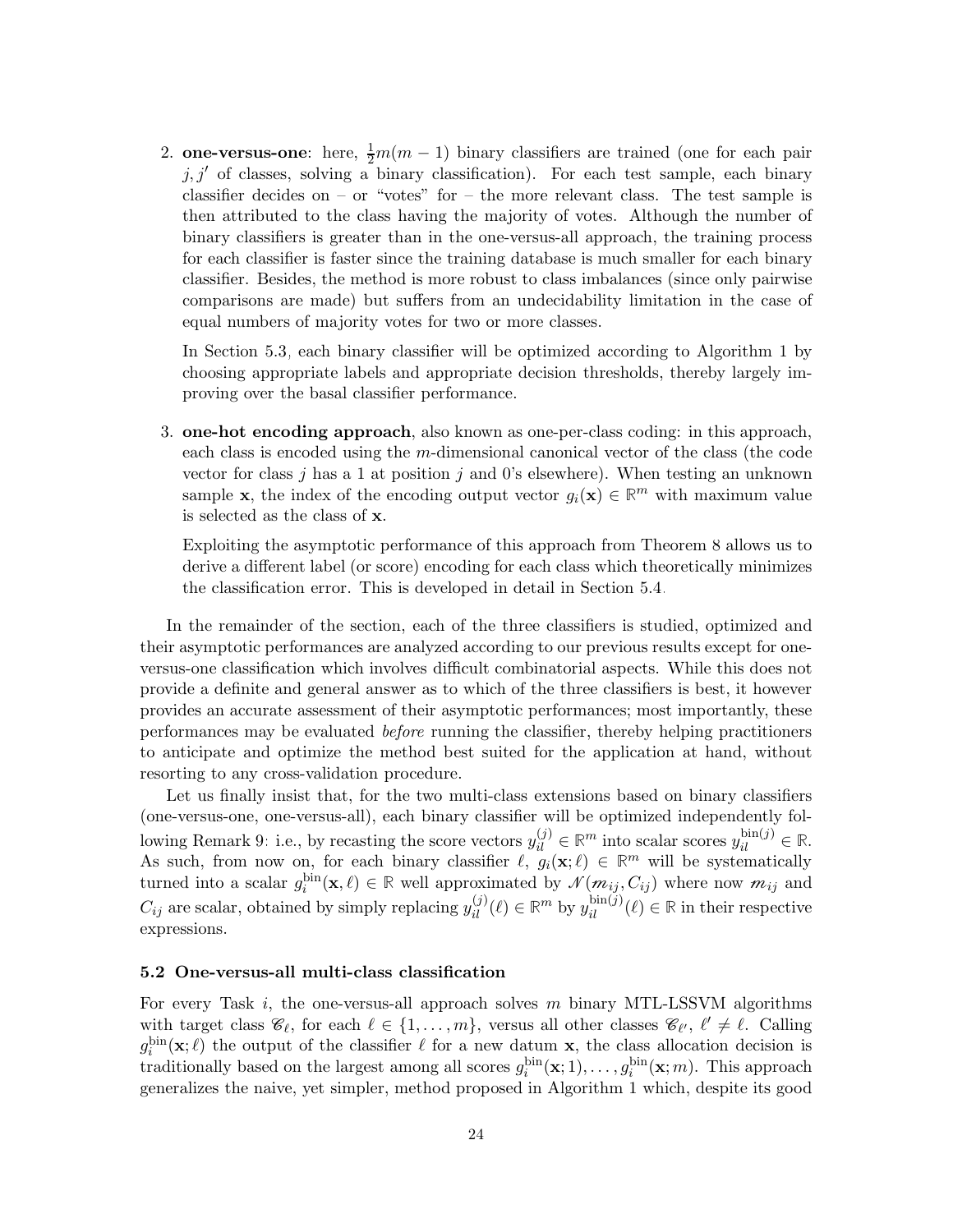performances (recall Table [1\)](#page-17-1), is fundamentally "incorrect" in its assuming that, for each  $\ell$ , all classes  $\mathcal{C}_{\ell'}$  ( $\ell' \neq \ell$ ) have the same statistics.

However, this presumes that the distribution of the scores  $g_i^{\text{bin}}(x;1)$  when  $x \in \mathscr{C}_1$ ,  $g_i^{\text{bin}}(x; 2)$  when  $x \in \mathscr{C}_2$ , etc., have more or less the same mean and variance. This is not the case in general, as depicted in the first column of Figure [1,](#page-26-0) where data from class  $\mathscr{C}_1$ are more likely to be allocated to class  $\mathcal{C}_3$  (compare the red curves).

By providing an accurate estimate of the distribution of the scores  $g_i^{\text{bin}}(\mathbf{x}; \ell)$  for all  $\ell$ and all genuine classes of x, Theorem [8](#page-19-0) allows us to predict the various positions of the Gaussian curves in Figure [1.](#page-26-0) In particular, exploiting the theorem along with Remark [5,](#page-13-1) it is possible, for binary classifier  $\ell$  to shift the corresponding input scores  $\psi^{\text{bin}}(\ell)$  by a constant term  $\bar{y}(\ell) \in \mathbb{R}$  in such a way that  $\mathbb{E}_{\mathbf{x} \in \mathscr{C}_{\ell}}[g_i^{\text{bin}}(\mathbf{x}; \ell)] \simeq m_i(\ell) = 0$  and  $\text{Var}_{\mathbf{x} \in \mathscr{C}_{\ell}}[g_i^{\text{bin}}(\mathbf{x}; \ell)] \simeq$  $C_{i\ell}(\ell) = 1$ . This operation prevents the centering and scale problems depicted in the first column of Figure [1,](#page-26-0) the result being visible in the second column of Figure [1.](#page-26-0)

This first improvement step simplifies the algorithm which still boils down to determining the largest  $g_i^{\text{bin}}(\mathbf{x}; \ell), \ell \in \{1, ..., m\}$ , output but now limiting the risks induced by the inherent centering and scale issues previously discussed.

This being said, our theoretical analysis further allows to adapt the input scores  $y^{\text{bin}}(\ell)$ in such a way to optimize the expected output. Ideally, assuming x genuinely belongs to class  $\ell$ , one may aim at increasing the distance between the output score  $g_i^{\text{bin}}(\mathbf{x};\ell)$  and the other output scores  $g_i^{\text{bin}}(\mathbf{x}; \ell')$  for  $\ell' \neq \ell$ . This however demands to simultaneously adapt all input scores  $y^{\text{bin}}(1), \ldots, y^{\text{bin}}(m)$ . Instead, we resort to maximizing the distance between the output score  $g_i^{\text{bin}}(\mathbf{x}; \ell)$  for  $\mathbf{x} \in \mathscr{C}_{\ell}$  and the scores  $g_i^{\text{bin}}(\mathbf{x}; \ell)$  for  $\mathbf{x} \notin \mathscr{C}_{\ell}$ . By "mechanically" pushing away all wrong decisions, this ensures that, when  $\mathbf{x} \in \mathscr{C}_{\ell}$ ,  $g_i^{\text{bin}}(\mathbf{x}; \ell)$ is greater than  $g_i^{\text{bin}}(\mathbf{x}; \ell')$  for  $\ell' \neq \ell$ . This is visually seen in the third column of Figure [1,](#page-26-0) where the distances between the rightmost Gaussians and the other two is increased when compared to the second column, and we retrieve the desired behavior.

Specifically, our proposed score optimization consists in solving, for each  $i \in \{1, \ldots, k\}$ and each  $\ell \in \{1, \ldots, m\}$  the optimization problems:

$$
\mathcal{U}^{\text{bin}}(\ell) = \underset{\mathcal{U}^{\text{bin}}(\ell) \in \mathbb{R}^{km}}{\arg \min} \max_{j \neq \ell} \mathcal{Q} \left( \frac{m_{i\ell}(\ell) - m_{ij}(\ell)}{\sqrt{C_{tj}}} \right)
$$
\n
$$
= \underset{\mathcal{U}^{\text{bin}}(\ell) \in \mathbb{R}^{km}}{\arg \min} \max_{j \neq \ell} \mathcal{Q} \left( \frac{\mathcal{U}^{\text{bin}}(\ell)^{\mathsf{T}} \left( I_{mk} - \mathcal{D}_{\delta^{[mk]}}^{-\frac{1}{2}} \Gamma \mathcal{D}_{\delta^{[mk]}}^{\frac{1}{2}} \right) (e_{m(i-1)+\ell}^{[mk]} - e_{m(i-1)+j}^{[mk]})}{\sqrt{\mathcal{U}^{\text{bin}}(\ell)^{\mathsf{T}} \mathcal{D}_{\delta^{[mk]}}^{\frac{1}{2}} \Gamma \mathcal{V}_{ij} \Gamma \mathcal{D}_{\delta^{[mk]}}^{\frac{1}{2}} \mathcal{U}^{\text{bin}}(\ell)} \right) \tag{13}
$$

<span id="page-24-0"></span>with  $Q$  the Gaussian q-function.

Being a non-convex and non-differentiable (due to the max) optimization, Equation [13](#page-24-0) cannot be solved straightforwardly. An approximated solution consists in relaxing the max operator  $\max(x_1,\ldots,x_n)$  into the differentiable operator  $\frac{1}{\gamma n} \log(\sum_{j=1}^n \exp(\gamma x_j))$  for some  $\gamma > 0$ , and use a standard gradient descent optimization scheme here initialized at  $y^{\text{bin}}(\ell) \in \mathbb{R}^{mk}$  filled with 1's at every  $m(i'-1) + \ell$ , for  $i' \in \{1, ..., m\}$ , and with  $-1$ 's everywhere else.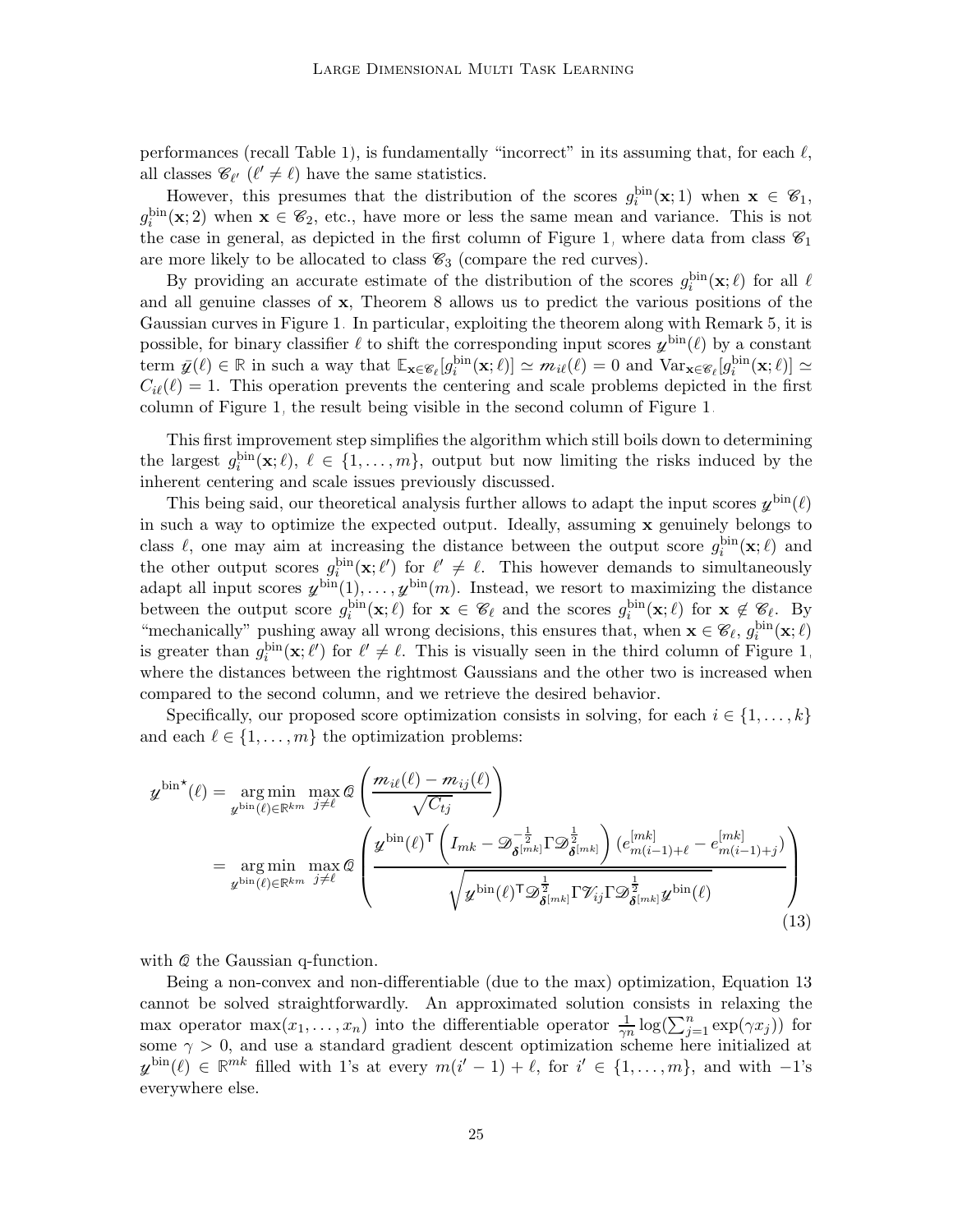In effect, the optimized vector  $y^{\text{bin}}(\ell)$  is evaluated first *before* the constant shift scalar  $\bar{y}$ (ensuring that  $\mathbb{E}_{\mathbf{x} \in \mathscr{C}_\ell}[g_i^{\text{bin}}(\mathbf{x}; \ell)]$  is close to zero) is added to  $\psi^{\text{bin}}(\ell)$ . This order of treatment is mandatory as  $\mathbb{E}_{\mathbf{x} \in \mathscr{C}_{\ell}}[g_i^{\text{bin}}(\mathbf{x}; \ell)]$  depends explicitly on the value of the input score vector  $y^{\text{bin}}$ . This global procedure is described in Algorithm [2](#page-25-0) below.

# <span id="page-25-0"></span>Algorithm 2 Proposed one-versus-all multi-task learning algorithm.

**Input:** Training samples  $X = [X_1, \ldots, X_k]$  with  $X_i = [X_i^{(1)}]$  $[X_i^{(1)},...,X_i^{(m)}], X_i^{(j)} \in \mathbb{R}^{p \times n_{ij}}$ and test data x. **Output:** Estimated class  $\hat{\ell} \in \{1, ..., m\}$  of **x** for Task *i*. for  $\ell = 1$  to m do

**Center and normalize** data per task: for all  $i' \in \{1, \ldots, k\}$ ,

 $\bullet$   $\overset{\circ}{X}_{i'} \leftarrow X_{i'} \left( I_{n_{i'}} - \frac{1}{n_i} \right)$  $\frac{1}{n_{i'}} \mathbb{1}_{n_{i'}} \mathbb{1}_n^{\mathsf{T}}$  $\mathsf{T}_{n_{i'}}\Big)$ 

• 
$$
\mathring{X}_{i'} \leftarrow \mathring{X}_{i'} / \frac{1}{n_{i'}p} tr(\mathring{X}_{i'} \mathring{X}_{i'}^{\mathsf{T}}).
$$

**Estimate:**  $M^{\mathsf{T}} \tilde{Q}_0 M$  and  $\mathcal{V}_{i\ell}$  according to Remark [10.](#page-20-1) **Create** scores  $\psi^{\text{bin}}(\ell)$  by numerically solving [\(13\)](#page-24-0) (see discussion following (13)). **Shift** scores  $\psi^{\text{bin}}(\ell)$  according to Remark [5.](#page-13-1)

<span id="page-25-1"></span>**Estimate**  $C_{i\ell}(\ell)$  from Theorem [8](#page-19-0) and Remark [10.](#page-20-1)

**Compute** classification scores  $g_i^{\text{bin}}(\mathbf{x}; \ell)$  according to [\(2\)](#page-7-1). end for

**Output:** 
$$
\hat{\ell} = \arg \max_{\ell \in \{1, ..., m\}} \left\{ \frac{g_i^{\text{bin}}(\mathbf{x}; \ell)}{\sqrt{C_{i\ell}(\ell)}} \right\}.
$$

As an immediate corollary of Theorem [8,](#page-19-0) for large dimensional data, the classification accuracy of Algorithm [2](#page-25-0) can be precisely estimated, as follows.

Proposition 12 Under the notations of Theorem [8,](#page-19-0) the probability of correct classification  $P_i^{(j)}$  $i_j^{(J)}(\mathbf{x})$  for Task i of a test data  $\mathbf{x} \in \mathscr{C}_j$  is given by

$$
P_i^{(j)}(\mathbf{x}) = \underbrace{\int \cdots \int_0^\infty}_{m-1} \frac{1}{\sqrt{(2\pi)^{m-1} |C(j)|}} \exp\left(-\frac{1}{2}(x-\mu(j))^{\mathsf{T}} C(j)^{-1}(x-\mu(j))\right) dx + o(1)
$$

where  $\mu(j) = \mathcal{Y}_{-j}(I_{mk} - \mathcal{D}_{\delta}^{-\frac{1}{2}} \Gamma \mathcal{D}_{\delta}^{\frac{1}{2}}) e_{m(i}^{[mk]}$  $\begin{aligned} {}^{[mk]}_{m(i-1)+j} \in \mathbb{R}^{m-1} \text{ and } C(j) = \mathcal{Y}_{-j} \mathcal{D}_{\delta}^{\frac{1}{2}} \Gamma \mathcal{V}_{ij} \Gamma \mathcal{D}_{\delta}^{\frac{1}{2}} \mathcal{Y}_{-j}^{\mathsf{T}} \in \mathcal{Y}_{-j} \end{aligned}$  $\mathbb{R}^{(m-1)\times(m-1)}$ , with  $\mathcal{Y}_{-j} = {\{\mathcal{y}^{\text{bin}}(j)^{\mathsf{T}} - \mathcal{y}^{\text{bin}}(j')^{\mathsf{T}}\}_{j'\neq j} \in \mathbb{R}^{(m-1)\times km}}$ .

Figure [1,](#page-26-0) succinctly introduced above, illustrates the successive improvements of the proposed algorithms. Specifically, it shows the gains of the centering-scaling operation on the input and output scores (2nd column) and of the optimization of the input scores (3rd column) when compared with the standard approach (1st column). Here synthetic data arising from a Gaussian mixture model are considered in a two-task  $(k = 2)$  and three-class  $(m = 3)$ setting in which  $x_{1l}^{(j)} \sim \mathcal{N}(\mu_{1j}, I_p)$  and  $x_{2l}^{(j)} \sim \mathcal{N}(\mu_{2j}, I_p)$ , where  $\mu_{2j} = \beta \mu_{1j} + \sqrt{1 - \beta^2} \mu_{1j}^{\perp}$ , with  $\mu_{1j} = 2e^{[p]}_j$  $_{j}^{[p]}$  and  $\mu_{1j}^{\perp} = e_{p-1}^{[p]}$  $p_{p-j}^{[p]}$ . Here  $p = 200, \ \beta = 0.2, \ [n_{11}, n_{12}, n_{13}, n_{21}, n_{22}, n_{23}] =$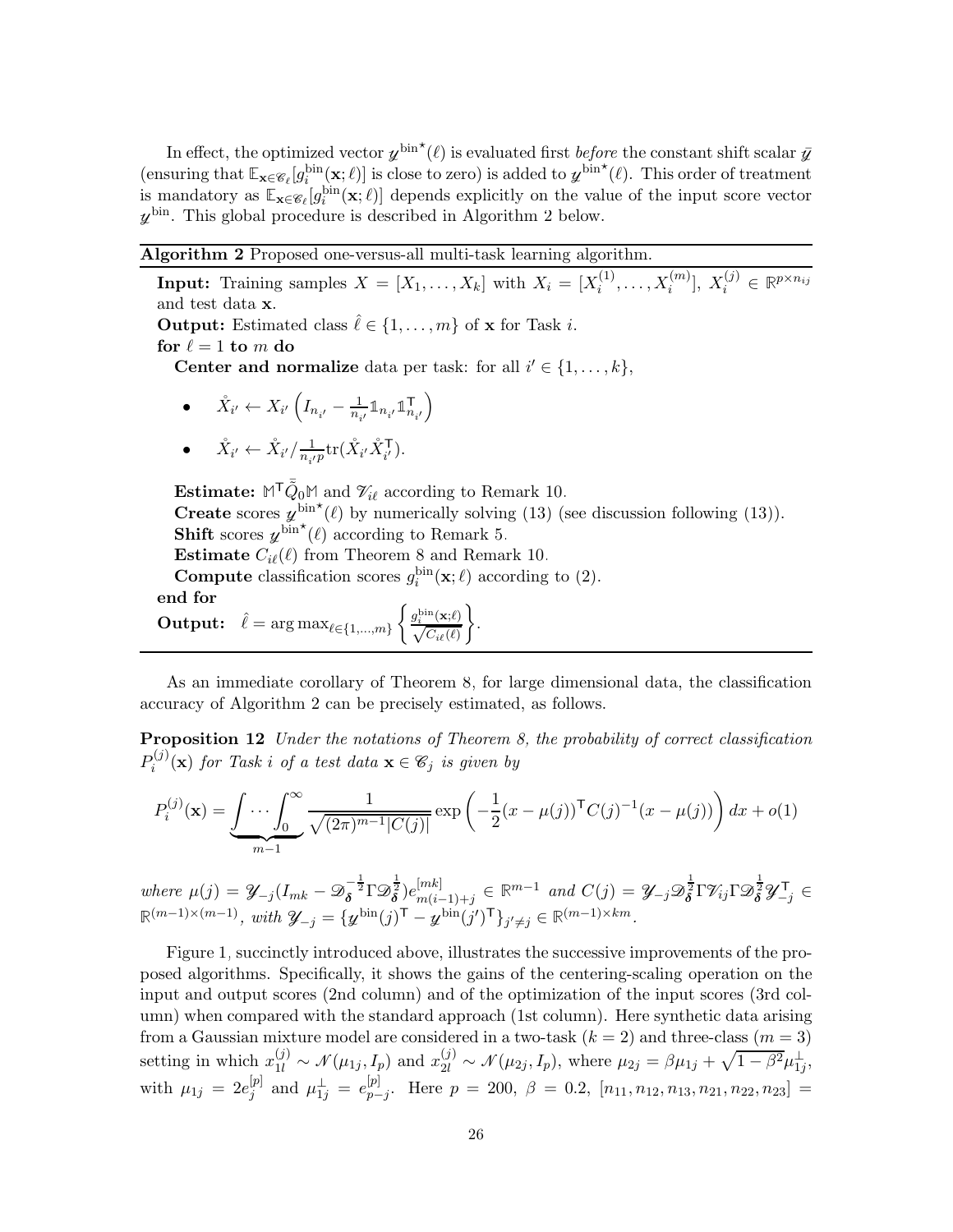

<span id="page-26-0"></span>Figure 1: Test score distribution in a 2-task and 3 classes-per-task setting, using a oneversus-all multi-class classification. Every graph in row  $\ell$  depicts the limiting distributions of  $g_i(\mathbf{x}; \ell)$  for x in different classes. Column 1 (Classical) is the standard implementation of the one-versus-all approach. Column 2 (Scaled scores) is the output for centered and scaled  $g_i(\mathbf{x}; \ell)$  for  $\mathbf{x} \in \mathscr{C}_{\ell}$ . Column 3 (Optimized labels) is the same as Column 2 but with optimized input scores (labels)  $y^{\text{bin}}(\ell)$ . Under "classical" approach, data from  $\mathcal{C}_1$  (red curves) will often be misclassified as  $\mathcal{C}_2$ . With "optimized labels", the discrimination of scores for **x** in either class  $\mathcal{C}_2$  or  $\mathcal{C}_3$  is improved (blue curve in 2nd row further away from blue curve in 1st row; and similarly for green curve in 3rd versus 1st row).

[393, 309, 394, 20, 180, 480] and the optimization framework used for input score (label)  $\chi^{\text{bin}}$ optimization is a standard interior point method [\(Boyd and Vandenberghe](#page-50-12), [2004](#page-50-12)).[5](#page-26-2)

#### <span id="page-26-1"></span>5.3 One-versus-one multi-class classification

For a given Task *i*, the one-versus-one multi-class method trains  $\frac{1}{2}m(m-1)$  binary classifiers for each pair  $j \neq j' \in \{1, \ldots, m\}$ . As intensively discussed in the previous section, as well

<span id="page-26-2"></span><sup>5.</sup> Here we use the fmincon function implemented in Matlab.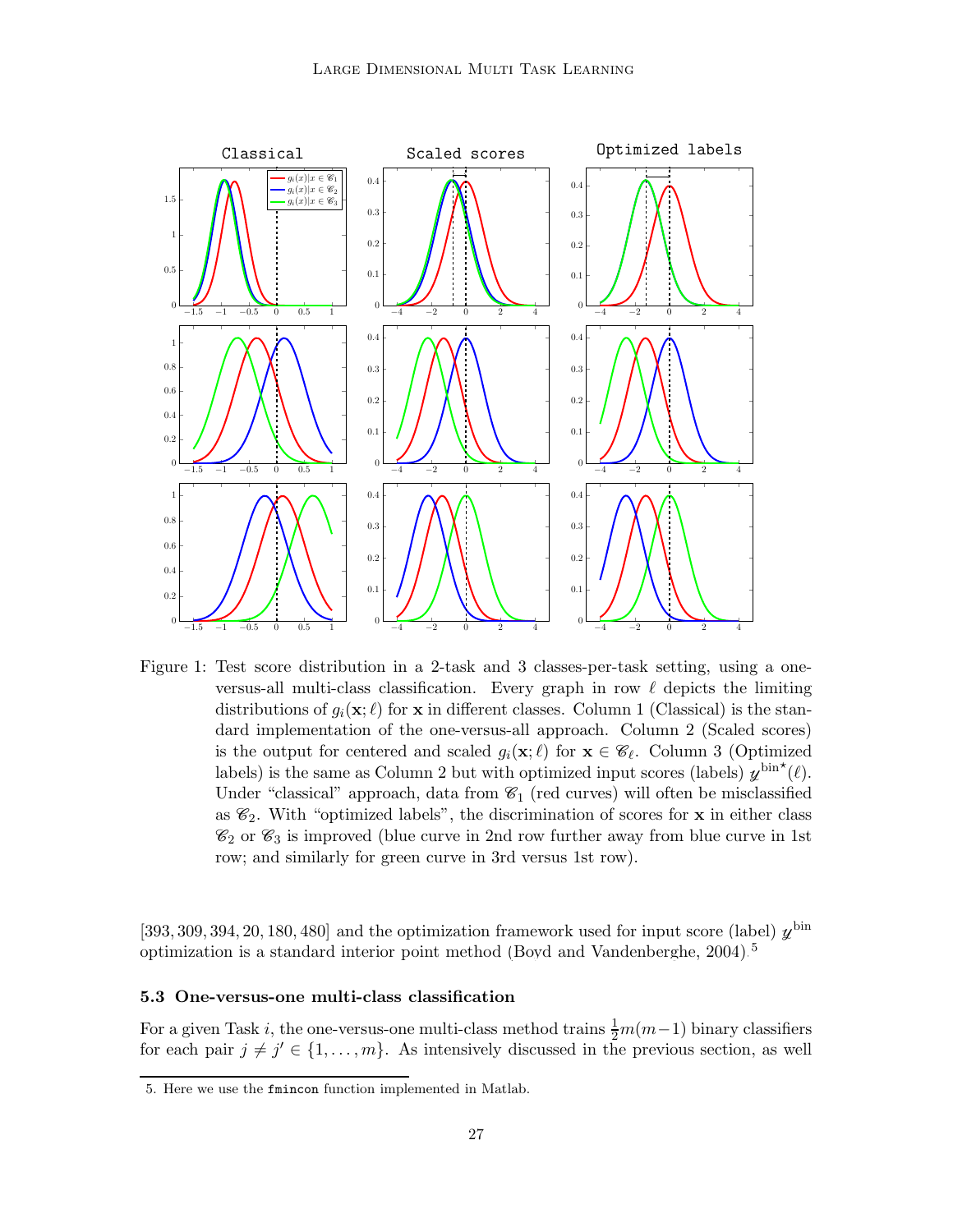as in Section [3](#page-9-0) and Remark [9,](#page-19-1) each resulting binary classifier  $g_i^{\text{bin}}(x;j,j')$  can be optimized by choosing optimal input labels  $y^{\text{bin}}(j, j')$ . This leads to Algorithm [3](#page-27-1) described below.

# <span id="page-27-1"></span>Algorithm 3 Proposed one-versus-one multi-task learning algorithm.

**Input:** Training samples  $X = [X_1, \ldots, X_k]$  with  $X_i = [X_i^{(1)}]$  $X_i^{(1)}, \ldots, X_i^{(m)}], X_i^{(j)} \in \mathbb{R}^{p \times n_{ij}}$ and test data x. **Output:** Estimated class  $\hat{\ell} \in \{1, ..., m\}$  of **x** for Task *i*. **Center and normalize** data per task: for all  $i' \in \{1, ..., k\}$ ,  $\bullet~~ \mathring{X}_{i'} \leftarrow X_{i'}\left(I_{n_{i'}}-\frac{1}{n_{i'}}\right)$  $\frac{1}{n_{i'}} \mathbb{1}_{n_{i'}} \mathbb{1}_n^{\mathsf{T}}$  $\mathsf{T}_{n_{i'}}\Big)$  $\bullet~~ \mathring{X}_{i'} \leftarrow \mathring{X}_{i'} / \frac{1}{n_{i'}}$  $\frac{1}{n_{i'}p}$ tr $(\mathring{X}_{i'}\mathring{X}_{i'}^{\mathsf{T}})$ . for  $j = 1$  to m do for  $j'\in\{1,\ldots,m\}\setminus\{j'\}$  do **Estimate:**  $M^{\mathsf{T}}\tilde{\bar{Q}}_0 M$  and  $\mathcal{V}_{ij}$  according to Remark [10.](#page-20-1) **Create** optimal scores  $y^{\text{bin}{*}}(j',j)$  according to Remark [9.](#page-19-1) Compute classification scores according to [\(2\)](#page-7-1) and deduce the predicted class  $c(j, j') = j$  or  $c(j, j') = j'$  based on the decision rule in [\(6\)](#page-12-2). end for end for **Output:**  $\hat{j} = \text{mode} \{c(j, j')\}$ .<sup>[6](#page-27-2)</sup><br> $j', j \in \{1, ..., m\}$ 

In order to derive the asymptotic correct classification of class  $\ell$  based on Algorithm [3,](#page-27-1) it is necessary to enumerate all scenarios which lead to the prediction of the class  $\ell$ . Although this could be done in theory, the combinatorics, already for three classes, are cumbersome and not worth developing here. For the specific one-versus-one setting, we therefore do not provide a theoretical performance analysis.

## <span id="page-27-0"></span>5.4 One-hot encoding approach

For a given Task  $i$  in a one-hot encoding approach, using the canonical vector encoding for each class (i.e.,  $\mathscr{Y}_{ij} = e_i^{[m]}$  $j^{[m]}$  encodes all training input data  $x_{il}^{(j)}$  of class  $\mathscr{C}_j$ ), the class allocated to an unknown test sample **x** is the index of the output vector  $g_i(\mathbf{x}) \in \mathbb{R}^m$  with maximum value.

<span id="page-27-3"></span>We disrupt here from this approach by explicitly not imposing a one-hot encoding for  $\mathcal{Y}_{ij}$ . Instead we consider a generic encoding  $\mathcal{Y} \in \mathbb{R}^{km \times m}$ , which will be optimized in such a way to maximize the classification accuracy.

<span id="page-27-2"></span><sup>6.</sup> The mode of a set of indices is defined as the most frequent value. When multiple indices occur equally frequently, the smallest of those indices is considered by convention.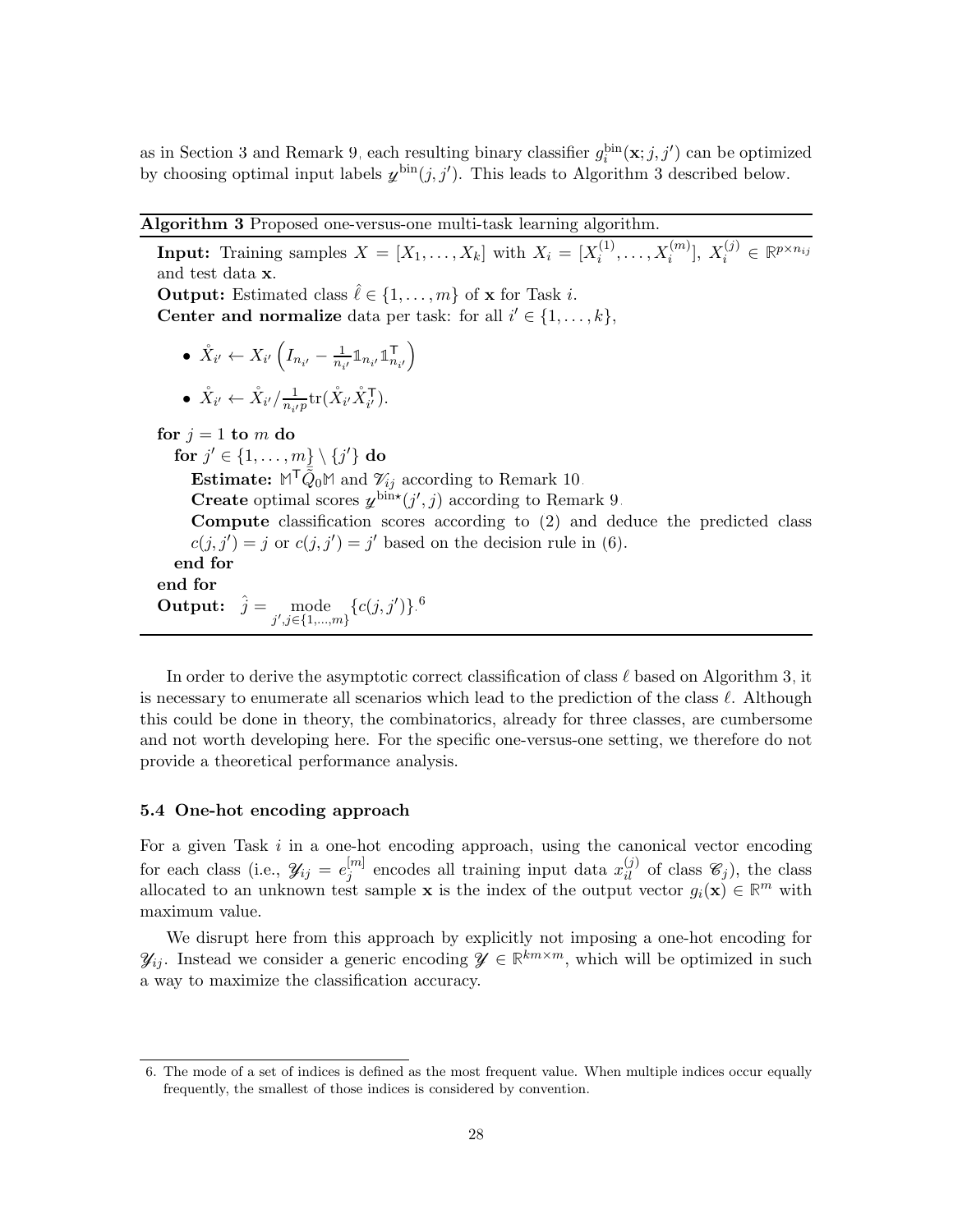**Proposition 13** Under a "one-hot encoding" scheme with generic  $\mathcal{Y}$ , the probability of correct classification  $P_i^{(j)}$  $i_j^{(J)}(\mathbf{x})$  for Task i of a test data  $\mathbf{x} \in \mathscr{C}_j$  is given by

$$
P_i^{(j)}(\mathbf{x}) = \underbrace{\int \cdots \int_0^\infty}_{m-1} \frac{1}{\sqrt{(2\pi)^{m-1} |C(j)|}} \exp\left(-\frac{1}{2}(x-\mu(j))^{\mathsf{T}} C(j)^{-1}(x-\mu(j))\right) dx,
$$

where  $\mu(j) = \mathcal{E}_j \mathcal{Y}^T\left($  $I_{mk}-\mathscr{D}_{\bm{\delta}}^{\frac{1}{2}}\Gamma\mathscr{D}_{\bm{\delta}}^{\frac{1}{2}}$  $\setminus$  $e^{[km]}_{(m(i))}$  $\binom{[km]}{(m(i-1)+j)} \in \mathbb{R}^{m-1}$  and  $C(j) = \mathcal{E}_j \mathcal{Y}^\mathsf{T} \mathcal{D}_{\boldsymbol{\delta}}^{\frac{1}{2}} \Gamma \mathcal{V}_{ij} \Gamma \mathcal{D}_{\boldsymbol{\delta}}^{\frac{1}{2}} \mathcal{Y} \mathcal{E}_j^\mathsf{T} \in$  $\mathbb{R}^{(m-1)\times(m-1)}$  with  $\mathscr{E}_j = \{ (e_j^{(m)} - e_{j'}^{(m)} \})$  ${m \choose j'}$ <sup>T</sup>}<sub>j≠j'</sub> ∈ ℝ<sup>(m-1)×m</sup>.

A natural objective is to set  $\mathcal Y$  so to maximize the average correct classification accuracy 1  $\frac{1}{m}\sum_{j=1}^{m}P_{i}^{(j)}$  $i^{(J)}(\mathbf{x})$  (under assumed uniform prior on **x**). This form again is not convex in  $\mathcal{Y}$  $\overline{m}$  but may be approximated by gradient descent starting from the one-hot encoding solution, as described in Algorithm [4.](#page-28-1)

# <span id="page-28-1"></span>Algorithm 4 Proposed "one-hot encoding" multi-task learning algorithm.

**Input:** Training samples  $X = [X_1, \ldots, X_k]$  with  $X_i = [X_i^{(1)}]$  $[X_i^{(1)},...,X_i^{(m)}], X_i^j \in \mathbb{R}^{p \times n_{ij}}$  and test data x.

**Output:** Estimated class  $\hat{\ell} \in \{1, ..., m\}$  of **x** for target Task *i*. **Center and normalize** data per task: for all  $i' \in \{1, ..., k\}$ ,

 $\bullet \ \ \mathring{X}_{i'} \leftarrow X_{i'}\left(I_{n_{i'}}-\frac{1}{n_{i}}\right)$  $\frac{1}{n_{i'}} \mathbb{1}_{n_{i'}} \mathbb{1}_n^{\mathsf{T}}$  $\mathsf{T}_{n_{i'}}\Big)$  $\bullet~~ \mathring{X}_{i'} \leftarrow \mathring{X}_{i'} / \frac{1}{n_{i'}}$  $\frac{1}{n_{i'}p}$ tr $(\mathring{X}_{i'}\mathring{X}_{i'}^{\mathsf{T}})$ .

**Estimate** Matrix  $M^{\mathsf{T}}\tilde{Q}_0 M$  and  $\mathcal{V}_{ij}$  according to Remark [10.](#page-20-1) **Compute** the theoretical score  $\mu(j)$  and covariance  $C(j)$  and derive the asymptotic classification accuracy  $P_i(\mathbf{x}) = \frac{1}{m} \sum_{i=1}^{m}$  $j=1$  $P_i^{(j)}$  $\mathbf{a}_{i}^{(J)}(\mathbf{x}).$ **Create** optimal scores  $\mathcal{Y}^* = \arg \max_{\mathcal{U}} P_i(\mathbf{x}).$ **Compute** classification scores  $q_i(\mathbf{x})$  according to [\(2\)](#page-7-1). **Output:**  $\hat{\ell} = \arg \max_{\ell \in \{1, ..., m\}} g_i(\mathbf{x}; \ell).$ 

# <span id="page-28-0"></span>6. Experiments

This section has a double objective. The first part (Section [6.1\)](#page-29-0) devises numerical experiments on binary classification settings to corroborate the theoretical analyses and conclusions drawn in this previous section. Here, the target is threefold: (i) empirically illustrate the effects of the bias in the threshold decision and in the label optimization scheme dis-cussed in Section [3,](#page-9-0) (ii) discuss the impact of numerous tasks  $(k > 2)$  in the binary class setting, thereby emphasizing the effects of negative transfer and its correction through input score (label) optimization, and (iii) exemplify the relevance of our theoretical findings to a specific application to hypothesis testing in a multi-task setting.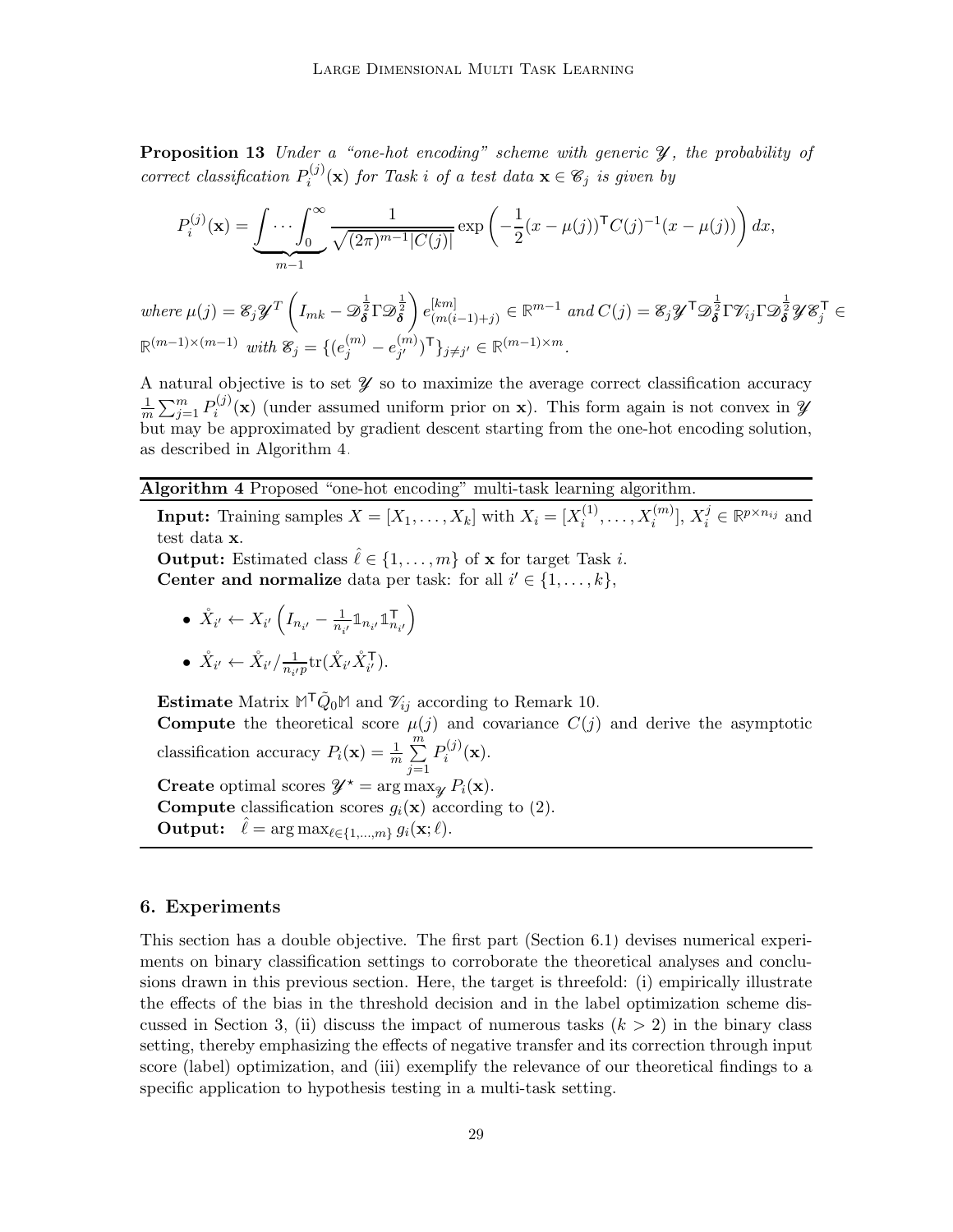In a second part (Section [6.2\)](#page-34-0), experiments on both synthetic and real data for multiclass classification are realized, which demonstrate, even for real data: (i) the extreme accuracy of the theoretical performance predictions of Propositions [12–](#page-25-1)[13](#page-27-3) against empirical data and (ii) the large performance gains induced by the various improvements introduced at length in Section [5.](#page-22-0)

#### <span id="page-29-0"></span>6.1 Experiments on binary classification

# 6.1.1 Effect of input score (label) choice

In the present experiment, the effects of the bias in the decision threshold (in general not centered on zero) and of the input score (label) optimization are demonstrated on both synthetic data and real data.

Specifically, MTL-LSSVM is first applied to the following two-task  $(k = 2)$  and twoclass  $(m = 2)$  setting: for Task 1,  $x_{1l}^{(j)} \sim \mathcal{N}((-1)^j \mu_1, I_p)$  (evenly distributed in both classes) and for Task 2,  $x_{2l}^{(j)} \sim \mathcal{N}((-1)^j \mu_2, I_p)$  (evenly distributed in both classes), where  $\mu_2 =$  $\beta\mu_1 + \sqrt{1-\beta^2}\mu_1^{\perp}$  and  $\mu_1^{\perp}$  is any vector orthogonal to  $\mu_1$  and  $\beta \in [0,1]$ . This setting allows us to tune, through  $\beta$ , the similarity between tasks. For four different values of  $\beta$ , Figure [2](#page-30-0) depicts the distribution of the binary output scores  $g_i^{\text{bin}}(\mathbf{x})$  both for the classical MTL-LSSVM (top displays) and for our proposed random matrix improved scheme, with optimized input labels (bottom display).

As a first remark, note that both theoretical prediction and empirical outputs closely fit for all values of  $\beta$ , thereby corroborating our theoretical findings. In practical terms, the figure supports (i) the importance to estimate the threshold decision which is non-trivial (not always close to zero) and (ii) the relevance of an appropriate choice of the input labels to improve the discrimination performance between both classes, especially when the two tasks are not quite related. In effect, the entries of  $y^{\text{bin}}$  naturally drop to zero for all unrelated tasks and classes, thereby discarding the undesired use of the latter; the classical binary input labels instead inappropriately exploit these data and induce a negative learning effect, sometimes to such an extent to completely switch the final decision (as here when  $\beta = -1$ ).

For experiments on real data, the MNIST datasets [\(Deng, 2012](#page-50-13)) is considered. Specifically, the setting is that of a binary classification for two tasks, mimicking a transfer learning setting: there, the "target" Task 2 aims to discriminate Class  $\mathcal{C}_1$  and Class  $\mathcal{C}_2$  respectively composed of images of digit 1 and digit 4. The "source" Task 1 is here used as a support for classification in the target task, and consists of the classification of other pairs of digits: either  $(5, 9)$ ,  $(9, 5)$ ,  $(6, 2)$  or  $(8, 3)$  (we recall that the order of the set of digits  $(X, Y)$ is important for the non-optimized MTL-LSSVM since source and target tasks labels are "paired"; thus  $(5, 9)$  or  $(9, 5)$  digits for the source task will bring different results). We compare here again the non-optimized MTL-LSSVM with labels  $\chi^{\text{bin}} = [-1, 1, -1, 1]^{\text{T}}$  to our proposed optimized scheme (as detailed in Remark [9\)](#page-19-1). For both methods, the optimal theoretical threshold decision  $\zeta$  is used (rather than  $\zeta = 0$  for the non-optimized setup) in order to emphasize the influence of input score (label) optimization.

Figure [3](#page-31-0) depicts the performance for both methods as a function of the hyperparameter λ. We recall that, as λ → 0, the multi-task scheme becomes equivalent to independent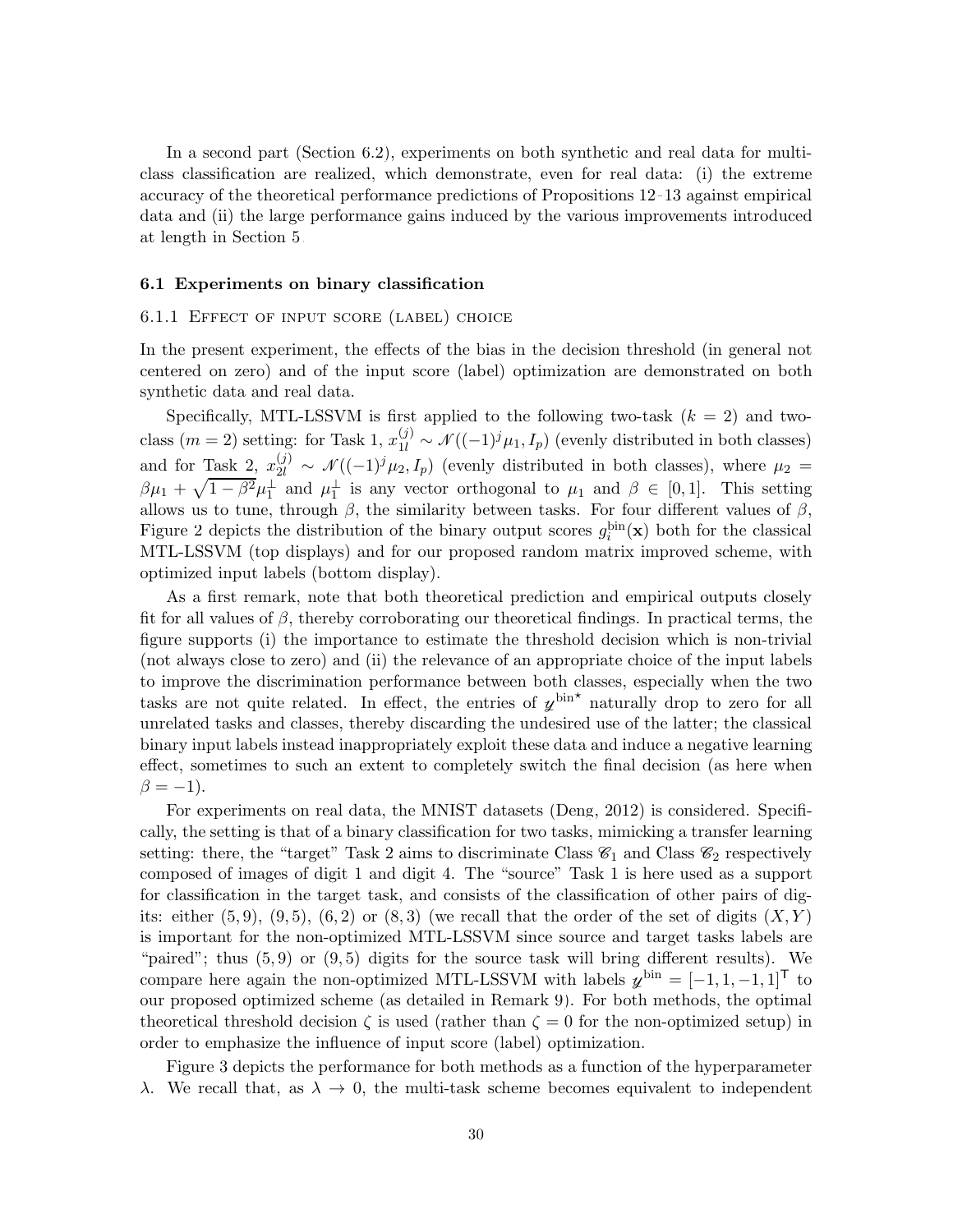

<span id="page-30-0"></span>Figure 2: Score distribution for new datum **x** of Class  $\mathcal{C}_1$  (red) and Class  $\mathcal{C}_2$  (blue) for Task 2 in a 2-task  $(k = 2)$  and 2 class-per-task  $(m = 2)$  setting of isotropic Gaussian mixtures for: (top) classical MTL-LSSVM with no optimization and a threshold assumed at  $\zeta = 0$ ; (bottom) proposed optimized MTL-LSSVM with estimated threshold  $\zeta$ ; decision threholds  $\zeta$  represented in dashed vertical lines; differently related tasks ( $\beta = 0$  for orthogonal means,  $\beta > 0$  for positively correlated means and  $\beta$  < 0 for negatively correlated means),  $p = 100$ ,  $[c_{11}, c_{12}, c_{21}, c_{22}] = [0.3, 0.4, 0.1, 0.2], \gamma = \mathbb{1}_2, \lambda = 10.$  Histograms drawn from 1 000 test samples of each class. The figure clearly depicts the deviation from 0 of the decision threshold in unbalanced classes and the deleterious effect of "negative transfer" when  $\beta$  is small; these problems are well handled by the proposed optimized scheme.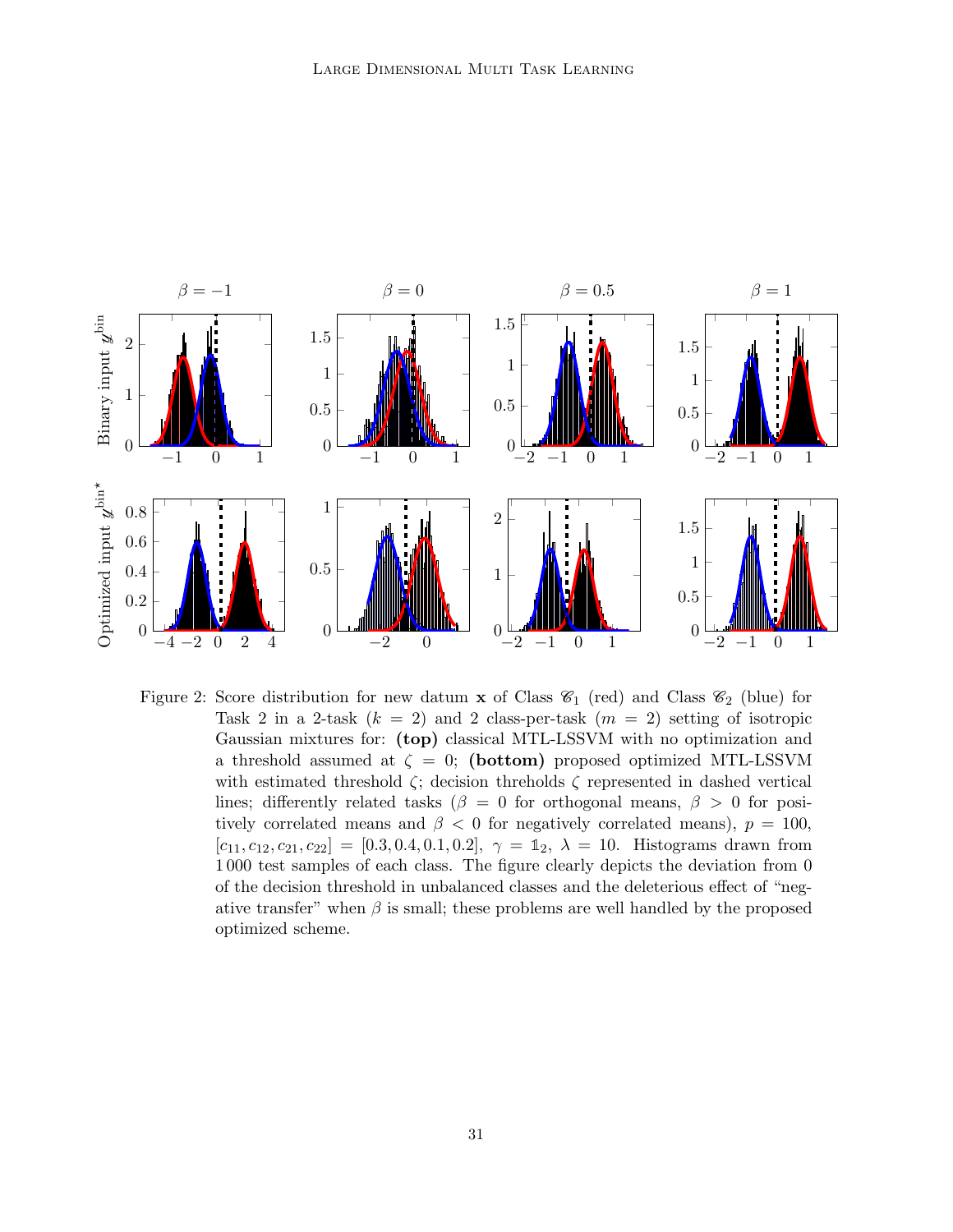

<span id="page-31-0"></span>Figure 3: Classification error of digit pair (1, 4) with different source training pairs for classical LSSVM and optimized LSSVM.  $n_{11} = n_{12} = 100$ ,  $n_{21} = n_{22} = 10$  and  $\gamma = \mathbb{1}_2$ . A PCA preprocessing is performed on each image to extract their  $p = 100$ principal components; the accuracy is performed over  $n_{\text{test}} = 1135$  test samples. The proposed method shows a low sensitivity to  $\lambda$ .

single-task classifiers, while as  $\lambda \to \infty$ , both source and target tasks are considered together as one task. Figure [3](#page-31-0) raises the stability of optimal input labelling with respect to  $\lambda$ : this is explained by the fact that  $y^{\text{bin}}$  is a *function of*  $\lambda$  and thus adapts to each value of  $\lambda$ , even if suboptimal. Besides, for appropriate values of  $\lambda$ , the proposed improved labelling can largely outperform the non-optimized setting, even here on real data.

Table [2](#page-32-0) complements the figure by effectively displaying the optimal vectors  $y^{\text{bin}}$  at the optimal value for  $\lambda$ . The table demonstrates the appropriate adjustment of the labels to the data correlation  $\frac{\Delta \mu_1^{\mathrm{T}} \Delta \mu_2}{\|\Delta \mu_2\|^2}$  $\frac{\Delta\mu_1 \Delta\mu_2}{\|\Delta\mu_2\|^2}$ . Specifically, for a negative correlation between the classes of both tasks, the method naturally "switches" the labels (the input data scores) by opposing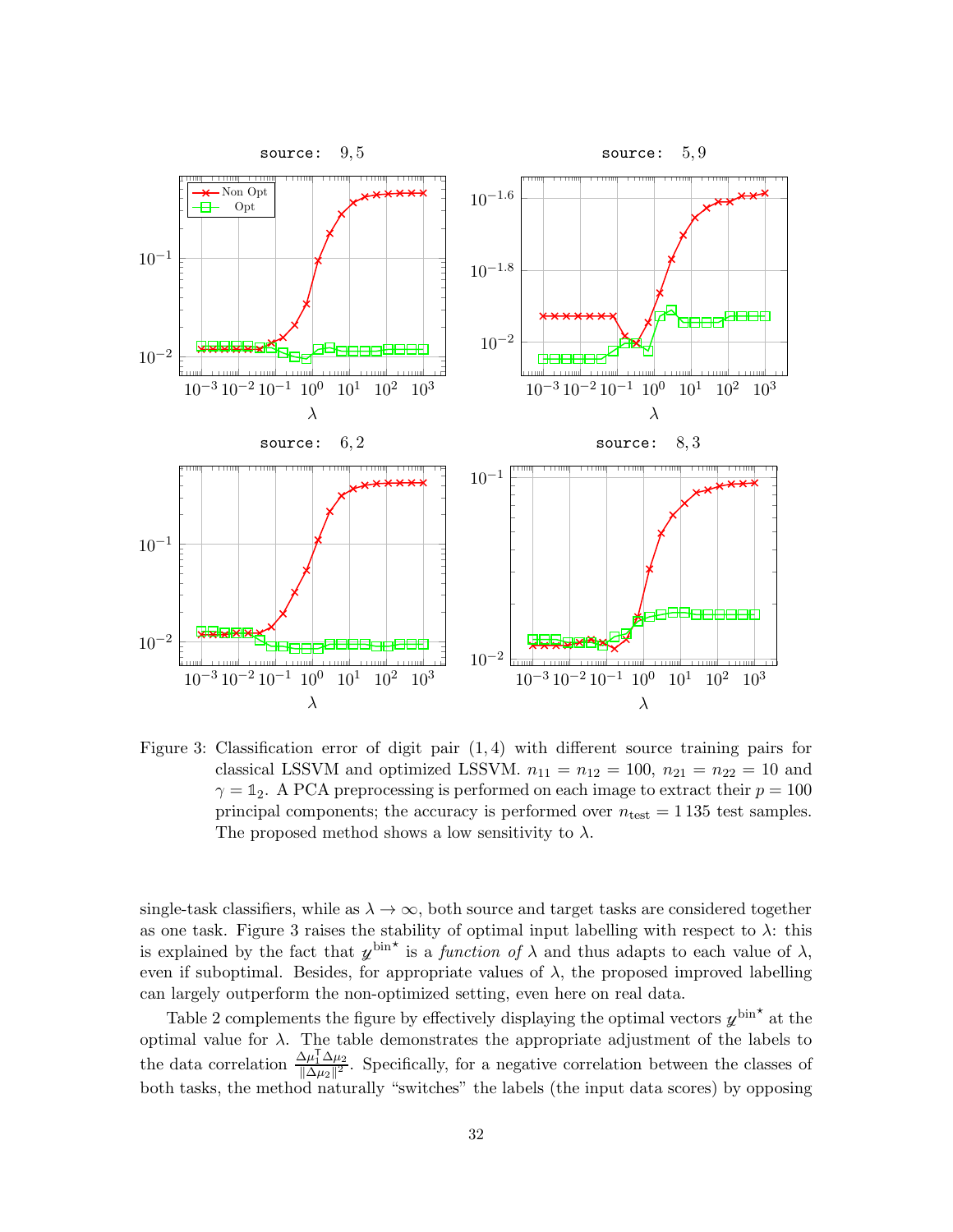| [Source]                                                                                                                                                                           | (9,5)                                        | (5.9)                                      | (6,2)                                      | (8,3)                                     |  |
|------------------------------------------------------------------------------------------------------------------------------------------------------------------------------------|----------------------------------------------|--------------------------------------------|--------------------------------------------|-------------------------------------------|--|
| $\Delta \mu_1 \, \Delta \mu_2$<br>$\Delta \mu_2$                                                                                                                                   | $-0.2450$                                    | 0.2450                                     | $-0.1670$                                  | $-0.0818$                                 |  |
| $1\overline{y}_{11}^{\overline{\text{bin}}\star}$<br>$y_{12}^{\overline{\text{bin}}\star}$<br>$y^{\text{bin}}$<br>,bin*<br>$y_{21}$<br>$\mathcal{L} \nu_{22}^{\mathrm{bin} \star}$ | $-0.2808$ ]<br>0.2808<br>0.6489<br>$-0.6489$ | 0.2808<br>$-0.2808$<br>0.6489<br>$-0.6489$ | $-0.2879$<br>0.2879<br>0.6459<br>$-0.6459$ | $-0.0400$ ]<br>0.0400<br>0.7060<br>0.7060 |  |

<span id="page-32-0"></span>Table 2: Optimal input label  $\psi^{\text{bin}}$  as a function of the source data pair in the ( $\lambda$ -optimal) configuration of Figure [3.](#page-31-0)

the signs of  $y^{\text{bin}}$  in entries 1, 3 (Class  $\mathscr{C}_1$  in each task) and 2, 4 (Class  $\mathscr{C}_2$  in each task). For rather orthogonal tasks (here typically  $(8,3)$ ), the entries of  $\psi^{\text{bin}}$  corresponding to the source task (entries 1 and 2) are almost zero, thereby discarding the source data and avoiding negative transfer. It is also interesting to note that, for moderately correlated tasks (here for the source digits  $(5, 9)$ ), despite the fact that the source task offers ten times more data  $(n_{1j} = 100, n_{2j} = 10)$  and is thus deemed trustworthy for classification, the corresponding entries 1 and 2 in  $\chi^{bin*}$  are much smaller than the entries 3, 4 corresponding to the target task: the algorithm thus judges the few target data more relevant to target classification than the many related source tasks.

### 6.1.2 Analysis of increasing number of tasks

This next experiment illustrates the effect of adding more tasks for the transfer learning setting on synthetic and MNIST datasets. For synthetic data, Gaussian classes with mean  $\mu_{ij} = \beta \mu_{i1} + \sqrt{1 - \beta^2} \mu_{i1}^{\perp}$  and various values of  $\beta$  are successively added. For the MNIST dataset, different classifications of digits are added progressively to help classify the specific pair of digits (1, 4) . Figure [4](#page-33-0) depicts the classification error after each new task addition, both for a classical binary input label choice and for the proposed optimized input labels. The figure forcefully illustrates that our proposed framework avoids negative transfer, as the classification error of MTL never increases as the number of tasks grows. This is quite unlike the non-optimized scheme which severely suffers from negative transfer.

#### 6.1.3 Hypothesis testing

The next experiments, both synthetic and on real data, apply the results of MTL-LSSVM to a hypothesis test on a *target* Task  $t$  based on training samples both from a source Task  $s$ and the target Task  $t$ . For data  $x$  in the target task, the test

$$
g_t^{\rm bin}(\mathbf{x}) \underset{\mathcal{H}_0}{\overset{\mathcal{H}_1}{\gtrless}} \zeta
$$

is performed, where  $\mathcal{H}_0$  is the null hypothesis (say, Class 2) and  $\mathcal{H}_1$  the alternative (say, Class 1) and  $\zeta = \zeta(\eta)$  is a decision threshold here selected in such a way to enforce the false alarm rate constraint  $P(g_t(\mathbf{x}) \ge \zeta(\eta) \mid \mathbf{x} \in \mathcal{H}_0) \le \eta$ , for a given  $\eta \in (0,1)$ . The objective is then to maximize over the input scores  $y^{\text{bin}}$  the correct detection rate  $P(g_t^{\text{bin}}(\mathbf{x}) \geq \zeta(\eta) \mid \mathbf{x} \in$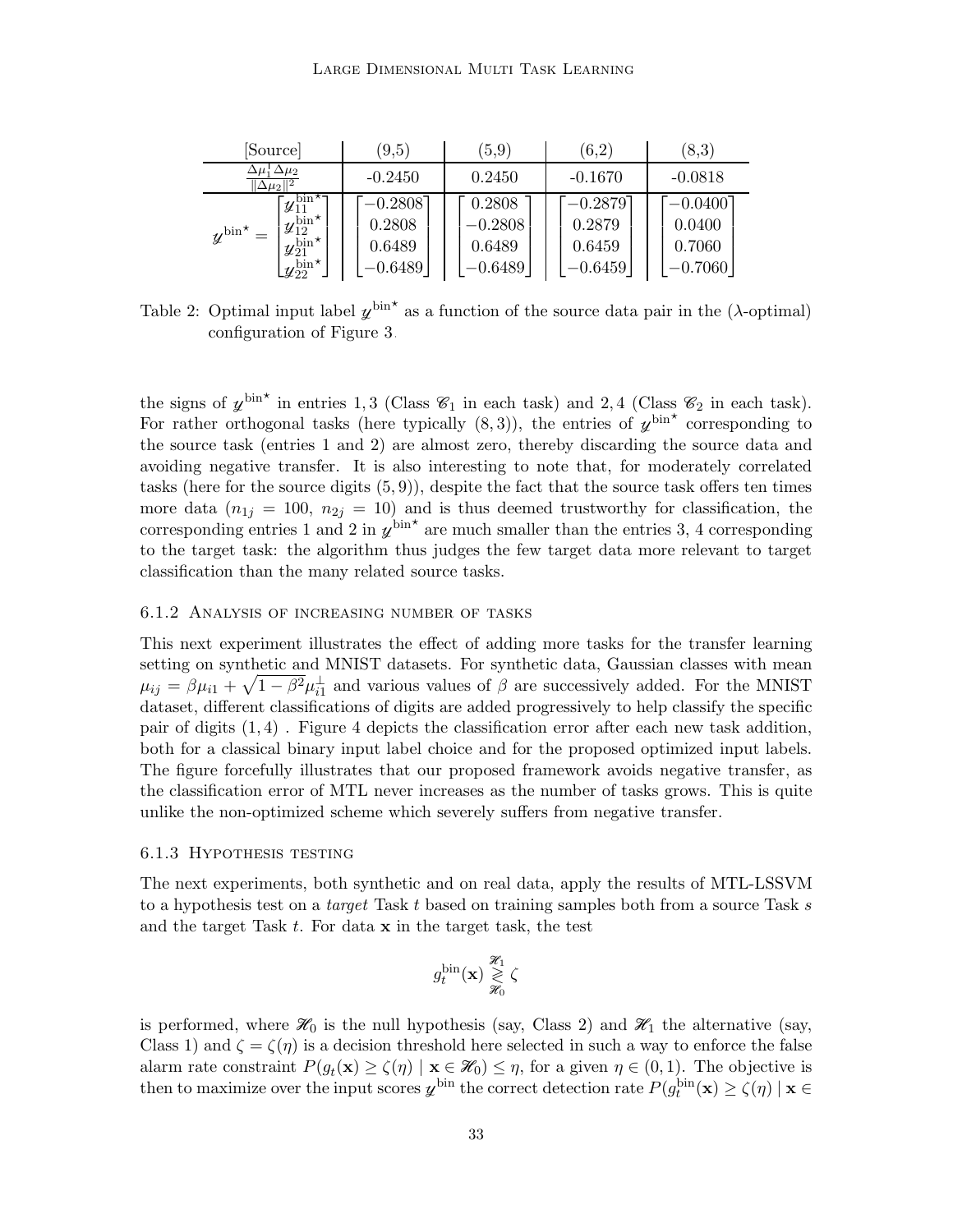

<span id="page-33-0"></span>Figure 4: Classification accuracy for increasing number of tasks. (Left) Synthetic data with task correlations  $\beta = 1, 0, .5, .2, .8$  in this order,  $p = 100$  and  $c = [.07, .11, .10, .10, .06, .08, .09, .12, .10, .11, .03, .03]$ , accuracy evaluated out of 10 000 test samples. (Right) MNIST dataset with digits (1, 4) as target task, each added task being shown in x-axis; 100 training samples are used for each class of the source tasks and 10 training samples for each class of the target class; HOG features with  $p = 144$  for each image digit; accuracy evaluated out of  $n_{\text{test}} = 1135$ test samples. For both setting,  $\gamma = \mathbb{1}_k$  and  $\lambda = 10$ . The optimized scheme avoids negative transfer by systematically benefiting from additional tasks.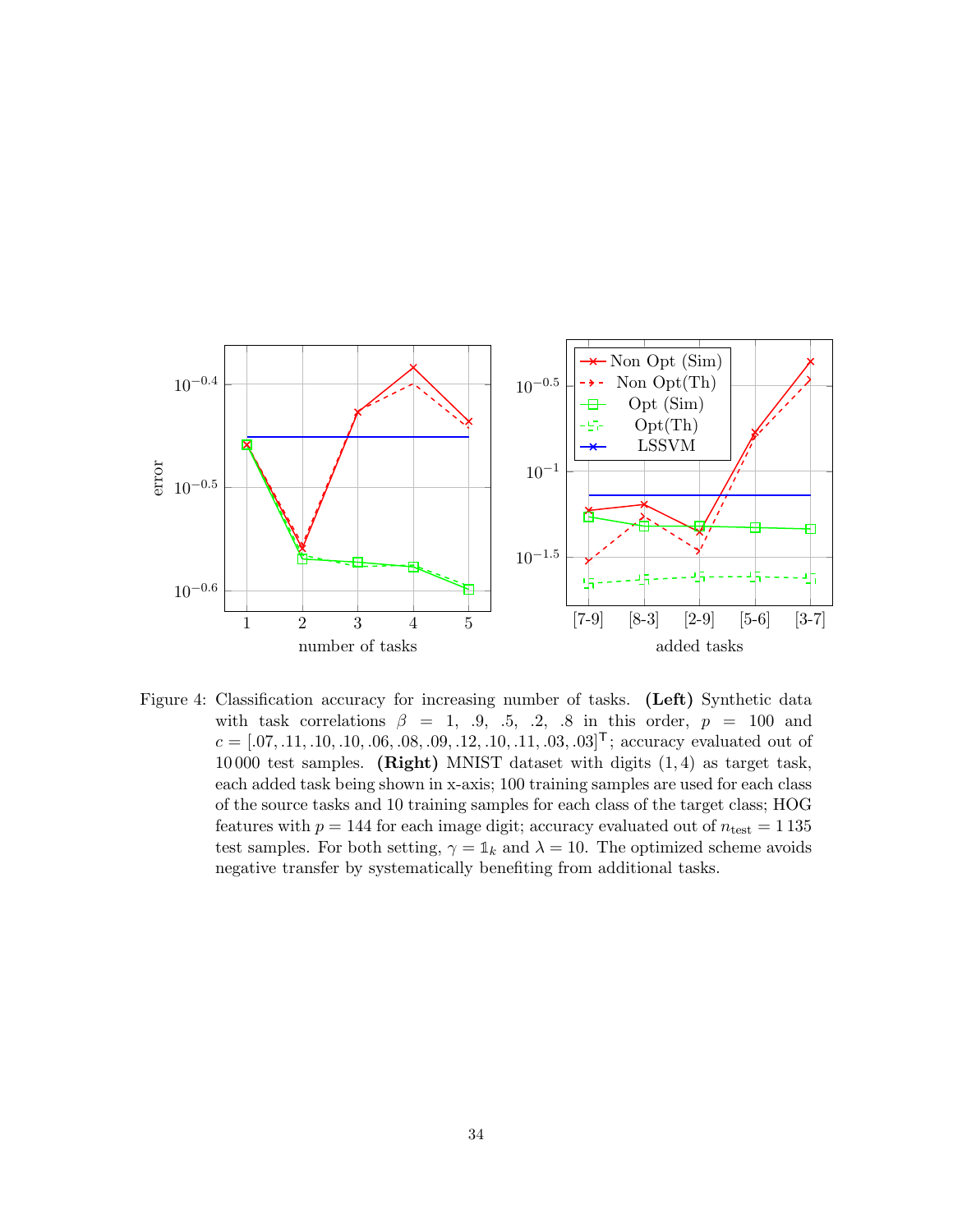$\mathcal{H}_1$ : this induces a different value for the optimal scores  $y^{\text{bin}}$  than proposed in [\(12\)](#page-20-0), which can be constructed following Remark [9.](#page-19-1)

The experimental synthetic data is here a two-task ( $k = 2$ ) setting in which  $x_{1i} \sim$  $\mathcal{N}(\pm \mu_{11}, I_p)$  (i.e.,  $\mu_{12} = -\mu_{11}$ ) and  $x_{2j} \sim \mathcal{N}(\pm \mu_{21}, I_p)$ , where  $\mu_{21} = \beta \mu_{11} + \sqrt{1 - \beta^2 \mu_{11}^2}$ ,  $\mu_{11}$ is a unit-norm vector and  $\mu_{11}^{\perp}$  any unit-norm vector orthogonal to  $\mu_{11}$ . We take here  $\beta = 0.5$ , so that both tasks are "slightly" correlated. As for the real-world experiment, they are based on the MIT-BIH Arrhythmia dataset [\(Moody and Mark, 2001\)](#page-52-11). The dataset consists of 109 446 samples from 5 medical heart condition categories: "Normal (N)": 0, "Atrial premature (S)": 1, "Ventricular (V)": 2, "Ventricular-Norma (F)": 3, and "Unclassifiable  $(Q)$ ": 4. For illustration, we consider here a binary classification with source Classes  $\{1, 2\}$ and target Classes  $\{3, 4\}$ . A false alarm is raised when misclassifying (target) Class 3 into Class 4 and the performance objective consists in maximizing the correct classification of target Class 4.

Figure [5](#page-35-0) depicts the algorithm performance through a receiver-operating curve (ROC) for false alarm rates  $\eta$  on both synthetic and real-world data. Both theoretical (Th) asymptotics (used to set the decision threshold  $\zeta$ ) and actual performances (Sim) are displayed, for the optimal (Opt) choice of  $y^{\text{bin}}$  (Opt) and for  $y^{\text{bin}} = [-1, 1, -1, 1]$ <sup>†</sup> (Non-Opt).

Both synthetic and real data graphs of Figure [5](#page-35-0) confirm, here under the hypothesis testing problem, the large superiority of our proposed optimized MTL-LSSVM over the standard non-optimized alternative. Besides, the theoretical classification error prediction is an accurate fit to the actual empirical performance, even for not so large values of  $p$  and the  $n_{ij}$ 's, and even for small error values.<sup>[7](#page-34-1)</sup> This remark is here all the more fundamental that, in practice,  $\eta$  can be set a priori, using Theorem [8](#page-19-0) with no need for heavy, unreliable, and data-consuming cross-validation procedures.

#### <span id="page-34-0"></span>6.2 Experiments on multi-class classification

We here consider the complete setting of a  $k \geq 2$ ,  $m > 2$  multi-class learning scenario, first on synthetic and then on real image datasets.

### 6.2.1 Experiments on synthetic dataset

In the synthetic data experiment, the scenario is a two-task  $(k = 2)$  setting in which  $x_{1l}^{(j)} \sim \mathcal{N}(\mu_{1j}, I_p)$  and  $x_{2l}^{(j)} \sim \mathcal{N}(\mu_{2j}, I_p)$ , where  $\mu_{2j} = \beta \mu_{1j} + \sqrt{1 - \beta^2} \mu_{1j}^{\perp}$ , with  $\mu_{1j} = 2e_j^{[p]}$ j and  $\mu_{1j}^{\perp} = e_{p-}^{[p]}$  $_{p-j}^{[p]}$ , and  $\beta$  varies from 0.1 to 0.8.

Table [3](#page-36-0) provides the empirical classification accuracy achieved by one-versus-all (Algorithm [2\)](#page-25-0), one-versus-one (Algorithm [3\)](#page-27-1) and one-hot (Algorithm [4\)](#page-28-1) learning versus their standard (non-optimized) algorithm equivalent on 10 000 test samples. The table also reports the theoretical classification accuracies predicted by the empirical estimation of the quantities involved in Propositions [12–](#page-25-1)[13](#page-27-3) (therefore without any cross validation) for the one-versus-all and one-hot methods.

<span id="page-34-1"></span><sup>7.</sup> Since our main result (Theorem [8\)](#page-19-0) is a central limit theorem, it is not expected to be particularly accurate in the "tails" of the distribution of the output scores  $g_i^{\text{bin}}(x)$ ; as such, the observed high accuracy for small error values is remarkable.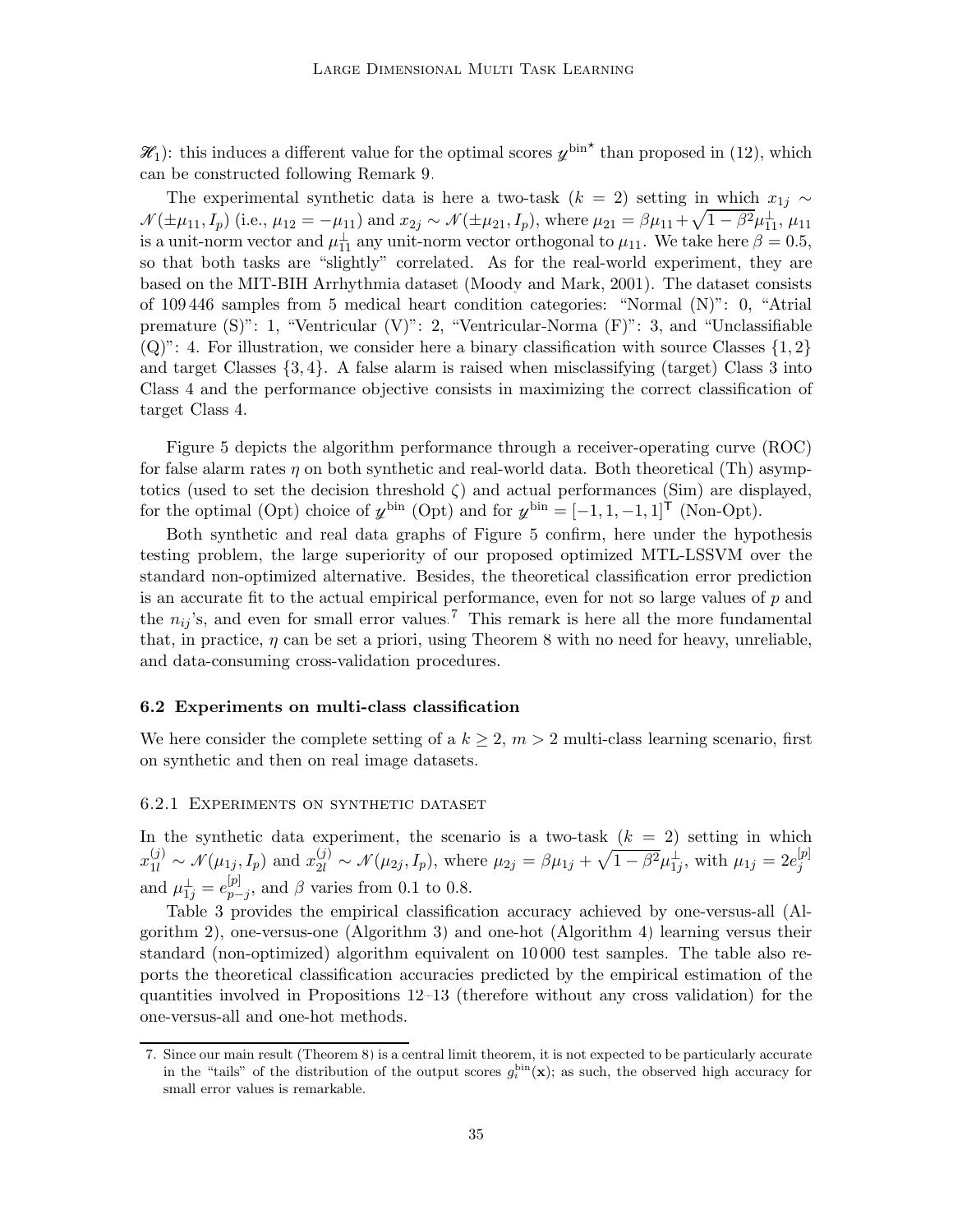

<span id="page-35-0"></span>Figure 5: ROC curve for proposed optimized versus standard MTL-LSSVM. (Left) Synthetic data with  $p = 128$ ,  $n_{11} = 384$ ,  $n_{12} = 256$ ,  $n_{21} = 64$ ,  $n_{22} = 40$ ,  $\mu_{11} = -\mu_{12} = [1, 0, \dots, 0]^{\mathsf{T}}, \mu_{21} = -\mu_{22} = [.87, .5, 0, \dots, 0]^{\mathsf{T}}.$  (Right) MIT-BIH arrhythmia database, with  $p = 550$ ,  $n_{ij} = 500$ ,  $\lambda = 1$ ,  $\gamma = \mathbb{1}_2$ . The accuracy of the theoretical anticipation is remarkable and allows for a precise setting of the decision threshold ensuring a desired false alarm rate.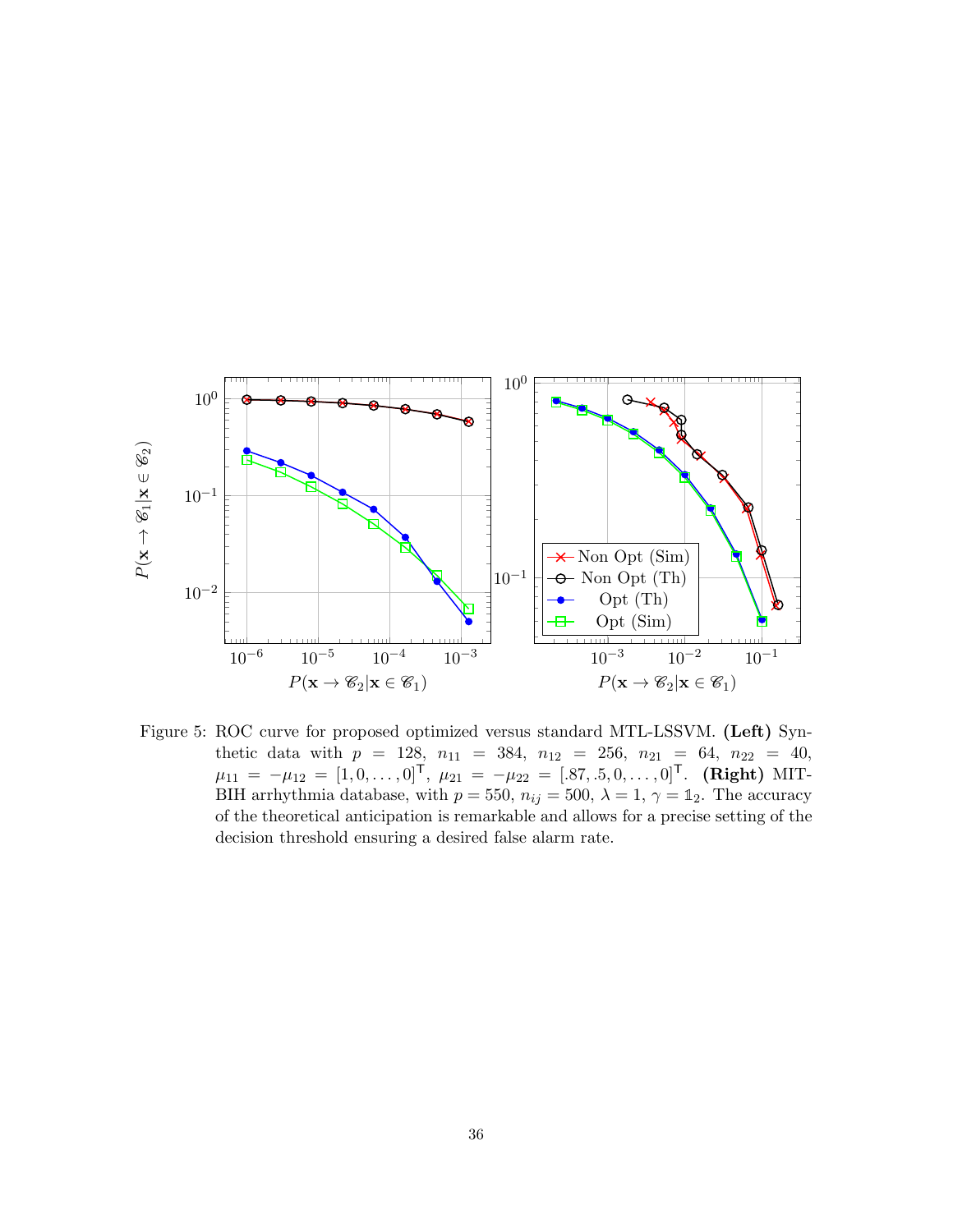<span id="page-36-0"></span>Table 3: Classification accuracy for synthetic data  $x_{1l}^{(j)} \sim \mathcal{N}(\mu_{1j}, I_p)$  and  $x_{2l}^{(j)} \sim \mathcal{N}(\mu_{2j}, I_p)$ ,  $\mu_{2j} = \beta \mu_{1j} + \sqrt{1 - \beta^2} \mu_{1j}^{\perp}$ , for different values of the data-correlation  $\beta > 0$  and various multi-class learning algorithms. Theoretical performance predictions are provided in parentheses. Here  $m = 5$ ,  $p = 100$ ,  $c_{1j} = .16$ ,  $c_{2j} = .04$ , for  $j \in$  $\{1, \ldots, 5\}, \ \lambda = 1 \text{ and } \gamma = \mathbb{1}_k.$  The performance gains of the proposed optimal scheme is particularly clear in tasks with low correlation.

|               | Method    | one-vs-all    | one-vs-one | one-hot       |
|---------------|-----------|---------------|------------|---------------|
| $\beta=0.1$   | Classical | 61.43(59.87)  | 65.31      | 65.61 (64.35) |
|               | Optimized | 67.63 (67.57) | 74.98      | 67.63 (67.55) |
| $\beta = 0.5$ | Classical | 65.47 (66.00) | 71.30      | 67.41 (67.90) |
|               | Optimized | 68.00 (68.52) | 76.31      | 68.03 (68.48) |
| $\beta = 0.8$ | Classical | 71.16 (70.63) | 78.20      | 70.97 (70.58) |
|               | Optimized | 71.19 (70.76) | 78.55      | 71.14 (70.67) |

The output performance scores naturally show an improvement using the proposed MTL-LSSVM framework and confirm again the extremely accurate prediction of performance by the theoretical formulas. Most importantly, the table reveals that the gap between the non-optimized and optimized schemes is all the more important that the correlation between task (through the parameter  $\beta$ ) is small; this indicates that the optimized MTL-LSSVM learning framework better exploits the (even little) correlation arising between tasks or, alternatively, that the non-optimized scheme suffers from negative learning when "over-emphasizing" the weight of data from the other task (through the binary input labels  $\mathscr{Y}$ ).

As for the comparison of the three classification methods (one-versus-all, one-versus-one and one-hot), it shows here an overall superiority of the one-versus-one approach. This result should nonetheless be interpreted with extreme care as no optimization over the hyperparameters  $\gamma$ ,  $\lambda$  is conducted in any scenario.

#### 6.2.2 Image classification

Similarly as in Section [3,](#page-9-0) we now turn to the popular Office+Caltech256 multi-task image classification benchmark [\(Saenko et al., 2010](#page-52-8); [Griffin et al., 2007](#page-50-8)) often exploited for transfer learning. The overall database consists of 10 categories shared by both Office and Caltech256 datasets. As in Table [1,](#page-17-1) we consider in sequence the transfer learning of one out of four possible source tasks, each of which consisting in classifying data from one subdatabase (images issued from the Caltech set (c), Webcam images (w), Amazon pictures (a) or dslr images (d)), towards another task; this boils down to  $4 \times (4-1) = 12$  source-target comparison pairs.)

The results in Table [1](#page-17-1) using VGG features for the image representations are extremely close to 100%, already for the "naive" approach consisting in a simplified one-versus-all extension of Algorithm [1.](#page-15-0) Little would be gained (at least not in computational efforts) by running the more involved Algorithm [2](#page-25-0) on the same database. For this reason, for the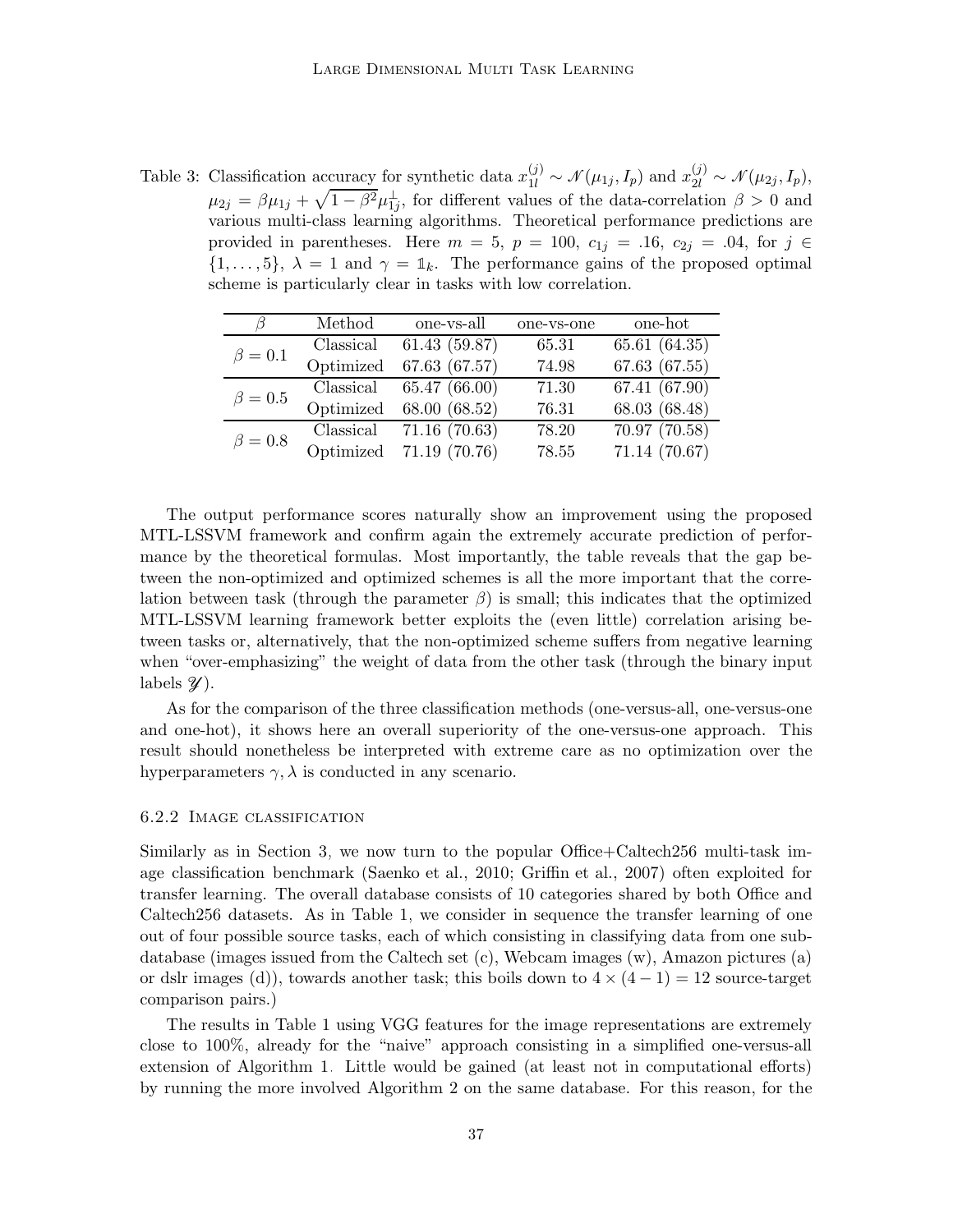present experiment, we compare the more challenging (since less discriminative)  $p = 800$ SURF-BoW features of the Office+Caltech256 images instead of their VGG features.

Half of the samples of the target task is randomly selected as test data and the accuracy is evaluated over 20 independent trials. For complexity reasons, as in Section [3,](#page-9-0) for each experiment, the naive version of the one-versus-all algorithm is run 10 times, considering a fictitious two-class  $\tilde{e}_1$ -versus- $\tilde{e}_2$  setting where, for the classifier focusing on class  $\mathscr{C}_\ell$ , class  $\tilde{\mathscr{C}}_1 = \mathscr{C}_{\ell}$  while class  $\tilde{\mathscr{C}}_2$  is the union of all other classes  $\mathscr{C}_{\ell'}, \ell' \neq \ell$ .

Table [4](#page-37-0) reports the accuracy obtained by the algorithm (Proposed) versus the non optimized MTL-LSSVM from [\(Xu et al.](#page-52-1), [2013](#page-52-1)) (LSSVM) and state-of-the-art transfer learning algorithms already introduced in Section [3.](#page-9-0) Table [4](#page-37-0) again demonstrates that our proposed improved MTL-LSSVM, despite its simplicity and unlike the competing methods used for comparison, has stable performances and is highly competitive.

<span id="page-37-0"></span>Table 4: Classification accuracy for transfer learning on the Office+Caltech256 database, against state-of-the-art alternatives. Here with c(Caltech), w(Webcam), a(Amazon), d(dslr) based on SURF-BoW features. Our proposed approach is systematically best or second to best and best on average.

| S/T                                                                                 |  | $c \rightarrow w \rightarrow c \rightarrow a \rightarrow w \rightarrow a \rightarrow d \rightarrow w \rightarrow c \rightarrow d \rightarrow a \rightarrow d \rightarrow l$ Mean |                               |  |             |  |   |       |
|-------------------------------------------------------------------------------------|--|----------------------------------------------------------------------------------------------------------------------------------------------------------------------------------|-------------------------------|--|-------------|--|---|-------|
|                                                                                     |  | $\mathbf{a}$                                                                                                                                                                     | $\mathbf{c}$ and $\mathbf{c}$ |  | a da dd c w |  | W | score |
| LSSVM 79.47 47.70 68.10 49.65 68.13 57.50 70.00 73.75 67.50 46.45 74.83 84.11 65.60 |  |                                                                                                                                                                                  |                               |  |             |  |   |       |
| MMDT 69.47 42.55 68.95 39.70 65.24 59.50 62.16 86.06 56.94 27.92 68.54 87.88 61.24  |  |                                                                                                                                                                                  |                               |  |             |  |   |       |
| ILS —                                                                               |  | $24.5$ $20.92$ $25.21$ $21.10$ $22.92$ $26.25$ $27.08$ $43.75$ $30.00$ $26.95$ $15.23$ $57.62$ $28.46$                                                                           |                               |  |             |  |   |       |
| CDLS 82.28 54.21 73.75 54.49 71.52 68.56 70.54 69.44 69.44 53.86 81.59 82.78 69.37  |  |                                                                                                                                                                                  |                               |  |             |  |   |       |
| Ours                                                                                |  | 86.09 49.65 75.00 50.35 68.83 73.75 71.25 72.50 77.50 48.05 80.13 85.43 69.88                                                                                                    |                               |  |             |  |   |       |

# 7. Concluding remarks

Through the example of multi-task learning, as well as its particularization to transfer learning, the article demonstrates the ability of random matrix theory to predict the performance of advanced machine learning schemes (here based on an extension of LSSVM) and most importantly to propose improved learning mechanisms, which are competitive with, if not largely outperforming, elaborate state-of-the-art alternatives.

Interestingly, as already reported in recent works [\(Mai and](#page-51-11) Couillet, [2018](#page-51-11); [Mai et al.](#page-51-2), [2019\)](#page-51-2), the proposed random-matrix-optimized framework is largely counter-intuitive and comes along with novel insights on the overall learning mechanisms of large dimensional data classification. Here specifically, the proposed input score (label) optimization is at odds with the conventional binary input label insights of most machine learning schemes, but is key to optimize the exploitation of other tasks and to discard altogether the long standing problem of negative transfer.

The random-matrix framework also draws a significant advantage in its being universal to data distributions. As shown here, our main results (Theorem [8\)](#page-19-0) are valid for data modelled as mixtures of concentrated random vectors which go quite beyond the usually assumed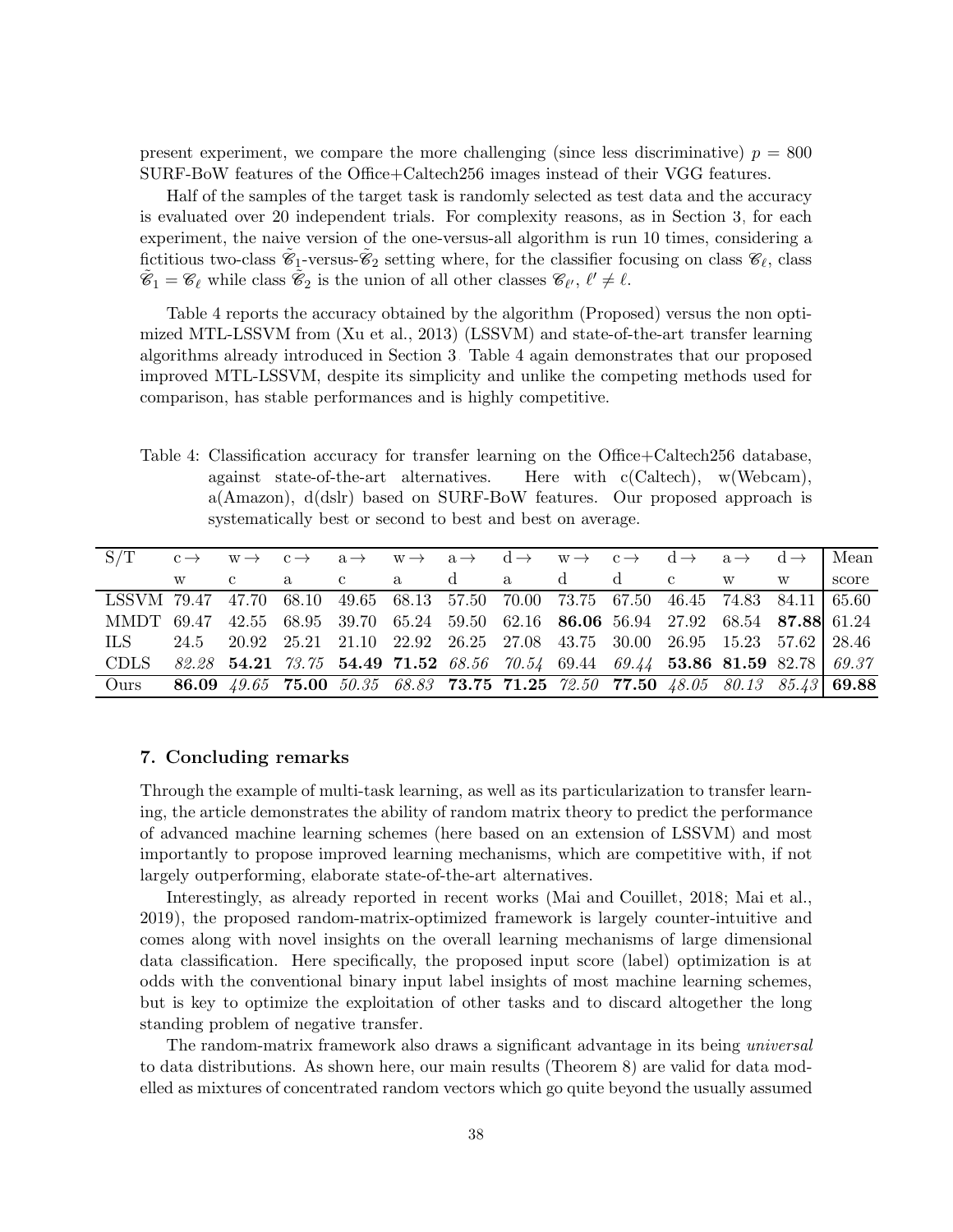Gaussian mixtures, as they encompass extremely realistic synthetic data models (such as GAN images). This universality phenomenon, possible surprising at first, in fact holds for a wide range of large dimensional "dense" (as opposed to sparse) data representation vectors, encompassing not only images but also likely other forms of data representations, such as word embeddings in natural language processing, vectors of moments of graphons in statistical graph analysis, etc.

To conclude, we importantly emphasize a fundamental underlying take-away message of the present work: recalling that LSSVM is nothing but an explicit and computationallycheap linear regression method, the fact that it competes or even outperforms elaborate MTL methods testifies of the possibility, when dealing with large dimensional data, to design highly performing elementary and cost-efficient random-matrix-based learning schemes. This remark is in line with the recent parallel analysis of information theoretic bounds on the performances of machine learning problems, such as in [\(Lelarge and Miolane](#page-51-12), [2019](#page-51-12)) for semi-supervised learning (SSL); similar to the present work, in [\(Mai and Couillet](#page-51-11), [2018\)](#page-51-11), the authors propose a random-matrix-based optimization of standard graph SSL learning which they demonstrate to tightly reach the information theoretic upper bound of [\(Lelarge and Miolane, 2019](#page-51-12)). This simultaneously (i) opens the path to a tentative exploration of information-theoretic bounds on transfer learning and multi-task learning for large dimensional data, the results of which could then be confronted to the present proposed scheme, and (ii) strongly suggests the practical relevance of "reinvesting" research efforts in simple, cost-efficient, theoretically tractable, controllable, and usually more stable machine learning schemes, rather than in complex and theoretically intractable techniques.

# Acknowledgments

We thank Cosme Louart for fruitful discussions about technical aspects related to concentrated random vectors. This work is supported by the UGA IDEX GSTATS Chair and the MIAI LargeDATA Chair at University Grenoble Alpes.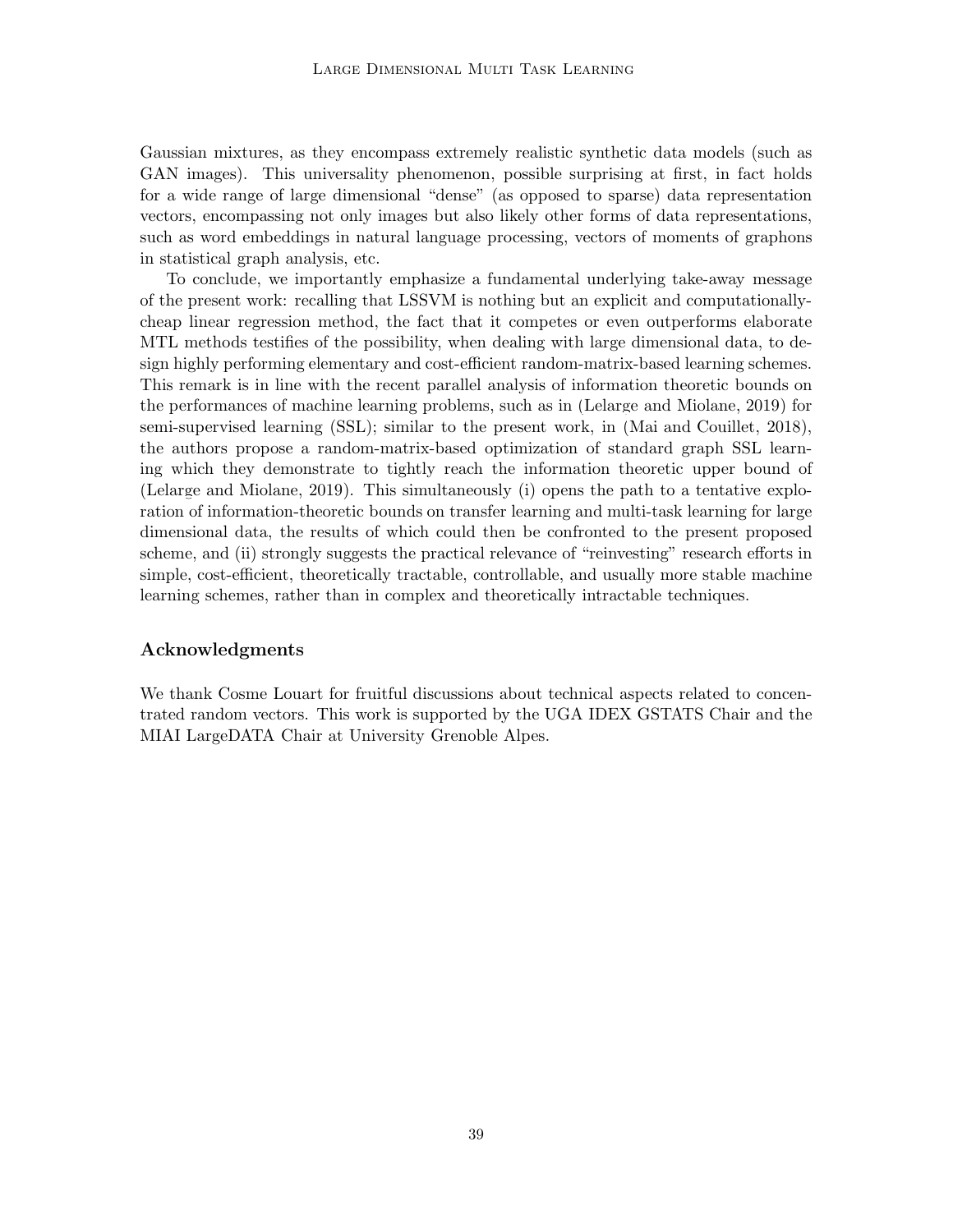# <span id="page-39-0"></span>Appendix A.

### A.1 Solution of MTL-LSSVM

The Lagrangian of the constrained optimization problem using the relatedness assumption  $(W_i = W_0 + V_i)$  reads:

$$
\mathcal{L}(\omega_0, v_i, \xi_i, \alpha_i, b_i) = \frac{1}{2\lambda} \text{tr}\left(W_0^{\mathsf{T}} W_0\right) + \frac{1}{2} \sum_{i=1}^k \frac{\text{tr}\left(V_i^{\mathsf{T}} V_i\right)}{\gamma_i} + \frac{1}{2} \sum_{i=1}^k \text{tr}\left(\xi_i^{\mathsf{T}} \xi_i\right) + \sum_{i=1}^k \text{tr}\left(\alpha_i^{\mathsf{T}} \left(Y_i - \frac{\mathring{X}_i^{\mathsf{T}} W_0}{k p} - \frac{\mathring{X}_i^{\mathsf{T}} V_i}{k p} - \mathbb{1}_{n_i} b_i^{\mathsf{T}} - \xi_i\right)\right)
$$

with  $\alpha_i \in \mathbb{R}^{n_i \times m}$  the Lagrangian parameter attached to task *i*.

Differentiating with respect to the unknowns  $W_0$ ,  $V_i$ ,  $\xi_i$ ,  $\alpha_i$ , and  $b_i$  leads to the following system of equations:

$$
\frac{1}{\lambda}W_0 - \sum_{i=1}^k X_i \alpha_i = 0
$$
\n(14)

$$
\frac{1}{\gamma_i} V_i - X_i \alpha_i = 0 \tag{15}
$$

<span id="page-39-3"></span><span id="page-39-2"></span><span id="page-39-1"></span>
$$
\xi_i - \alpha_i = 0 \tag{16}
$$

$$
Y_i - \frac{\mathring{X}_i^{\mathsf{T}} W_0}{kp} - \frac{\mathring{X}_i^{\mathsf{T}} V_i}{kp} - \mathbb{1}_{n_i} b_i^{\mathsf{T}} - \xi_i = 0 \tag{17}
$$

<span id="page-39-4"></span>
$$
\alpha_i^{\mathsf{T}} \mathbb{1}_{n_i} = 0. \tag{18}
$$

Plugging the expression of  $W_0$  (Equation [\(14\)](#page-39-1)),  $V_i$  (Equation [\(15\)](#page-39-2)) and  $\xi_i$  (Equation [\(16\)](#page-39-3)) into Equation [\(17\)](#page-39-4) leads to:

$$
Y_i = (\lambda + \gamma_i) \frac{\mathring{X}_i^{\mathsf{T}} \mathring{X}_i}{kp} \alpha_i + \lambda \sum_{j \neq i} \frac{\mathring{X}_i^{\mathsf{T}} X_j}{kp} \alpha_j + \mathbb{1}_{n_i} b_i^{\mathsf{T}} + \alpha_i
$$
  

$$
\mathbb{1}_{n_i}^{\mathsf{T}} \alpha_i = 0.
$$

With  $Y = [Y_1^{\mathsf{T}}]$  $[Y_1^{\mathsf{T}}, \ldots, Y_k^{\mathsf{T}}]^\mathsf{T} \in \mathbb{R}^n, \alpha = [\alpha_1^{\mathsf{T}}]$  $[\overline{X}_1^{\mathsf{T}}, \ldots, \alpha_k^{\mathsf{T}}]^{\mathsf{T}} \in \mathbb{R}^n, \ Z = \sum_{i=1}^k e_i^{[k]}$  $\left[ k \right]_e \hspace{-1mm} \left[ \hspace{-1mm} \begin{array}{c} k \end{array} \hspace{-1mm} \right]$ i  $\mathbf{F} \otimes \mathring{X}_i \in$  $\mathbb{R}^{kp \times n}$  and  $P \in \mathbb{R}^{n \times k}$  such that the j-th column is  $P_{.j} = [\mathbf{0}_n]$  $\prod_{n_1+\ldots+n_{j-1}}^{n}$ ,  $\prod_{n_i}^{n-1}$  $_{n_j}^{\dagger}, \mathbf{\overset{\text{\tiny r}}{o}}_{n_j}^{\dagger}$  $T_{n_{j+1}+\ldots+n_k}^{\mathsf{r}}]^{\mathsf{T}},$ this system of equations can be written under the following compact matrix form:

$$
Pb + Q^{-1}\alpha = Y
$$

$$
P^{\mathsf{T}}\alpha = \mathbf{0}_k
$$

with  $Q = \left(\frac{Z^{\mathsf{T}} A Z}{kp} + I_n\right)^{-1} \in \mathbb{R}^{n \times n}$ , and  $A = \left(\mathcal{D}_\gamma + \lambda \mathbb{1}_k \mathbb{1}_k^{\mathsf{T}}\right)$  $\begin{aligned} \mathcal{F}_k \end{aligned} \big) \otimes I_p \in \mathbb{R}^{kp \times kp}.$ Solving for  $\alpha$  and  $\dot{b}$  then gives:

$$
\alpha = Q(Y - Pb)
$$
  

$$
b = (P^{\mathsf{T}}QP)^{-1}P^{\mathsf{T}}QY.
$$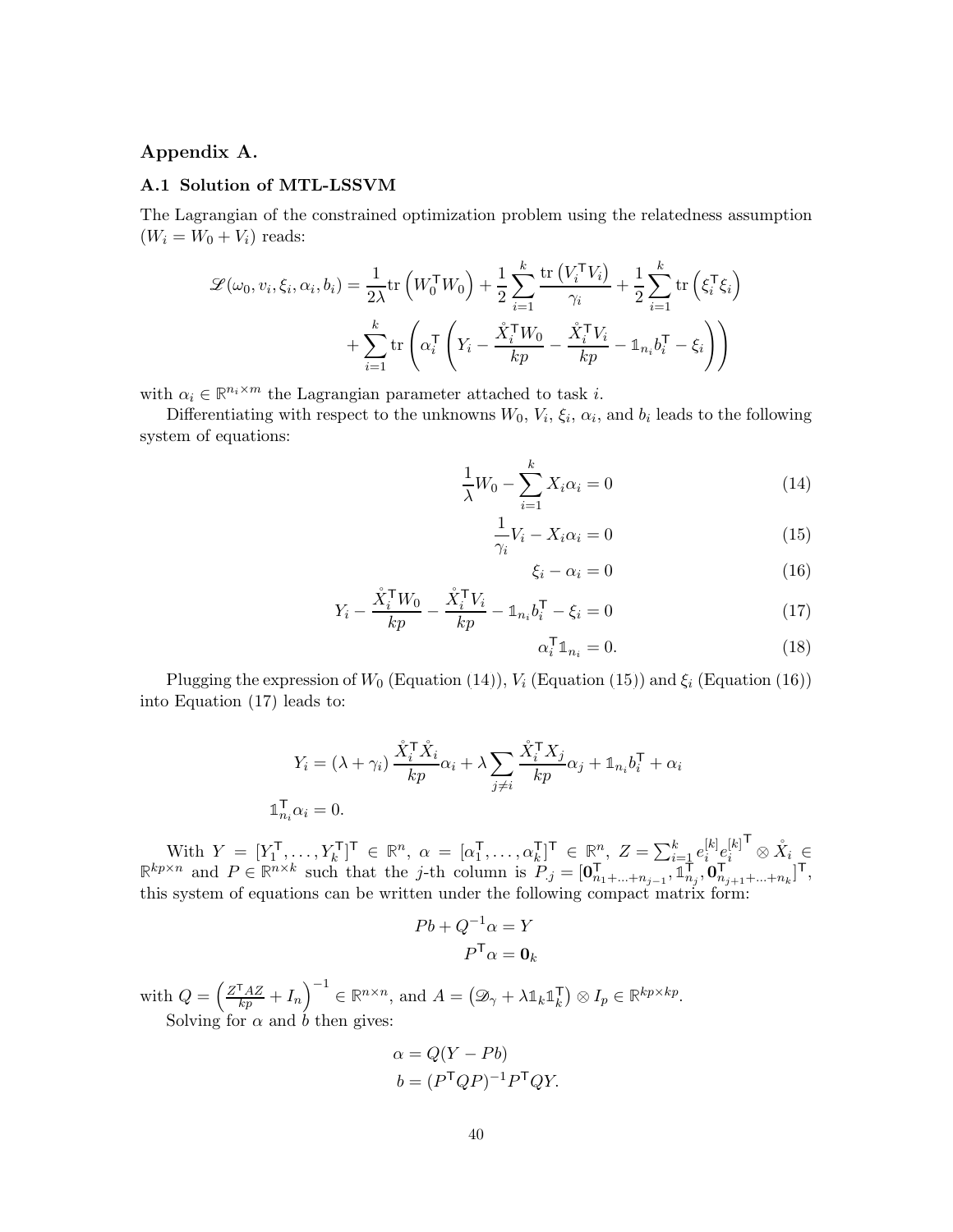Moreover, using  $W_i = W_0 + V_i$  and Equations [\(14\)](#page-39-1) and [\(15\)](#page-39-2), the expression of  $W_i$  becomes:

$$
W_i = \left(e_i^{[k]}\right) \otimes I_p\right) AZ\alpha.
$$

# <span id="page-40-1"></span><span id="page-40-0"></span>A.2 Calculus of deterministic equivalents

Lemma 14 (Deterministic equivalents) Define, for class  $\mathcal{C}_j$  in Task i, the data deterministic matrices

$$
M = \left(e_1^{[k]} \otimes [\mu_{11}, \dots, \mu_{1m}], \dots, e_k^{[k]} \otimes [\mu_{k1}, \dots, \mu_{km}]\right)
$$
  

$$
\mathbb{C}_{ij} = A^{\frac{1}{2}} \left(e_i^{[k]} e_i^{[k]^\mathsf{T}} \otimes (\Sigma_{ij} + \mu_{ij} \mu_{ij}^\mathsf{T})\right) A^{\frac{1}{2}}.
$$

Then we have the deterministic equivalents of first order

$$
\tilde{Q} \leftrightarrow \tilde{\bar{Q}} \equiv \left( \sum_{i=1}^{k} \sum_{j=1}^{m} \delta_{ij}^{[mk]} \mathbb{C}_{ij} + I_{kp} \right)^{-1}
$$

$$
A^{\frac{1}{2}} \tilde{Q} A^{\frac{1}{2}} Z \leftrightarrow A^{\frac{1}{2}} \tilde{Q} A^{\frac{1}{2}} M_{\delta} J^{\mathsf{T}}
$$

and of second order

$$
\tilde{Q}A^{\frac{1}{2}}S_{ij}A^{\frac{1}{2}}\tilde{Q} \leftrightarrow B_{ij}
$$

$$
Z^{\mathsf{T}}A^{\frac{1}{2}}\tilde{Q}A^{\frac{1}{2}}S_{ij}A^{\frac{1}{2}}\tilde{Q}A^{\frac{1}{2}}Z \leftrightarrow JM_{\delta}^{\mathsf{T}}A^{\frac{1}{2}}(B_{ij}A^{\frac{1}{2}}M_{\delta}J^{\mathsf{T}} - \bar{Q}A^{\frac{1}{2}}M_{\delta}W_{ij}) + F_{ij}
$$

in which we defined

$$
W_{ij} = [w_{11}, \dots, w_{km}]^{\mathsf{T}}, \quad w_{sl} = \left[ \mathbf{0}_{n_{11} + \dots + n_{(s-1)l}}^{\mathsf{T}}, \frac{2\delta_{sl}^{[mk]} \text{tr} (B_{ij} C_{sl})}{n_{sl}} \mathbf{1}_{n_{sl}}^{\mathsf{T}}, \mathbf{0}_{n_{(s+1)l} + \dots + n_{km}}^{\mathsf{T}} \right]^{\mathsf{T}}
$$
  
\n
$$
F_{ij} = \sum_{i',j'} \frac{c_0^2 \delta_{i'j'}^{[mk]^2}}{c_{i'j'}^2} \text{tr} (C_{i'j'} B_{ij}) e_{i'j'}^{[mk]} \mathbf{1}_{i'j'}
$$
  
\n
$$
B_{ij} = \bar{Q} A^{\frac{1}{2}} S_{ij} A^{\frac{1}{2}} \bar{Q} + \sum_{i'=1}^{k} \sum_{j'=1}^{2} d_{i'j'} T_{ij,i'j'} [\bar{Q} C_{i'j'} \bar{Q}]
$$
  
\n
$$
D = \sum_{i,j} d_{ij} e_{ij}^{[mk]} e_{ij}^{[mk]} \mathbf{1}_{j'}^{\mathsf{T}}, d_{ij} = \frac{c_0}{c_{ij}} \delta_{ij}^{[mk]^2}
$$
  
\n
$$
J = [j_{11}, \dots, j_{km}],
$$
  
\n
$$
j_{lm} = \left( 0_{n_{11} + \dots + n_{(i-1)m}}^{\mathsf{T}}, 1_{n_{ij}}^{\mathsf{T}}, 0_{n_{(i+1)1} + \dots + n_{km}}^{\mathsf{T}} \right)^{\mathsf{T}},
$$
  
\n
$$
M_{\delta} = M \sum_{ij} \frac{c_0}{c_{ij}} \delta_{ij}^{[mk]} e_{ij}^{[mk]} e_{ij}^{[mk] \mathsf{T}}
$$
  
\n
$$
S_{ij} = e_i^{[k]} e_i^{[k] \mathsf{T}} \otimes \Sigma_{ij}
$$
  
\n
$$
T = \bar{T} (I_k - D\mathcal{T})^{-1}, \ \mathcal{T}_{ij,i'j'} = \frac{1}{kp} \text{tr} (\mathbb{C}_{ij} \bar{\tilde{Q}} \mathbb{C}_{i'j'} \bar{\tilde{Q}}), \bar{T}_{ij,i'j'} = \frac{1}{kp} \text{tr} (\mathbb{
$$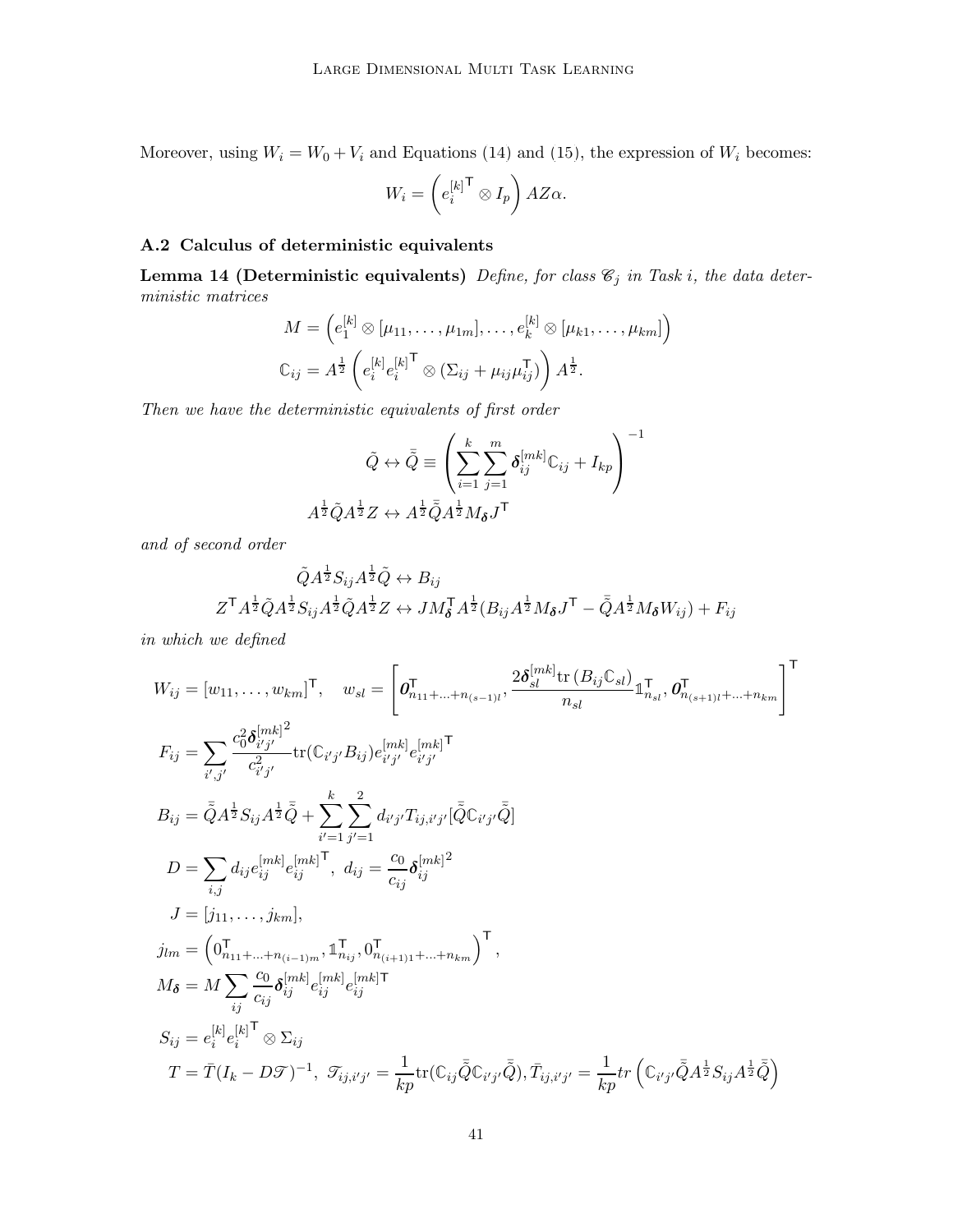and the  $(\boldsymbol{\delta}_{11}^{[mk]}, \ldots, \boldsymbol{\delta}_{km}^{[mk]})$  are the unique positive solutions of

$$
\delta_{ij}^{[mk]} = \frac{c_{ij}}{c_0 \left(1 + \frac{1}{kp} \text{tr}(\mathbb{C}_{ij} \bar{\tilde{Q}})\right)}, \ \forall i, j.
$$

# A.2.1 Proof of Lemma [14](#page-40-0)

First order deterministic equivalent. A deterministic equivalent for  $\tilde{Q}$  is retrieved similarly as provided in [\(Louart and Couillet](#page-51-10), [2018](#page-51-10)). Our objective is then to find, based on this result, a deterministic equivalent for the random matrix  $A^{\frac{1}{2}}\tilde{Q}A^{\frac{1}{2}}Z$ . To this end, we evaluate the scalar quantity  $\mathbb{E}[u^{\mathsf{T}} A^{\frac{1}{2}} Z v]$  for any deterministic vector  $u \in \mathbb{R}^{kp}$  and  $v \in \mathbb{R}^n$  such that  $||u|| = 1$  and  $||v|| = 1$ , which we can write

<span id="page-41-1"></span>
$$
\mathbb{E}\left[u^{\mathsf{T}}A^{\frac{1}{2}}\tilde{Q}A^{\frac{1}{2}}Zv\right] = \sum_{i=1}^{n} v_i \mathbb{E}\left[u^{\mathsf{T}}A^{\frac{1}{2}}\tilde{Q}A^{\frac{1}{2}}z_i\right].\tag{19}
$$

Furthermore, let us define for convenience the matrix  $Z_{-i}$ , which is the matrix  $Z$  with a vector of 0 on its *i*-th column such that  $ZZ^{\mathsf{T}} = Z_{-i}Z_{-i}^{\mathsf{T}} + z_i z_i^{\mathsf{T}}$  $i<sup>1</sup>$ . Using the Sherman-Morrison matrix inversion lemma (i.e.,  $(A + uv^{\mathsf{T}})^{-1} = A^{-1} - \frac{A^{-1}uv^{\mathsf{T}}A^{-1}}{1+v^{\mathsf{T}}A^{-1}u}$  $\frac{4^{-1}uv^{\dagger}A^{-1}}{1+v^{\dagger}A^{-1}u}$ , we find:

$$
\tilde{Q} = \left(\frac{A^{\frac{1}{2}} Z Z^{\mathsf{T}} A^{\frac{1}{2}}}{k p} + I_{k p}\right)^{-1} = \tilde{Q}_{-i} - \frac{1}{k p} \frac{\tilde{Q}_{-i} A^{\frac{1}{2}} z_i z_i^{\mathsf{T}} A^{\frac{1}{2}} \tilde{Q}_{-i}}{1 + \frac{1}{k p} z_i^{\mathsf{T}} A^{\frac{1}{2}} \tilde{Q}_{-i} A^{\frac{1}{2}} z_i}
$$
(20)

with  $\tilde{Q}_{-i} = (\frac{A^{\frac{1}{2}}Z_{-i}Z_{-i}^{\mathrm{T}}A^{\frac{1}{2}}}{kp} + I_{kp})^{-1}$ . Furthermore,

<span id="page-41-3"></span><span id="page-41-2"></span><span id="page-41-0"></span>
$$
\tilde{Q}A^{\frac{1}{2}}z_i = \frac{\tilde{Q}_{-i}A^{\frac{1}{2}}z_i}{1 + \frac{1}{kp}z_i^{\mathsf{T}}A^{\frac{1}{2}}\tilde{Q}_{-i}A^{\frac{1}{2}}z_i}.
$$
\n(21)

Plugging Equation [\(21\)](#page-41-0) into Equation [\(19\)](#page-41-1) leads to

$$
\mathbb{E}\left[u^{\mathsf{T}}A^{\frac{1}{2}}\tilde{Q}A^{\frac{1}{2}}Zv\right] = \sum_{i=1}^{n} v_i \mathbb{E}\left[u^{\mathsf{T}}\frac{A^{\frac{1}{2}}\tilde{Q}_{-i}A^{\frac{1}{2}}z_i}{1 + \frac{1}{kp}z_i^{\mathsf{T}}A^{\frac{1}{2}}\tilde{Q}_{-i}A^{\frac{1}{2}}z_i}\right].
$$
\n(22)

Moreover, following the same line of reasoning as in [\(Seddik](#page-52-5) et al., [2020,](#page-52-5) Proposition A.3), based on Assumption [1](#page-8-0) and tools from concentration of measure theory (see also [\(Ledoux](#page-51-3), [2001;](#page-51-3) [Louart et al., 2018](#page-51-9))), one can show that:

$$
\sum_{i=1}^{n} v_i \mathbb{E} \left[ u^{\mathsf{T}} \frac{A^{\frac{1}{2}} \tilde{Q}_{-i} A^{\frac{1}{2}} z_i}{1 + \frac{1}{kp} z_i^{\mathsf{T}} A^{\frac{1}{2}} \tilde{Q}_{-i} A^{\frac{1}{2}} z_i} \right] = \sum_{i=1}^{n} v_i \mathbb{E} \left[ u^{\mathsf{T}} \frac{A^{\frac{1}{2}} \tilde{Q}_{-i} A^{\frac{1}{2}} z_i}{1 + \delta_{ij}} \right] + \mathcal{O} \left( \sqrt{\frac{\log p}{p}} \right) \tag{23}
$$

with  $\delta_{ij} \equiv \mathbb{E}\left[\frac{1}{kp} z_i^{\mathsf{T}} A^{\frac{1}{2}} \tilde{Q}_{-i} A^{\frac{1}{2}} z_i\right]$ . Note that  $\delta_{ij}$  can be estimated as the solution of the fixed point equation

$$
\delta_{ij} = \frac{1}{kp} \mathbb{E} \left[ \text{tr} \left( A^{\frac{1}{2}} z_i z_i^{\mathsf{T}} A^{\frac{1}{2}} \tilde{Q}_{-i} \right) \right] = \frac{1}{kp} \text{tr} \left( \mathbb{C}_{ij} \tilde{\bar{Q}} \right) + \mathcal{O} \left( \frac{1}{\sqrt{p}} \right)
$$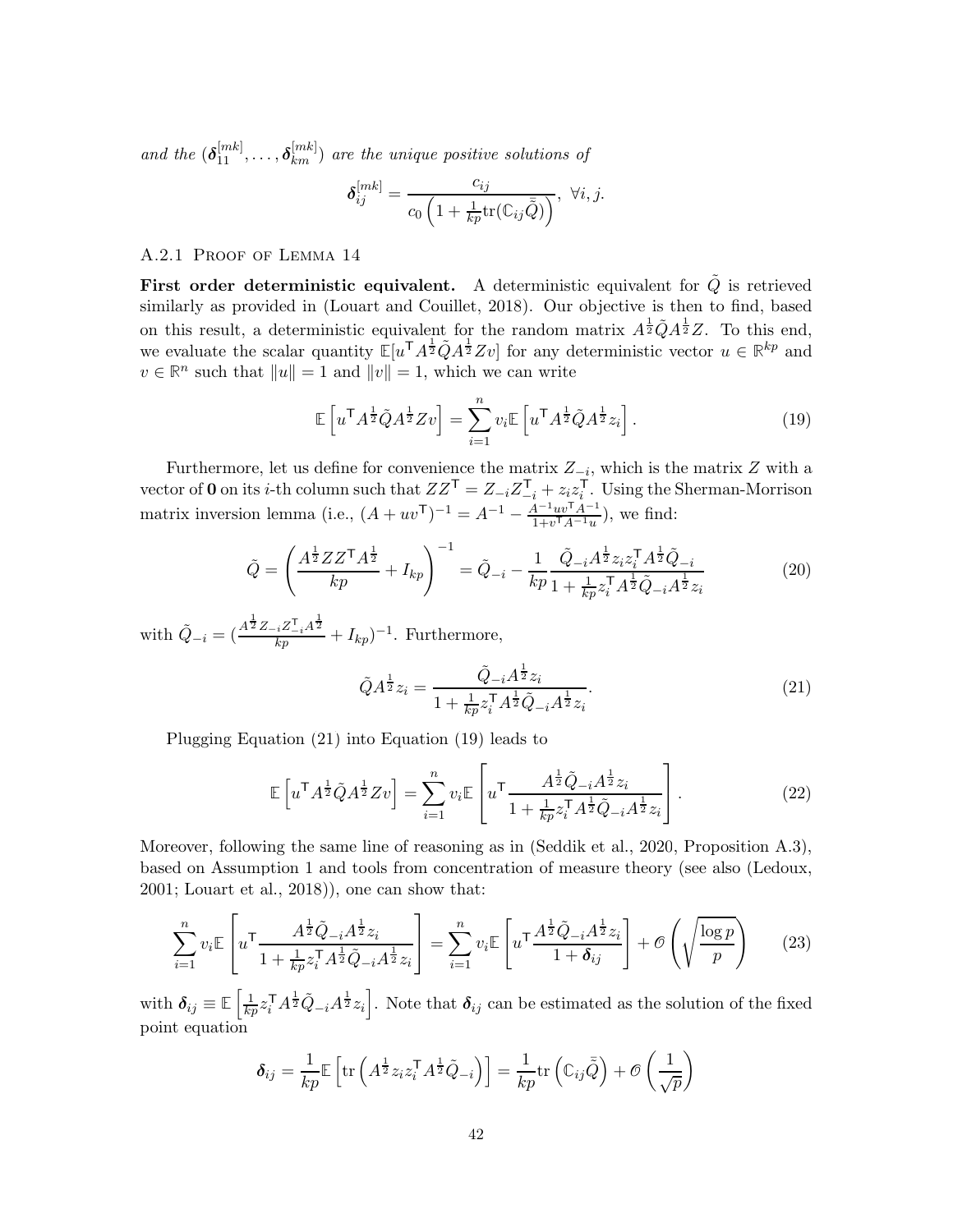since  $z_i$ 's are independent from  $\tilde{Q}_{-i}$ .

We then conclude that:

$$
\mathbb{E}\left[u^{\mathsf{T}}A^{\frac{1}{2}}\tilde{Q}A^{\frac{1}{2}}Zv\right] = \sum_{i=1}^{n} v_i u^{\mathsf{T}}\frac{\mathbb{E}\left[A^{\frac{1}{2}}\tilde{Q}_{-i}A^{\frac{1}{2}}z_i\right]}{1+\delta_{ij}} + \mathcal{O}\left(\sqrt{\frac{\log p}{p}}\right) = u^{\mathsf{T}}A^{\frac{1}{2}}\bar{Q}A^{\frac{1}{2}}M_{\delta}v + \mathcal{O}\left(\sqrt{\frac{\log p}{p}}\right)
$$

where in the last equality, we used the fact that  $\tilde{Q}_{-i}$  is independent from  $z_i$ . This concludes the proof.

Second order deterministic equivalent We aim in the following section to prove that  $Z^{\mathsf{T}}A^{\frac{1}{2}}\tilde{Q}A^{\frac{1}{2}}\tilde{Q}A^{\frac{1}{2}}Z \leftrightarrow JM_{\boldsymbol{\delta}}^{\mathsf{T}}A^{\frac{1}{2}}(B_{ij}A^{\frac{1}{2}}M_{\boldsymbol{\delta}}J^{\mathsf{T}}-\bar{\tilde{Q}}A^{\frac{1}{2}}M_{\boldsymbol{\delta}}W_{ij})+\widetilde{F}_{ij}.$ 

Let us define for convenience  $\mathcal{C}(i)$  the class of the *i*-th sample. Similarly as done for the first order deterministic equivalents, the focus will be on  $\mathbb{E}[u^{\mathsf{T}}Z^{\mathsf{T}}A^{\frac{1}{2}}\tilde{Q}A^{\frac{1}{2}}S_{ij}A^{\frac{1}{2}}\tilde{Q}A^{\frac{1}{2}}Zv]$ .

In order to obtain an estimate of this bilinear form, or equivalently here a deterministic equivalent for  $Z^T A^{\frac{1}{2}} \tilde{Q} A^{\frac{1}{2}} \tilde{Q} A^{\frac{1}{2}} Z$ , one must isolate the contribution the off-diagonal versus diagonal elements of the latter matrix. Starting with the off-diagonal elements, using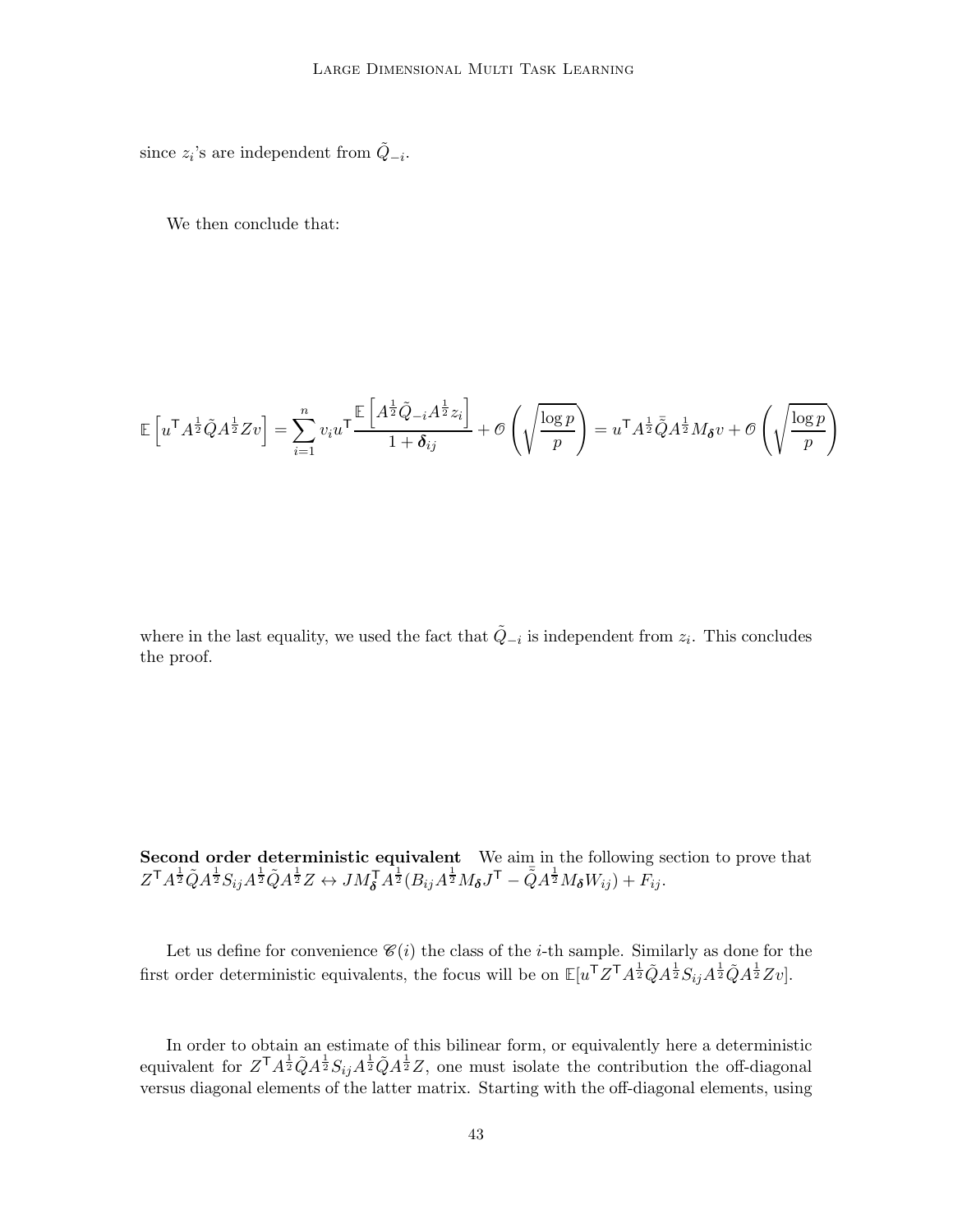successively Equation [\(20\)](#page-41-2) and Equation [\(23\)](#page-41-3) on  $i$  and  $j$  , we have

$$
\begin{split} &\sum_{\substack{i,j=1\\i\neq j}}^{n}u_iv_i\mathbb{E}\left[z_i^{\mathsf{T}}A^{\frac{1}{2}}\bar{Q}A^{\frac{1}{2}}S_{ij}A^{\frac{1}{2}}\bar{Q}A^{\frac{1}{2}}z_j\right]\\ &=\sum_{\substack{i,j=1\\i\neq j}}^{n}u_iv_i\mathbb{E}\left[\frac{z_i^{\mathsf{T}}A^{\frac{1}{2}}\bar{Q}_{-i}A^{\frac{1}{2}}S_{ij}A^{\frac{1}{2}}\bar{Q}_{-j}A^{\frac{1}{2}}z_j}{(1+\delta_{\mathcal{C}(i)})(1+\delta_{\mathcal{C}(j)})}\right]+\mathcal{O}\left(\sqrt{\frac{\log p}{p}}\right)\\ &=\sum_{\substack{i,j=1\\i\neq j}}^{n}u_iv_i\mathbb{E}\left[\frac{z_i^{\mathsf{T}}A^{\frac{1}{2}}\bar{Q}_{-i}A^{\frac{1}{2}}S_{ij}A^{\frac{1}{2}}\bar{Q}_{-j}A^{\frac{1}{2}}z_j}{(1+\delta_{\mathcal{C}(i)})(1+\delta_{\mathcal{C}(j)})}-\frac{z_i^{\mathsf{T}}A^{\frac{1}{2}}\bar{Q}_{-i}A^{\frac{1}{2}}S_{ij}A^{\frac{1}{2}}\bar{Q}_{-j}A^{\frac{1}{2}}z_j}{k p(1+\delta_{\mathcal{C}(i)})(1+\delta_{\mathcal{C}(j)})}\\ &-\frac{z_i^{\mathsf{T}}A^{\frac{1}{2}}\bar{Q}_{-i}A^{\frac{1}{2}}z_jz_j^{\mathsf{T}}A^{\frac{1}{2}}\bar{Q}_{-i}A^{\frac{1}{2}}S_{ij}A^{\frac{1}{2}}\bar{Q}_{-j}A^{\frac{1}{2}}z_j}{k p(1+\delta_{\mathcal{C}(i)})(1+\delta_{\mathcal{C}(j)})}\right]+\mathcal{O}\left(\sqrt{\frac{\log p}{p}}\right)\\ &=\sum_{\substack{i,j=1\\i\neq j}}^{n}u_iv_i\mathbb{E}\left[\frac{z_i^{\mathsf{T}}A^{\frac{1}{2}}\bar{Q}_{-i}A^{\frac{1}{2}}S_{ij}A^{\frac{1}{2}}\bar{Q}_{-j}A^{\frac{1}{2}}z_j}{(1+\delta_{\mathcal{C}(i)})(1+\delta_{\mathcal{C}(j
$$

where the term

$$
\frac{1}{(kp)^2}\frac{z_i^\mathsf{T} A^{\frac{1}{2}}\tilde{Q}_{-i}A^{\frac{1}{2}}z_jz_j^\mathsf{T} A^{\frac{1}{2}}\tilde{Q}_{-i}A^{\frac{1}{2}}S_{ij}A^{\frac{1}{2}}\tilde{Q}_{-j}A^{\frac{1}{2}}z_iz_i^\mathsf{T} A^{\frac{1}{2}}\tilde{Q}_{-j}A^{\frac{1}{2}}z_j}{(1+\pmb\delta_{\mathscr{C}(i)})(1+\pmb\delta_{\mathscr{C}(j)})(1+\pmb\delta_{\mathscr{C}(i)})}
$$

is proved to be order  $\mathcal{O}(\frac{1}{\sqrt{2}})$  $\frac{1}{p}$ ) using [\(Seddik et al., 2020](#page-52-5), Lemma A.2).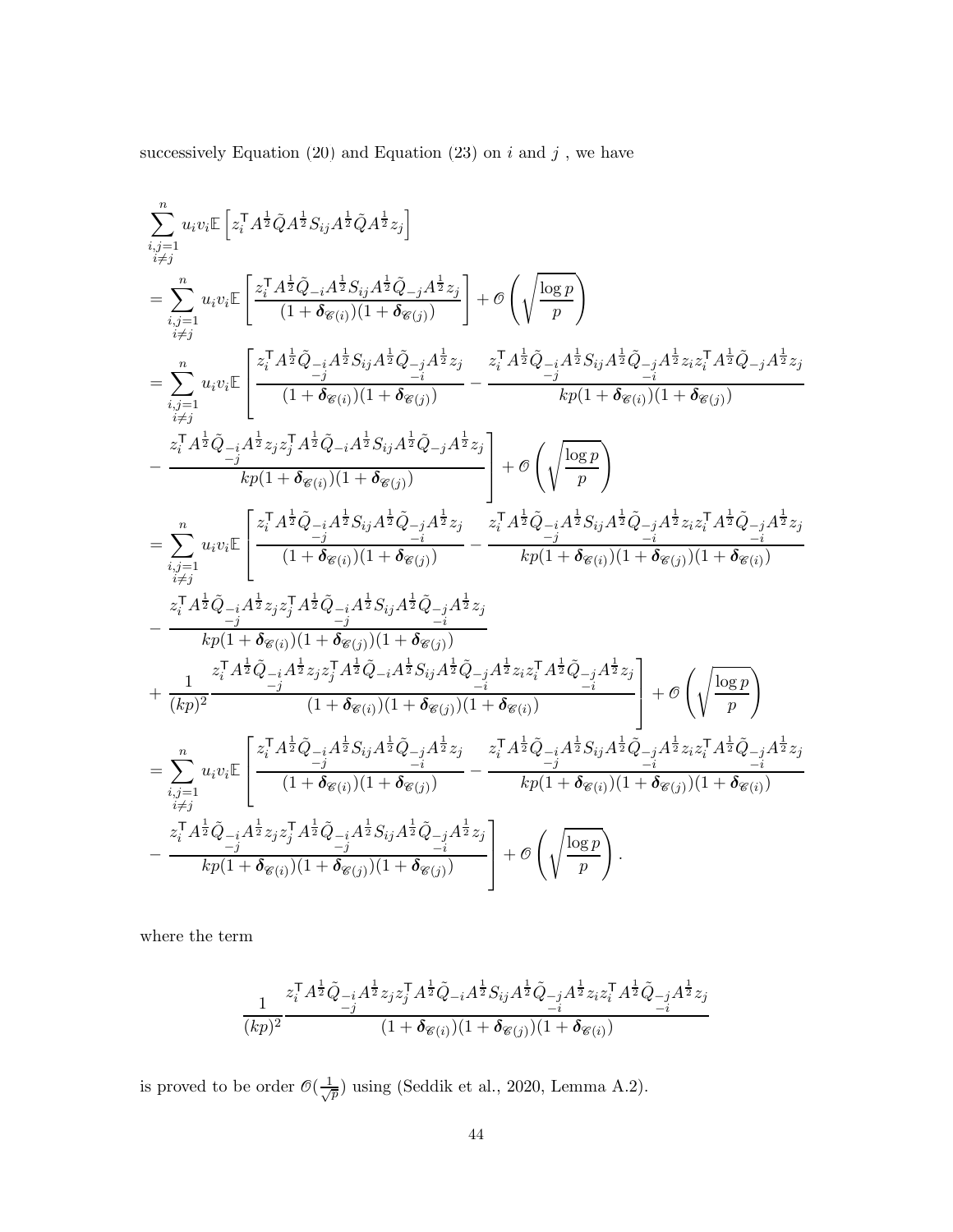As such, the "sub-deterministic equivalent" for the matrix  $Z^T A^{\frac{1}{2}} \tilde{Q} A^{\frac{1}{2}} S_{ij} A^{\frac{1}{2}} \tilde{Q} A^{\frac{1}{2}} Z$  with diagonal elements discarded is  $J M_{\delta}^{\mathsf{T}} \overline{A^{\frac{1}{2}}} B_{ij} A^{\frac{1}{2}} M_{\delta} J^{\mathsf{T}} - J M_{\delta}^{\mathsf{T}} A^{\frac{1}{2}} \overline{Q} A^{\frac{1}{2}} M_{\delta} W_{ij}$ , with

$$
A^{\frac{1}{2}}\tilde{Q}A^{\frac{1}{2}}S_{ij}A^{\frac{1}{2}}\tilde{Q}A^{\frac{1}{2}} \leftrightarrow B_{ij}
$$
  

$$
W_{ij} = [w_{11}, \dots, w_{km}]^{\mathsf{T}}, \quad w_{sl} = \left[\mathbf{0}_{n_{11} + \dots + n_{(s-1)l}}^{\mathsf{T}}, \frac{2 \text{tr}\left(B_{ij} \mathbb{C}_{sl}\right)}{kp(1+\delta_{sl})} \mathbb{1}_{n_{sl}}^{\mathsf{T}}, \mathbf{0}_{n_{(s+1)l} + \dots + n_{km}}^{\mathsf{T}}\right]^{\mathsf{T}}
$$

(note that this matrix estimator of the off-diagonal elements is not zero on the diagonal; however its diagonal elements vanish as  $n, p \to \infty$  and may thus be maintained without affecting the final result).

We next need to handle the contribution of the diagonal elements. These are obtained similarly as the off-diagonal elements and lead to the deterministic diagonal matrix equivalent

$$
F_{ij} = \sum_{i',j'} \frac{\text{tr}(\mathbb{C}_{i'j'}B_{ij})}{(1+\delta_{i'j'})^2} e_{i'j'}^{[mk]} e_{i'j'}^{[mk]}^{\mathsf{T}}.
$$

Put together, the complete deterministic equivalent is then:

$$
J M_{\delta}^{\mathsf{T}} A^{\frac{1}{2}} B_{ij} A^{\frac{1}{2}} M_{\delta} J^{\mathsf{T}} - J M_{\delta}^{\mathsf{T}} A^{\frac{1}{2}} \overline{\tilde{Q}} A^{\frac{1}{2}} M_{\delta} W_{ij} + \sum_{i',j'} \frac{\text{tr}(\mathbb{C}_{i'j'} B_{ij})}{(1 + \delta_{i'j'})^2} e_{i'j'}^{[mk]} e_{i'j'}^{[mk]}^{\mathsf{T}}.
$$

This proves that  $Z^{\mathsf{T}} A^{\frac{1}{2}} \tilde{Q} A^{\frac{1}{2}} S_{ij} A^{\frac{1}{2}} \tilde{Q} A^{\frac{1}{2}} Z \leftrightarrow J M_{\boldsymbol{\delta}}^{\mathsf{T}} A^{\frac{1}{2}} (B_{ij} A^{\frac{1}{2}} M_{\boldsymbol{\delta}} J^{\mathsf{T}} - \tilde{Q} A^{\frac{1}{2}} M_{\boldsymbol{\delta}} W_{ij}) + F_{ij}$ .

**Calculus of**  $B_{ij}$ . To conclude the proof of Lemma [14,](#page-40-0) it then remains to find a deterministic equivalent for  $\tilde{Q}A^{\frac{1}{2}}S_{ij}A^{\frac{1}{2}}\tilde{Q}$  which we denote by  $B_{ij}$ . Similar derivations and results are provided in detail in [\(Louart et al.](#page-51-9), [2018](#page-51-9)). For conciseness, we sketch the most important elements of the proof. The interested reader can refer to [\(Louart et al., 2018](#page-51-9), Section 5.2.3). Let us evaluate  $\mathbb{E}[u^{\mathsf{T}}\tilde{Q}A^{\frac{1}{2}}S_{ij}A^{\frac{1}{2}}(\tilde{Q}-\tilde{\bar{Q}})v]$  for any deterministic vector  $u \in \mathbb{R}^n$  and  $v \in \mathbb{R}^n$ such that  $||u|| = 1$  and  $||v|| = 1$  by using successively Equations [\(23\)](#page-41-3) and [\(20\)](#page-41-2):

$$
\mathbb{E}\left[u^{\mathsf{T}}\tilde{Q}A^{\frac{1}{2}}S_{ij}A^{\frac{1}{2}}(\tilde{Q}-\bar{\tilde{Q}})v\right] = \mathbb{E}\left[u^{\mathsf{T}}\tilde{Q}A^{\frac{1}{2}}S_{ij}A^{\frac{1}{2}}\tilde{Q}(-\frac{A^{\frac{1}{2}}ZZ^{\mathsf{T}}A^{\frac{1}{2}}}{kp}+\mathbb{C}_{\boldsymbol{\delta}})\bar{\tilde{Q}}v\right]
$$
  
\n
$$
= -\frac{1}{kp}\sum_{i}\mathbb{E}\left[\frac{u^{\mathsf{T}}\tilde{Q}A^{\frac{1}{2}}S_{ij}A^{\frac{1}{2}}\tilde{Q}_{-i}A^{\frac{1}{2}}z_{i}z_{i}^{\mathsf{T}}A^{\frac{1}{2}}\bar{\tilde{Q}}v}{1+\delta_{ij}}\right]
$$
  
\n
$$
+ \mathbb{E}\left[u^{\mathsf{T}}\tilde{Q}A^{\frac{1}{2}}S_{ij}A^{\frac{1}{2}}\tilde{Q}_{-i}\mathbb{C}_{\boldsymbol{\delta}}\bar{\tilde{Q}}v\right]
$$
  
\n
$$
-\frac{1}{kp}\mathbb{E}\left[u^{\mathsf{T}}\tilde{Q}A^{\frac{1}{2}}S_{ij}A^{\frac{1}{2}}\tilde{Q}_{-i}A^{\frac{1}{2}}z_{i}z_{i}^{\mathsf{T}}A^{\frac{1}{2}}\tilde{Q}\mathbb{C}_{\boldsymbol{\delta}}\bar{\tilde{Q}}v\right] + \mathcal{O}\left(\sqrt{\frac{\log p}{p}}\right)
$$

where  $\mathbb{C}_{\delta} = \sum$ ij cij  $c_0$ **C**ij  $\frac{\mathbb{U}_{ij}}{1+\delta_{ij}}$ . Using Assumption [1](#page-8-0) and following the work of [Louart and Couillet](#page-51-10) [\(2018](#page-51-10)),

$$
\frac{1}{kp}\mathbb{E}\left[u^{\mathsf{T}}\tilde{Q}A^{\frac{1}{2}}S_{ij}A^{\frac{1}{2}}\tilde{Q}_{-i}A^{\frac{1}{2}}z_iz_i^{\mathsf{T}}A^{\frac{1}{2}}\tilde{Q}\mathbb{C}_{\delta}\bar{\tilde{Q}}v\right] = \mathcal{O}(\frac{1}{p}).
$$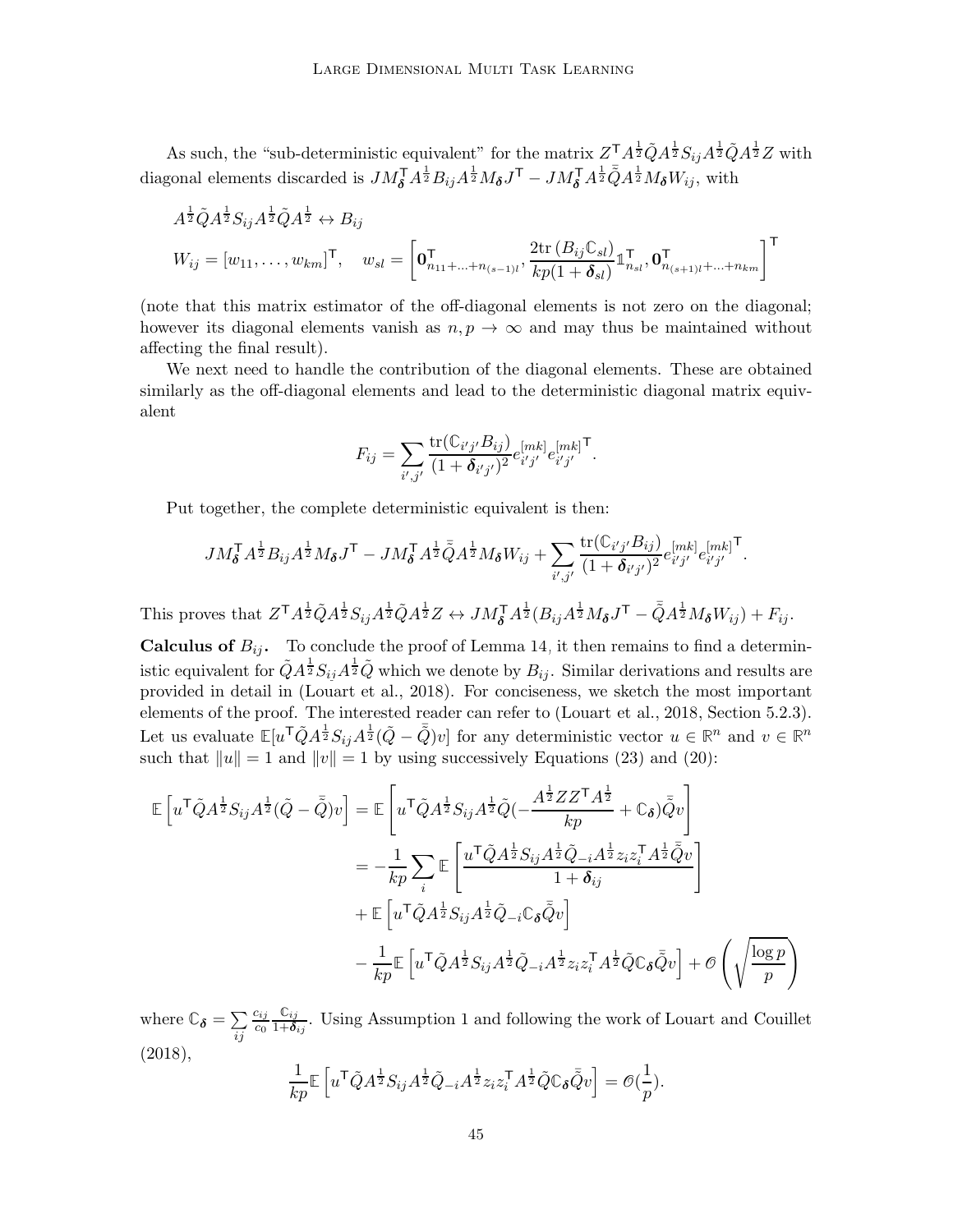Furthermore,

$$
\mathbb{E}\left[u^{\mathsf{T}}\tilde{Q}A^{\frac{1}{2}}S_{ij}A^{\frac{1}{2}}(\tilde{Q}-\bar{\tilde{Q}})v\right] = -\frac{1}{kp}\sum_{i}\mathbb{E}\left[\frac{u^{\mathsf{T}}\tilde{Q}_{-i}A^{\frac{1}{2}}S_{ij}A^{\frac{1}{2}}\tilde{Q}_{-i}A^{\frac{1}{2}}z_{i}z_{i}^{\mathsf{T}}A^{\frac{1}{2}}\tilde{Q}v}{1+\delta_{ij}}\right] \n+\frac{1}{kp}\sum_{i}\mathbb{E}\left[\frac{u^{\mathsf{T}}\tilde{Q}_{-i}A^{\frac{1}{2}}z_{i}z_{i}^{\mathsf{T}}A^{\frac{1}{2}}\tilde{Q}_{-i}A^{\frac{1}{2}}S_{ij}A^{\frac{1}{2}}\tilde{Q}_{-i}A^{\frac{1}{2}}z_{i}z_{i}^{\mathsf{T}}A^{\frac{1}{2}}\tilde{Q}v}{kp(1+\delta_{ij})^{2}}\right] \n+\mathbb{E}\left[u^{\mathsf{T}}\tilde{Q}A^{\frac{1}{2}}S_{ij}A^{\frac{1}{2}}Q_{-i}\mathbb{C}_{\delta}\bar{\tilde{Q}}v\right] + \mathcal{O}\left(\sqrt{\frac{\log p}{p}}\right) \n=\frac{1}{kp}\sum_{i}\mathbb{E}\frac{\text{tr}\left(\mathbb{C}_{\mathscr{C}(i)}\tilde{Q}A^{\frac{1}{2}}S_{ij}A^{\frac{1}{2}}\tilde{Q}\right)}{(1+\delta_{\mathscr{C}(i)})^{2}}\mathbb{E}\left[u^{\mathsf{T}}\bar{\tilde{Q}}\mathbb{C}_{\mathscr{C}(i)}\bar{\tilde{Q}}v\right] + \mathcal{O}\left(\sqrt{\frac{\log p}{p}}\right)
$$

where  $-\frac{1}{k_l}$  $\frac{1}{kp}\sum_i \mathbb{E}[\frac{u^\mathsf{T} \tilde{Q}_{-i} A^{\frac{1}{2}} S_{ij} A^{\frac{1}{2}} \tilde{Q}_{-i} z_iz_i^\mathsf{T} \bar{\tilde{Q}}v} {1+\boldsymbol{\delta}_{ij}}$  $[\tilde{a}_{ij}A^{\frac{1}{2}}\tilde{Q}_{-i}z_iz_i^{\intercal}\tilde{Q}v]+ \mathbb{E}[u^{\sf T}\tilde{Q}_{-i}A^{\frac{1}{2}}S_{ij}A^{\frac{1}{2}}Q\mathbb{C}_{\bm\delta}\bar{\tilde{Q}}v]=\mathscr{O}\left(\frac{1}{\sqrt{2}}\right)$ p , following again [\(Louart and Couillet](#page-51-10), [2018](#page-51-10)).

Let us next denote  $d_{ab} = \frac{n_{ab}}{kp(1+\delta_{ab})^2}$ . We then have the following identity for  $\mathbb{E}[\tilde{Q}A^{\frac{1}{2}}S_{ij}A^{\frac{1}{2}}\tilde{Q}]$ :

<span id="page-45-1"></span>
$$
\mathbb{E}[\tilde{Q}A^{\frac{1}{2}}S_{ij}A^{\frac{1}{2}}\tilde{Q}] = \bar{\tilde{Q}}A^{\frac{1}{2}}S_{ij}A^{\frac{1}{2}}\bar{\tilde{Q}} + \sum_{i'=1}^{k} \sum_{j'=1}^{m} \frac{d_{i'j'}}{kp} \mathbb{E}\left[\text{tr}\left(\mathbb{C}_{i'j'}\tilde{Q}A^{\frac{1}{2}}S_{ij}A^{\frac{1}{2}}\tilde{Q}\right)\right] \bar{\tilde{Q}}\mathbb{C}_{i'j'}\bar{\tilde{Q}} + \mathcal{O}_{\|\cdot\|}\left(\sqrt{\frac{\log p}{p}}\right)
$$
\n
$$
\tag{24}
$$

Further introduce the two matrices  $\bar{T}$  and T defined as:  $\bar{T}_{ab,ij} = \frac{1}{kp} \text{tr}(\mathbb{C}_{ab} \bar{\tilde{Q}} A^{\frac{1}{2}} S_{ij} A^{\frac{1}{2}} \bar{\tilde{Q}})$  and  $T_{ij,i'j'} = \frac{1}{kp} \mathbb{E}[\text{tr}\left(\mathbb{C}_{i'j'}\tilde{Q}A^{\frac{1}{2}}S_{ij}A^{\frac{1}{2}}\tilde{Q}\right)].$  These satisfy the following equations (i.e., by right multiplying Equation [\(24\)](#page-45-1) by  $\mathbb{C}_{i'j'}$  and taking the trace)

$$
T_{i'j'}^{(ij)} = \bar{T}_{ij,i'j'} + \sum_{e=1}^{k} \sum_{f=1}^{m} d_{ef} T_{ef,ij} \mathcal{T}_{i'j',ef},
$$

so that  $T = \overline{T}(I_k - D\mathcal{T})^{-1}$  where  $D = \mathcal{D}_{[d_{11},...,d_{km}]^T}$  and  $\mathcal{T}_{ef,i'j'} = \frac{1}{kp} \text{tr}(\mathbb{C}_{ef} \overline{\tilde{Q}} \mathbb{C}_{i'j'} \overline{\tilde{Q}})$ . Finally,

<span id="page-45-2"></span>
$$
\tilde{Q}A^{\frac{1}{2}}S_{ij}A^{\frac{1}{2}}\tilde{Q} \leftrightarrow \bar{\tilde{Q}}A^{\frac{1}{2}}S_{ij}A^{\frac{1}{2}}\bar{\tilde{Q}} + \sum_{i'=1}^{k} \sum_{j'=1}^{m} d_{i'j'}T_{i'j'}^{(ij)} \mathbb{E}[\bar{\tilde{Q}}\mathbb{C}_{i'j'}\bar{\tilde{Q}}]
$$
(25)

with  $T = \overline{T}(I_k - D\mathcal{T})^{-1}$ .

## <span id="page-45-0"></span>A.3 Proof of Theorem [8](#page-19-0)

Proof of the convergence in distribution. Under a Gaussian mixture assumption for the input data  $X$ , the convergence in distribution of the statistics of the classification score  $g_i(\mathbf{x})$  is identical to the central limit theorem derived in [\(Liao and Couillet](#page-51-1), [2019](#page-51-1), Appendix B) by writing the classification score  $g_i(\mathbf{x})$  in polynomial form of a Gaussian vector and by resorting to the Lyapounov central limit theorem [\(Billingsley](#page-50-14), [2008](#page-50-14)).

Since conditionally on the training data X, the classification score  $g(x)$  is expressed as the projection of the deterministic vector  $W$  on the concentrated random vector  $x$ , the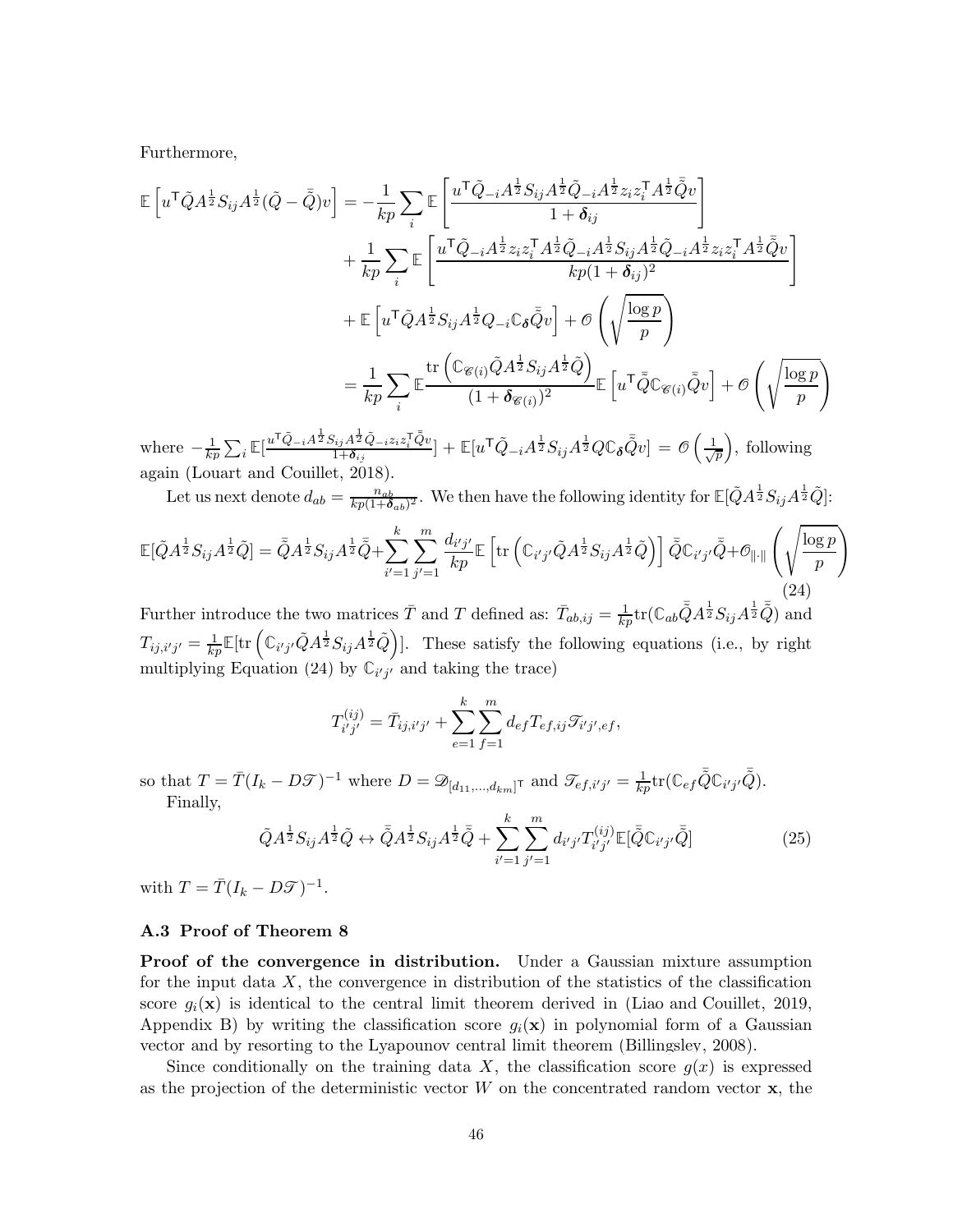CLT for concentrated vector unfolds by proving that projections of deterministic vector on concentrated random vector is asymptotically gaussian. This is ensured by the following result.

Theorem 15 (CLT for concentrated vector [\(Klartag](#page-51-13), [2007;](#page-51-13) [Fleury et al., 2007](#page-50-15))) If **x** is a concentrated random vector with  $\mathbb{E}[\mathbf{x}] = 0$ ,  $\mathbb{E}[\mathbf{x}\mathbf{x}^{\mathsf{T}}] = I_p$  with an observable diameter of order  $\mathcal{O}(1)$  and  $\sigma$  be the uniform measure on the sphere  $\mathcal{S}^{p-1} \subset \mathbb{R}^p$  of radius 1, then for any integer k, small compared to p, there exist two constants C, c and a set  $\Theta \subset (\mathcal{S}^{p-1})^k$ such that  $\underline{\sigma \otimes \ldots \otimes \sigma}$  $\overbrace{k}$  $(\Theta) \geq 1 - \sqrt{p} C e^{-c\sqrt{p}}$  and  $\forall \theta = (\theta_1, \dots, \theta_k) \in \Theta$ ,

$$
\forall a \in \mathbb{R}^k : \sup_{t \in \mathbb{R}} |\mathbb{P}(a^{\mathsf{T}} \theta^{\mathsf{T}} \mathbf{x} \ge t) - G(t)| \le C p^{-\frac{1}{4}}.
$$

with  $G(t)$  the cumulative distribution function of  $\mathcal{N}(0, 1)$ 

Then the result unfolds naturally.

**Statistical mean of the classification scores.** Using the definition of the score in  $(2)$ , the average output score  $g_i(\mathbf{x})$  for  $\mathbf{x} \in \mathscr{C}_j$  is

<span id="page-46-0"></span>
$$
\mathbb{E}[g_i(\mathbf{x})] = \mathbb{E}\left[\frac{1}{kp}\left(e_i^{[k]}\otimes\mu_{ij}\right)^{\mathsf{T}}A^{\frac{1}{2}}\tilde{Q}A^{\frac{1}{2}}Z(Y-Pb)\right] + b_i.
$$

Using Lemma [14,](#page-40-0) this can be further developed as:

$$
\mathbb{E}[g_i(\mathbf{x})] = \frac{1}{kp} \left( e_i^{[k]} \otimes \mu_{ij} \right)^{\mathsf{T}} A^{\frac{1}{2}} \overline{\tilde{Q}} A^{\frac{1}{2}} M_{\boldsymbol{\delta}} J^{\mathsf{T}} (Y - P\bar{b}) + b_i + o(1). \tag{26}
$$

Since  $\mathbb{C}_{ij} = A^{\frac{1}{2}}(e_i^{[k]})$  $\left[ k \right]_e \!\!\left[ \begin{smallmatrix} k \ i \end{smallmatrix} \right] \!\!\! e_i^{[k]}$ i T  $\otimes (\Sigma_{ij} + \mu_{ij}\mu_{ij}^{\mathsf{T}}))A^{\frac{1}{2}}$  is a finite rank update of  $\Sigma_{ij}$ , one can further use Woodbury identity matrix (i.e.,  $(A + UCV)^{-1} = A^{-1} + A^{-1}UC(I + VA^{-1}U)VA^{-1}$  for invertible square A) to write  $\bar{\tilde{Q}} = \bar{\tilde{Q}}_0 - \bar{\tilde{Q}}_0 \mathbb{M}(I_{kp} + \mathbb{M}^\mathsf{T} \bar{\tilde{Q}}_0 \mathbb{M})^{-1} \mathbb{M}^\mathsf{T} \bar{\tilde{Q}}_0$ , with

$$
\bar{\tilde{Q}}_0 = \left[ \sum_{i=1}^k \sum_{j=1}^m (\mathcal{D}_{\gamma} + \lambda \mathbb{1}_k \mathbb{1}_k)^{\frac{1}{2}} e_i e_i^{\mathsf{T}} (\mathcal{D}_{\gamma} + \lambda \mathbb{1}_k \mathbb{1}_k)^{\frac{1}{2}} \otimes \delta_{ij}^{[mk]} \Sigma_{ij} + I_{kp} \right]^{-1}
$$

$$
\mathbb{M} = A^{\frac{1}{2}} M \mathcal{D}_{\boldsymbol{\delta}^{[mk]}}^{\frac{1}{2}}
$$

with  $\boldsymbol{\delta}^{[mk]}$  =  $[\boldsymbol{\delta}^{[mk]}_{i1}]$  $\delta_{i1}^{[mk]},\ldots,\boldsymbol{\delta}_{mk}^{[mk]}]$  for  $\boldsymbol{\delta}_{ij}^{[mk]} = \frac{c_{ij}}{c_0(1+\delta)}$  $\frac{c_{ij}}{c_0(1+\boldsymbol{\delta}_{ij}^{[mk]})}$ . Plugging the expression of  $\tilde{\tilde{Q}}$  in Equation [\(26\)](#page-46-0), we obtain

$$
\mathbb{E}[g_i(\mathbf{x})] = e_{ij}^\mathsf{T} \mathcal{D}_{\boldsymbol{\delta}^{[mk]}}^{-\frac{1}{2}} \mathbb{M}^\mathsf{T} \bar{\tilde{\mathcal{Q}}} \mathbb{M} \mathcal{D}_{\boldsymbol{\delta}^{[mk]}}^{\frac{1}{2}} \hat{\mathcal{Y}} + b_i + o(1) \n= e_{ij}^\mathsf{T} \mathcal{D}_{\boldsymbol{\delta}^{[mk]}}^{-\frac{1}{2}} (I_{mk} - \Gamma) \mathcal{D}_{\boldsymbol{\delta}^{[mk]}}^{\frac{1}{2}} \hat{\mathcal{Y}} + b_i + o(1)
$$

with  $\Gamma = (I_{mk} + \mathbb{M}^T \bar{Q}_0 \mathbb{M})^{-1}$  and  $e_{ij}^{[mk]}$  is the canonical vector. Finally, to be exhaustive without going into the technical details, $\delta$  let us conclude by remarking that one can show

<span id="page-46-1"></span><sup>8.</sup> Due to Remark [3,](#page-7-0)  $b_i$  can take any arbitrary value since only the decision threshold but not the performance is sensitive to a shift of Y.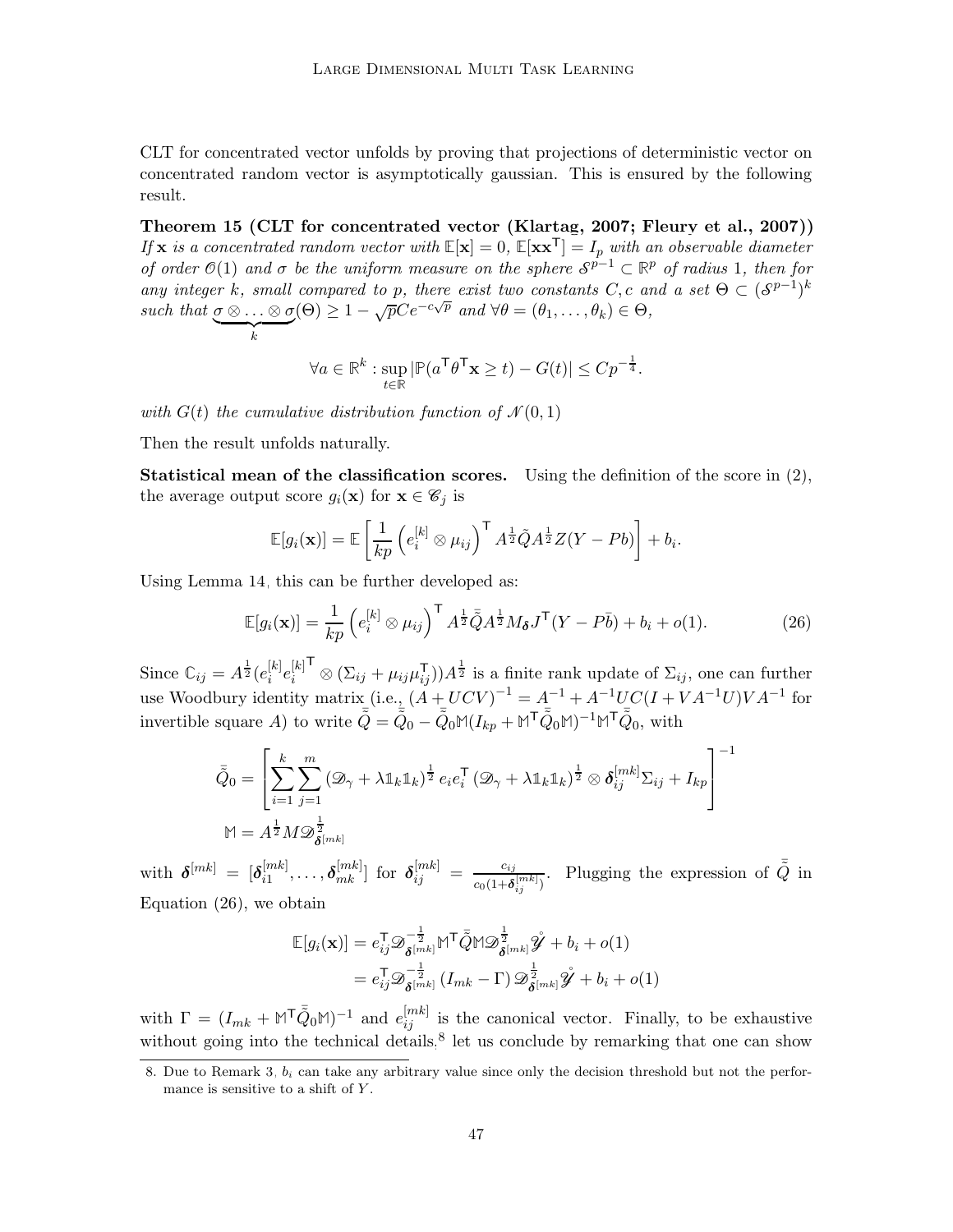using the deterministic equivalent for Q provided in [\(Louart and Couillet](#page-51-10), [2018](#page-51-10)) that  $b_i =$  $\mathbb{1}_{n_i}^{\mathsf{T}} Y_i$  $\frac{n_i Y_i}{n_i} + \mathcal{O}(p^{-\frac{1}{2}}) = \mathcal{Y} - \mathcal{Y} + \mathcal{O}(p^{-\frac{1}{2}}).$ 

Finally, letting  $m_{ij}$  be the above expression of  $\mathbb{E}[g_i(\mathbf{x})]$  without the trailing  $o(1)$  and  $m = [m_{11}, \ldots, m_{km}]^T$ , one concludes using the notations of Theorem [8](#page-19-0) that

$$
m = \mathscr{Y} - \mathscr{D}_{\boldsymbol{\delta}^{[mk]}}^{-\frac{1}{2}} \Gamma \mathscr{D}_{\boldsymbol{\delta}^{[mk]}}^{\frac{1}{2}} \mathring{\mathscr{Y}}
$$

as desired.

Variance of the classification score. Using Equation [\(2\)](#page-7-1), for  $x \in \mathscr{C}_j$ , the covariance of the score  $g_i(\mathbf{x})$  is given by

$$
Cov[g_i(\mathbf{x})] = \mathbb{E}\left[\frac{1}{(kp)^2}(Y - Pb)^{\mathsf{T}}Z^{\mathsf{T}}A^{\frac{1}{2}}\tilde{Q}A^{\frac{1}{2}}S_{ij}A^{\frac{1}{2}}\tilde{Q}A^{\frac{1}{2}}Z(Y - Pb)\right]
$$

Using the deterministic equivalent of  $Z^{\mathsf{T}} A^{\frac{1}{2}} \tilde{Q} A^{\frac{1}{2}} S_{ij} A^{\frac{1}{2}} \tilde{Q} A^{\frac{1}{2}} Z$  in Lemma 1, the expression further reads

$$
Cov[g_i(\mathbf{x})] = \frac{1}{(kp)^2} (Y - P\bar{b})^{\mathsf{T}} \left( J M_{\delta}^{\mathsf{T}} A^{\frac{1}{2}} B_{ij} A^{\frac{1}{2}} M_{\delta} J + F_{ij} \right) (Y - P\bar{b})
$$

$$
- \frac{1}{p^2} (Y - P\bar{b})^{\mathsf{T}} J M_{\delta}^{\mathsf{T}} A^{\frac{1}{2}} \tilde{Q} A^{\frac{1}{2}} M_{\delta} W_{ij} (Y - P\bar{b}).
$$

 $\text{Similarly to the calculus performed for } \mathbb{E}[g_i(\mathbf{x})], \text{ using again } \bar{\tilde{Q}} = \bar{\tilde{Q}}_0 - \bar{\tilde{Q}}_0 \mathbb{M}(I_{kp} + \mathbb{M}^\mathsf{T} \bar{\tilde{Q}}_0 \mathbb{M})^{-1} \mathbb{M}^\mathsf{T} \bar{\tilde{Q}}_0,$ similar algebraic manipulations lead to:

$$
\begin{split} \text{Cov}[g_i(\mathbf{x})] & = = \hat{\mathbf{y}}^{\mathsf{T}} \mathcal{D}_{\pmb{\delta}^{[mk]}}^{\frac{1}{2}} \mathbb{M}^{\mathsf{T}} B_{ij} \mathbb{M} \mathcal{D}_{\pmb{\delta}^{[mk]}}^{\frac{1}{2}} \hat{\mathbf{y}} + \hat{\mathbf{y}}^{\mathsf{T}} \mathcal{D}_{\pmb{\delta}^{[mk]}}^{\frac{1}{2}} \mathcal{D}_{\pmb{\delta}^{[mk]}} \hat{\mathbf{y}} - \hat{\mathbf{y}}^{\mathsf{T}} \mathcal{D}_{\pmb{\delta}^{[mk]}}^{\frac{1}{2}} \mathbb{M}^{\mathsf{T}} \tilde{Q} \mathbb{M} \mathcal{D}_{\pmb{\delta}^{[mk]}} \hat{\mathbf{y}} \\ & = \mathcal{Y}^{\mathsf{T}} \mathcal{D}_{\pmb{\delta}^{[mk]}}^{\frac{1}{2}} \Gamma \mathbb{M}^{\mathsf{T}} \bar{Q}_{0} \mathbb{V}_{ij} \bar{\tilde{Q}}_{0} \mathbb{M} \Gamma \mathcal{D}_{\pmb{\delta}^{[mk]}}^{\frac{1}{2}} \mathcal{Y} + \mathcal{Y}^{\mathsf{T}} \mathcal{D}_{\pmb{\delta}^{[mk]}}^{\frac{1}{2}} (I - \Gamma) \mathcal{D}_{\kappa_{ij,.}} (I - \Gamma) + \\ \hat{\mathbf{y}}^{\mathsf{T}} \mathcal{D}_{\pmb{\delta}^{[mk]}}^{\frac{1}{2}} \mathcal{D}_{\kappa_{ij,.}} \mathcal{D}_{\pmb{\delta}^{[mk]}}^{\frac{1}{2}} \hat{\mathbf{y}} - 2 \hat{\mathbf{y}}^{\mathsf{T}} \mathcal{D}_{\pmb{\delta}^{[mk]}}^{\frac{1}{2}} (I - \Gamma) \mathcal{D}_{\kappa_{ij,.}} \mathcal{D}_{\pmb{\delta}^{[mk]}}^{\frac{1}{2}} \hat{\mathbf{y}} \\ & = \mathcal{Y}^{\mathsf{T}} \mathcal{D}_{\pmb{\delta}^{[mk]}}^{\frac{1}{2}} \left( \Gamma \mathcal{D}_{\kappa_{ij,.}} \Gamma + \Gamma \mathbb{M}^{\mathsf{T}} \bar{\tilde{Q}}_{0} \mathbb{V}_{ij} \bar{\tilde{Q}}_{0} \mathbb{M} \Gamma \right) \mathcal{D}_{\pmb{\delta
$$

with  $\mathbb{V}_{ij} = A^{\frac{1}{2}} S_{ij} A^{\frac{1}{2}} + \sum_{i=1}^{k} A_i$  $i\equiv 1$  $\sum_{i=1}^{m}$  $j\equiv1$  $\boldsymbol\delta^{[mk]}$  ${}^{[mk]}_{i'j'}\kappa_{ij,i'j'}A^{\frac{1}{2}}S_{i'j'}A^{\frac{1}{2}}$  and  $\kappa_{ij,.}=[\kappa_{ij,11},\ldots,\kappa_{ij,k2}]$  with  $\kappa_{ij,i'j'}=$  $d_{i'j'}T_{ij,i'j'}/\pmb\delta^{[mk]}_{i'j'}$  $_{i^{\prime }j^{\prime }}^{m\kappa }$  .

# A.3.1 Particular Case

In the case of binary classification ( $m = 2$ ) and for  $\Sigma_{ij} = I_p$ , we have the simplification:

$$
\mathbb{M} = \sum_{i,j} \left( \mathcal{D}_{\gamma} + \lambda \mathbb{1}_{k} \mathbb{1}_{k}^{\mathsf{T}} \right)^{\frac{1}{2}} e_{i}^{[k]} e_{i}^{[k]}^{\mathsf{T}} \otimes \sqrt{\tilde{\delta}_{i}} \tilde{\mu}_{ij}
$$
  

$$
= \sum_{i} \left( \mathcal{D}_{\gamma} + \lambda \mathbb{1}_{k} \mathbb{1}_{k}^{\mathsf{T}} \right)^{\frac{1}{2}} e_{i}^{[k]} e_{i}^{[k]}^{\mathsf{T}} \otimes \left( \frac{\left[ \frac{c_{i2} \sqrt{c_{i1}}}{c_{i}} , -\frac{c_{i1} \sqrt{c_{i2}}}{c_{i}} \right]}{c_{0} (1 + \delta_{i})} \otimes \Delta \mu_{i} \right).
$$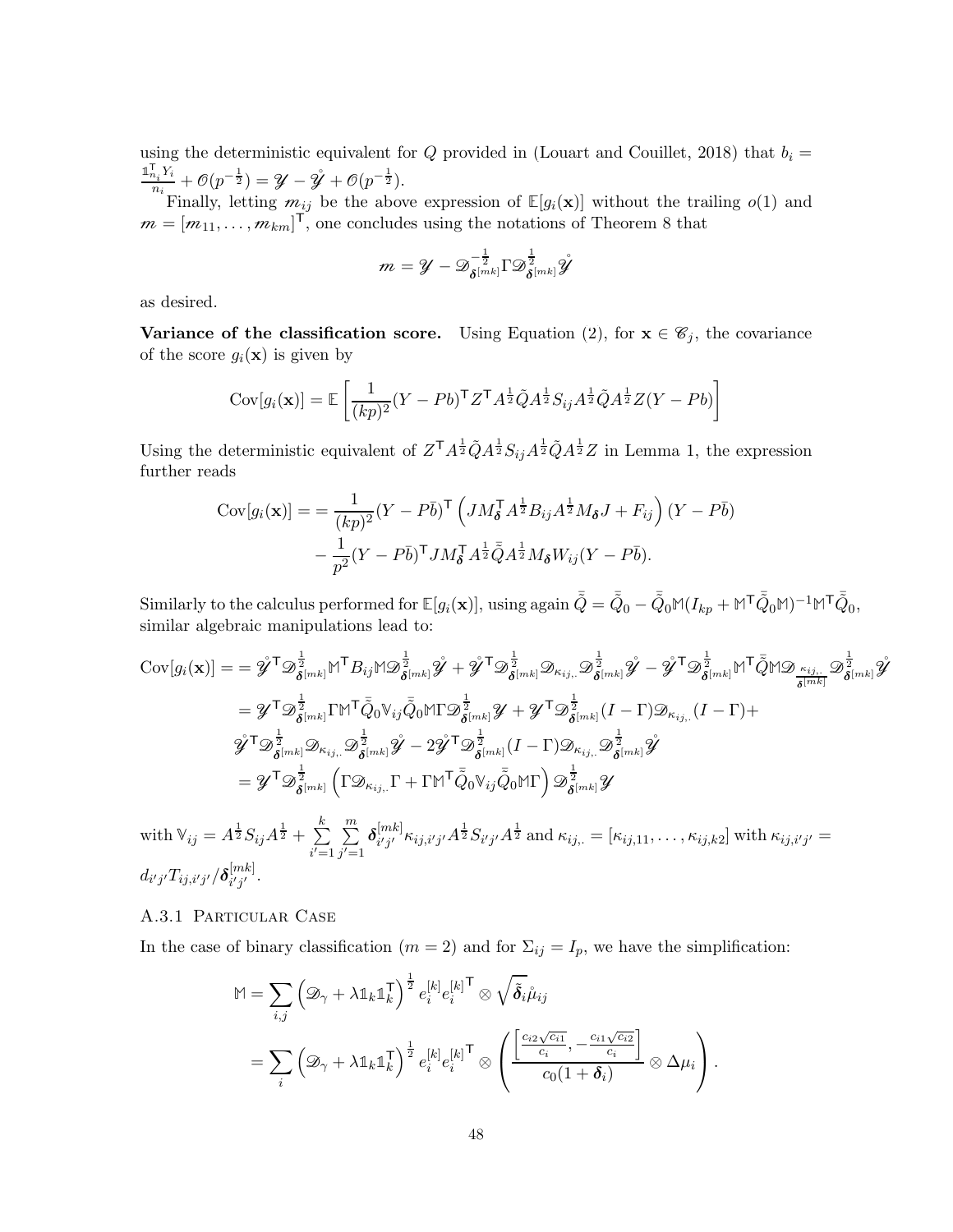Moreover, 
$$
\begin{split}\n\bar{Q}_0 &= [(\mathcal{D}_\gamma + \lambda \mathbb{1}_k \mathbb{1}_k^\top)^{\frac{1}{2}} \mathcal{D}_{\tilde{\boldsymbol{\delta}}} \left( \mathcal{D}_\gamma + \lambda \mathbb{1}_k \mathbb{1}_k^\top \right)^{\frac{1}{2}} + I_k]^{-1} \otimes I_p \text{, so that} \\
\mathbb{M}^\top \bar{\tilde{Q}}_0 \mathbb{M} &= \sum_{i,j} e_i^{[k]} e_i^{[k]^\top} \left[ I_k + \mathcal{D}_{\tilde{\boldsymbol{\delta}}}^{-\frac{1}{2}} \left( \mathcal{D}_\gamma + \lambda \mathbb{1}_k \mathbb{1}_k^\top \right)^{-1} \mathcal{D}_{\tilde{\boldsymbol{\delta}}}^{-\frac{1}{2}} \right]^{-1} e_j^{[k]} e_j^{[k]^\top} \Delta \mu_i^\top \Delta \mu_j \otimes \mathbb{c}_i \mathbb{c}_j^\top \\
&= \sum_{i,j} \mathcal{A}_{ij} \Delta \mu_i^\top \Delta \mu_j e_i^{[k]} e_j^{[k]^\top} \otimes \mathbb{c}_i \mathbb{c}_j^\top \\
&= \left( \mathcal{A} \otimes \mathbb{1}_k \mathbb{1}_k^\top \right) \odot \mathcal{M}\n\end{split}
$$

with

$$
\mathcal{M} \equiv \sum_{i,j} \Delta \mu_i^{\mathsf{T}} \Delta \mu_j \left( E_{ij}^{[k]} \otimes c_i c_j^{\mathsf{T}} \right)
$$

$$
c_i \equiv \begin{bmatrix} \frac{c_{i2}}{c_i} \sqrt{\frac{c_{i1}}{c_i}} \\ -\frac{c_{i1}}{c_i} \sqrt{\frac{c_{i2}}{c_i}} \end{bmatrix}
$$

$$
\mathcal{A} \equiv \left[ I_k + \mathcal{D}_{\tilde{\boldsymbol{\delta}}}^{-\frac{1}{2}} \left( \mathcal{D}_{\gamma} + \lambda \mathbb{1}_k \mathbb{1}_k^{\mathsf{T}} \right)^{-1} \mathcal{D}_{\tilde{\boldsymbol{\delta}}}^{-\frac{1}{2}} \right]^{-1}
$$

As for the covariance terms,

$$
\begin{split} \mathbb{M}^{\mathsf{T}}\bar{\tilde{Q}}_{0}V_{ij}\bar{\tilde{Q}}_{0}\mathbb{M} &= \sum_{i,j}e_{i}^{[k]}e_{i}^{[k] \mathsf{T}}\left[I_{k}+\mathscr{D}_{\tilde{\delta}}^{-\frac{1}{2}}\left(\mathscr{D}_{\gamma}+\lambda\mathbb{1}_{k}\mathbb{1}_{k}^{\mathsf{T}}\right)^{-1}\mathscr{D}_{\tilde{\delta}}^{-\frac{1}{2}}\right]^{-1}\mathscr{D}_{\tilde{\delta}}^{-\frac{1}{2}}\left(e_{i}^{[k]}e_{i}^{[k] \mathsf{T}}+\mathscr{D}_{\kappa_{i}\odot\tilde{\delta}}\right)\times\\ &\mathscr{D}_{\tilde{\delta}}^{-\frac{1}{2}}\left[I_{k}+\mathscr{D}_{\tilde{\delta}}^{-\frac{1}{2}}\left(I_{k}+\lambda\mathbb{1}_{k}\mathbb{1}_{k}^{\mathsf{T}}\right)^{-1}\mathscr{D}_{\tilde{\delta}}^{-\frac{1}{2}}\right]^{-1}e_{j}^{[k]}e_{j}^{[k] \mathsf{T}}\Delta\mu_{i}^{\mathsf{T}}\Delta\mu_{j}\otimes\mathbb{c}_{i}\mathbb{c}_{j}^{\mathsf{T}}\\ &=\sum_{i,j}\left[\mathscr{A}\mathscr{D}_{\tilde{\delta}}^{-\frac{1}{2}}\left(e_{i}^{[k]}e_{i}^{[k] \mathsf{T}}+\mathscr{D}_{\kappa_{i}\odot\tilde{\delta}}\right)\mathscr{D}_{\tilde{\delta}}^{-\frac{1}{2}}\mathscr{A}\right]_{ij}\Delta\mu_{i}^{\mathsf{T}}\Delta\mu_{j}e_{i}^{[k]}e_{j}^{[k] \mathsf{T}}\otimes\mathbb{c}_{i}\mathbb{c}_{j}^{\mathsf{T}}\\ &=\left(\mathscr{A}\mathscr{D}_{\tilde{\delta}}^{-\frac{1}{2}}\left(e_{i}^{[k]}e_{i}^{[k] \mathsf{T}}+\mathscr{D}_{\kappa_{i}\odot\tilde{\delta}}\right)\mathscr{D}_{\tilde{\delta}}^{-\frac{1}{2}}\mathscr{A}\otimes\mathbb{1}_{k}\mathbb{1}_{k}^{\mathsf{T}}\right)\odot\mathscr{M}\\ &=\frac{1}{\delta_{i}^{[k]}}\left(\mathscr{A}\mathscr{D}_{\mathscr{K}_{i}+e_{i}^{[
$$

with  $\mathcal{K}_{ia} = \tilde{\delta}_i \kappa_{ia}$ . Using Equation [\(25\)](#page-45-2), after algebraic manipulations, we finally obtain the compact form

$$
\mathcal{K} = \frac{c_0}{k} [\mathcal{A} \odot \mathcal{A}] \left( \mathcal{D}_c - \frac{c_0}{k} [\mathcal{A} \odot \mathcal{A}] \right)^{-1}.
$$
 (27)

.

# A.4 Proof of Propositions [12–](#page-25-1)[13](#page-27-3)

## A.4.1 One-versus-all

The probability of correct classification for Task i and for a test data  $\mathbf{x} \in \mathcal{C}_j$  reads

$$
\mathbb{P}\left(g_i^{\text{bin}}(\mathbf{x};j) > \max_{j' \neq j} \{g_i^{\text{bin}}(\mathbf{x};j')\}\right) = \mathbb{P}\left(g_i^{\text{bin}}(\mathbf{x};j) - \max_{j' \neq j} \{g_i^{\text{bin}}(\mathbf{x};j')\} > 0\right).
$$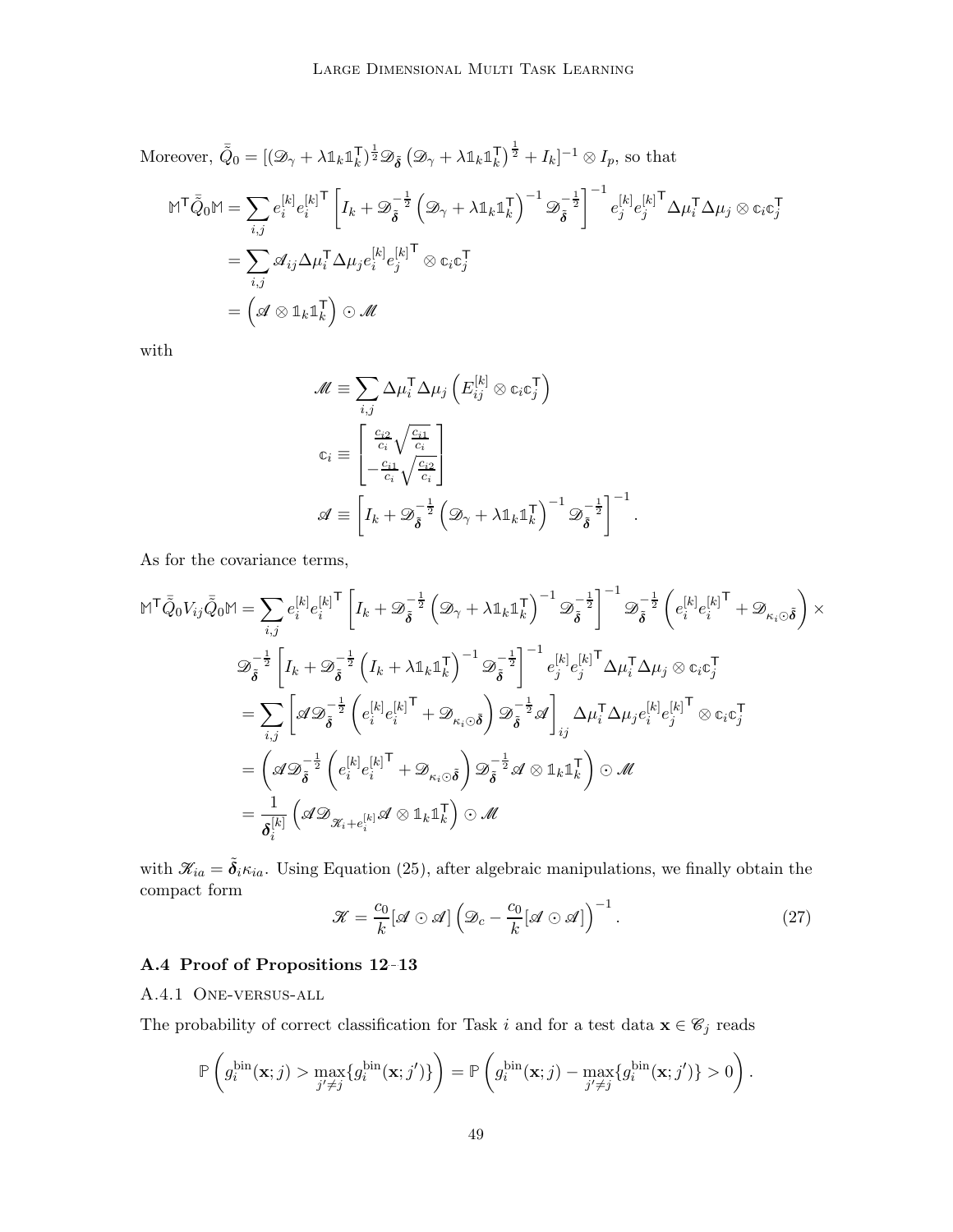Since by definition (Equation [\(2\)](#page-7-1))

$$
g_i^{\text{bin}}(\mathbf{x};j) = \frac{1}{kp}\hat{\mathbf{z}}(j)^{\mathsf{T}}J^{\mathsf{T}}QZ^{\mathsf{T}}A\left(e_i^{[k]}\otimes\hat{\mathbf{x}}\right) + b_i,\tag{28}
$$

we have that  $g_i^{\text{bin}}(\mathbf{x},j)\mathbf{1}_{m-1} - \left\{g_i^{\text{bin}}(\mathbf{x};j')\right\}_{j'\neq j} = \frac{1}{kp}\mathscr{Y}_{-j}J^{\mathsf{T}}QZ^{\mathsf{T}}A\left(e_k^{[k]}\otimes \mathring{\mathbf{x}}\right)$ , where  $\mathscr{Y}_{-j} =$  $(\hat{\mathbf{y}}(j)^{\mathsf{T}} - [\hat{\mathbf{y}}(j')^{\mathsf{T}}]_{j' \neq j}) \in \mathbb{R}^{(m-1)\times km}$ . Using Theorem [8](#page-19-0) with  $\mathcal{Y}$  replaced by  $\mathcal{Y}_{-j}$ ,  $g_i^{\text{bin}}(\mathbf{x},j) \mathbf{1}_{m-1}$  $g_i^{\text{bin}}(\mathbf{x};j')_{j'\neq j} \in \mathbb{R}^{m-1}$  is asymptotically a multivariate Gaussian random vector with statistics detailed in the theorem statement. Proposition [12](#page-25-1) then unfolds trivially by remarking that  $g_i^{\text{bin}}(\mathbf{x};j) > \max_{j' \neq j} g_i^{\text{bin}}(\mathbf{x};j') \Leftrightarrow \forall j' \neq j, g_i^{\text{bin}}(\mathbf{x};j) - g_i^{\text{bin}}(\mathbf{x};j') \geq 0.$ 

# A.4.2 One Hot encoding

The proof is similar to the one-versus-all case.

The probability of correct classification for a test data  $\mathbf{x} \in \mathscr{C}_j$  is

$$
\mathbb{P}\left(g_i^{\text{bin}}(\mathbf{x};j) > \max_{j' \neq j} \{g_i^{\text{bin}}(\mathbf{x};j')\}\right) = \mathbb{P}\left(g_i^{\text{bin}}(\mathbf{x};j) - \max_{j' \neq j} \{g_i^{\text{bin}}(\mathbf{x};j')\} > 0\right)
$$

where

$$
g_i^{\text{bin}}(\mathbf{x};j) = \frac{1}{kp} e_j^{[k]^\mathsf{T}} \hat{\mathbf{y}}^\mathsf{T} J^\mathsf{T} Q Z^\mathsf{T} A \left( e_i^{[k]} \otimes \hat{\mathbf{x}} \right) + b_i.
$$
 (29)

Therefore  $g_i^{\text{bin}}(\mathbf{x};j)\mathbf{1}_{m-1} - \{(g_i(\mathbf{x};j'))\}_{j'\neq j} = \frac{1}{kp} \mathcal{E}_j \mathcal{Y}^\mathsf{T} J^\mathsf{T} Q Z^\mathsf{T} A(e_k^{[k]} \otimes \mathbf{x}),$  with  $\mathcal{E}_j = \{(e_j^{(m)} - \mathbf{1}_{j'})\}_{j'\neq j}$  $e_{i'}^{(m)}$  $\mathcal{F}_{j'}^{(m)}$ <sup>T</sup>}<sub>j≠j'</sub> ∈  $\mathbb{R}^{(m-1)\times m}$ . By Theorem [8](#page-19-0) with  $\mathring{\mathscr{Y}}$  replaced by  $\mathscr{E}_{j}^{\mathsf{T}}\mathscr{\hat{Y}}^{\mathsf{T}}$ , this vector is asymptotically normally distributed and Proposition [13](#page-27-3) unfolds immediately using again the fact that  $g_i^{\text{bin}}(\mathbf{x};j) > \max_{j' \neq j} g_i^{\text{bin}}(\mathbf{x};j') \Leftrightarrow \forall j' \neq j$ ,  $g_i^{\text{bin}}(\mathbf{x};j) - g_i^{\text{bin}}(\mathbf{x};j') \geq 0$ .

## References

- <span id="page-49-3"></span>Arvind Agarwal, Samuel Gerber, and Hal Daume. Learning multiple tasks using manifold regularization. In Advances in neural information processing systems, pages 46–54, 2010.
- <span id="page-49-0"></span>Murray Aitkin and Nicholas Longford. Statistical modelling issues in school effectiveness studies. Journal of the Royal Statistical Society: Series A (General), 149(1):1–26, 1986.
- <span id="page-49-1"></span>Greg M Allenby and Peter E Rossi. Marketing models of consumer heterogeneity. Journal of econometrics, 89(1-2):57–78, 1998.
- <span id="page-49-2"></span>Andreas Argyriou, Theodoros Evgeniou, and Massimiliano Pontil. Multi-task feature learning. In Advances in neural information processing systems, pages 41–48, 2007.
- <span id="page-49-5"></span>Z. Bai and J. W. Silverstein. Spectral Analysis of Large Dimensional Random Matrices. Springer Series in Statistics, 2009.
- <span id="page-49-4"></span>Jonathan Baxter. A bayesian/information theoretic model of learning to learn via multiple task sampling. Machine learning, 28(1):7–39, 1997.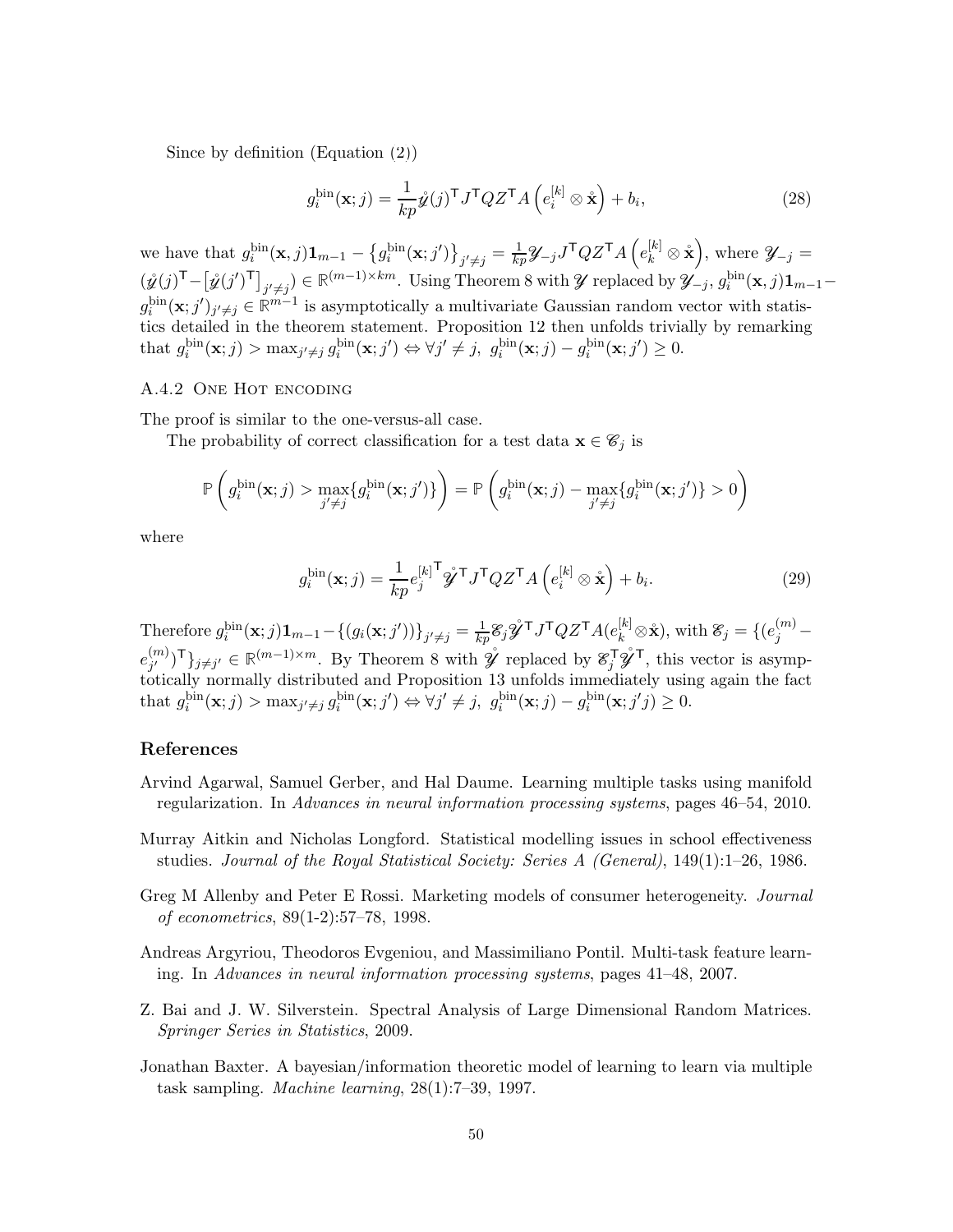- <span id="page-50-6"></span>Jonathan Baxter. A model of inductive bias learning. *Journal of artificial intelligence* research, 12:149–198, 2000.
- <span id="page-50-7"></span>Shai Ben-David and Reba Schuller. Exploiting task relatedness for multiple task learning. In Learning Theory and Kernel Machines, pages 567–580. Springer, 2003.
- <span id="page-50-14"></span>Patrick Billingsley. *Probability and measure.* John Wiley & Sons, 2008.
- <span id="page-50-11"></span>Christopher M Bishop. Pattern recognition and machine learning. springer, 2006.
- <span id="page-50-12"></span>Stephen Boyd and Lieven Vandenberghe. Convex optimization. Cambridge university press, 2004.
- <span id="page-50-0"></span>Rich Caruana. Multitask learning. Machine learning, 28(1):41–75, 1997.
- <span id="page-50-3"></span>Rich Caruana, Shumeet Baluja, and Tom Mitchell. Using the future to" sort out" the present: Rankprop and multitask learning for medical risk evaluation. In Advances in neural information processing systems, pages 959–965, 1996.
- <span id="page-50-1"></span>Ronan Collobert and Jason Weston. A unified architecture for natural language processing: Deep neural networks with multitask learning. In Proceedings of the 25th international conference on Machine learning, pages 160–167, 2008.
- <span id="page-50-9"></span>R. Couillet and M. Debbah. Random matrix methods for wireless communications. Cambridge University Press, New York, NY, USA, first edition, 2011.
- <span id="page-50-13"></span>Li Deng. The mnist database of handwritten digit images for machine learning research [best of the web]. IEEE Signal Processing Magazine, 29(6):141–142, 2012.
- <span id="page-50-5"></span>Theodoros Evgeniou and Massimiliano Pontil. Regularized multi–task learning. In Proceedings of the tenth ACM SIGKDD international conference on Knowledge discovery and data mining, pages 109–117. ACM, 2004.
- <span id="page-50-15"></span>Bruno Fleury, Olivier Guédon, and Grigoris Paouris. A stability result for mean width of lp-centroid bodies. Advances in Mathematics, 214(2):865–877, 2007.
- <span id="page-50-10"></span>Ian Goodfellow, Jean Pouget-Abadie, Mehdi Mirza, Bing Xu, David Warde-Farley, Sherjil Ozair, Aaron Courville, and Yoshua Bengio. Generative adversarial nets. In Advances in neural information processing systems, pages 2672–2680, 2014.
- <span id="page-50-4"></span>William H Greene. Econometric analysis 4th edition. International edition, New Jersey: Prentice Hall, pages 201–215, 2000.
- <span id="page-50-8"></span>G Griffin, A Holub, and P Perona. Caltech-256 object category dataset california inst. Technical report, Technol., Tech. Rep. 7694, 2007 [Online]. Available: http://authors. library , 2007.
- <span id="page-50-2"></span>Hrayr Harutyunyan, Hrant Khachatrian, David C Kale, Greg Ver Steeg, and Aram Galstyan. Multitask learning and benchmarking with clinical time series data. arXiv preprint arXiv:1703.07771, 2017.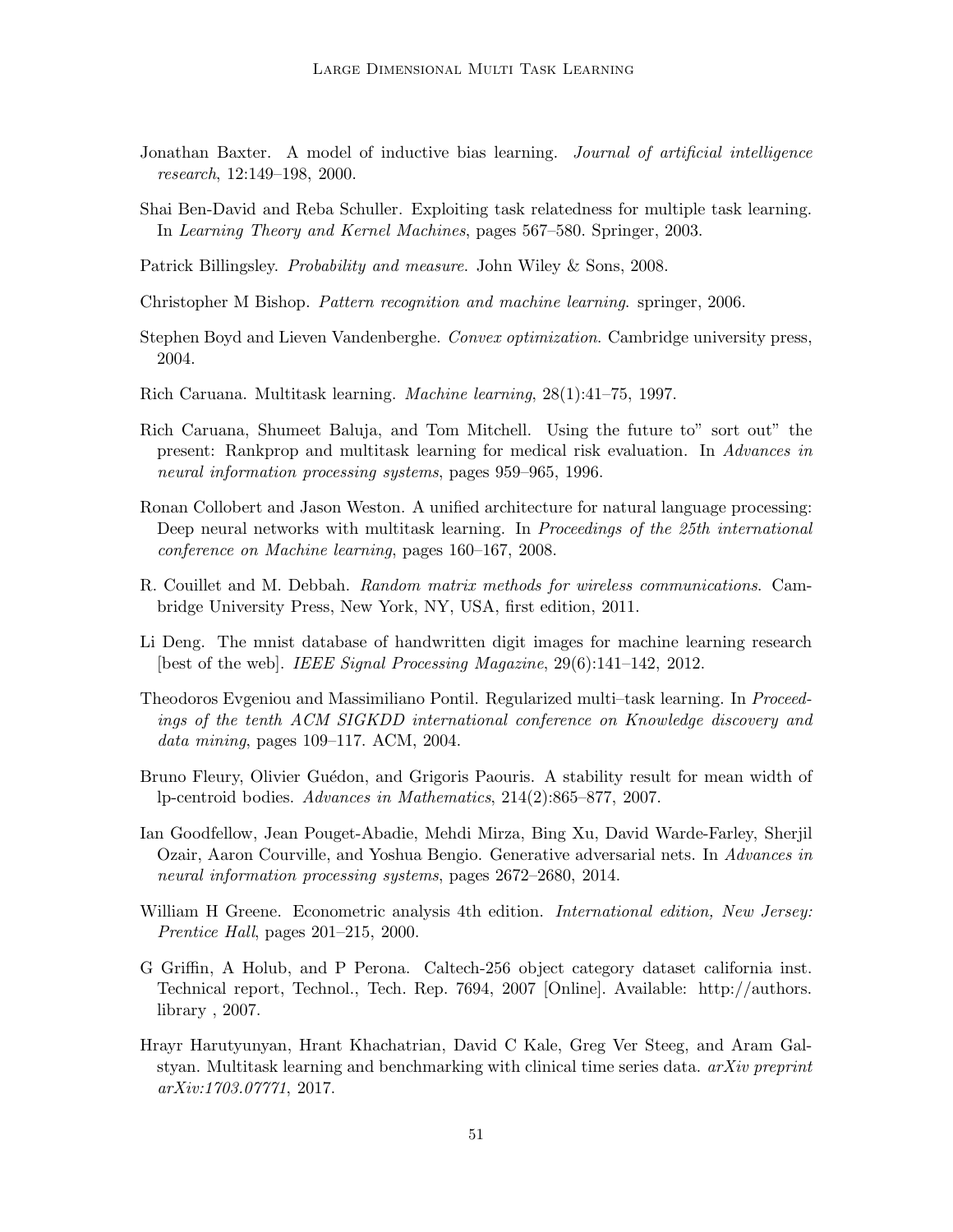- <span id="page-51-7"></span>Samitha Herath, Mehrtash Harandi, and Fatih Porikli. Learning an invariant hilbert space for domain adaptation. In Proceedings of the IEEE Conference on Computer Vision and Pattern Recognition, pages 3845–3854, 2017.
- <span id="page-51-5"></span>Judy Hoffman, Erik Rodner, Jeff Donahue, Trevor Darrell, and Kate Saenko. Efficient learning of domain-invariant image representations. arXiv preprint arXiv:1301.3224, 2013.
- <span id="page-51-6"></span>Yao-Hung Hubert Tsai, Yi-Ren Yeh, and Yu-Chiang Frank Wang. Learning cross-domain landmarks for heterogeneous domain adaptation. In Proceedings of the IEEE conference on computer vision and pattern recognition, pages 5081–5090, 2016.
- <span id="page-51-13"></span>Bo'az Klartag. A central limit theorem for convex sets. Inventiones mathematicae, 168(1): 91–131, 2007.
- <span id="page-51-4"></span>Sajja Tulasi Krishna and Hemantha Kumar Kalluri. Deep learning and transfer learning approaches for image classification. International Journal of Recent Technology and Engineering (IJRTE), 7(5S4):427–432, 2019.
- <span id="page-51-3"></span>Michel Ledoux. The concentration of measure phenomenon. Number 89 in Mathematical surveys and monographs. American Mathematical Soc., 2001. ISBN 0821837923.
- <span id="page-51-12"></span>Marc Lelarge and Léo Miolane. Asymptotic bayes risk for gaussian mixture in a semisupervised setting. In 2019 IEEE 8th International Workshop on Computational Advances in Multi-Sensor Adaptive Processing (CAMSAP), pages 639–643. IEEE, 2019.
- <span id="page-51-1"></span>Zhenyu Liao and Romain Couillet. A large dimensional analysis of least squares support vector machines. IEEE Transactions on Signal Processing, 67(4):1065–1074, 2019.
- <span id="page-51-10"></span>Cosme Louart and Romain Couillet. Concentration of measure and large random matrices with an application to sample covariance matrices.  $arXiv$  preprint  $arXiv:1805.08295$ , 2018.
- <span id="page-51-9"></span>Cosme Louart, Zhenyu Liao, Romain Couillet, et al. A random matrix approach to neural networks. The Annals of Applied Probability, 28(2):1190–1248, 2018.
- <span id="page-51-11"></span>Xiaoyi Mai and Romain Couillet. A random matrix analysis and improvement of semisupervised learning for large dimensional data. The Journal of Machine Learning Research, 19(1):3074–3100, 2018.
- <span id="page-51-0"></span>Xiaoyi Mai and Zhenyu Liao. High dimensional classification via empirical risk minimization: Improvements and optimality. arXiv preprint arXiv:1905.13742, 2019.
- <span id="page-51-2"></span>Xiaoyi Mai, Zhenyu Liao, and Romain Couillet. A large scale analysis of logistic regression: Asymptotic performance and new insights. In ICASSP 2019-2019 IEEE International Conference on Acoustics, Speech and Signal Processing (ICASSP), pages 3357– 3361. IEEE, 2019.
- <span id="page-51-8"></span>Vladimir A Marčenko and Leonid Andreevich Pastur. Distribution of eigenvalues for some sets of random matrices. Mathematics of the USSR-Sbornik, 1(4):457, 1967.